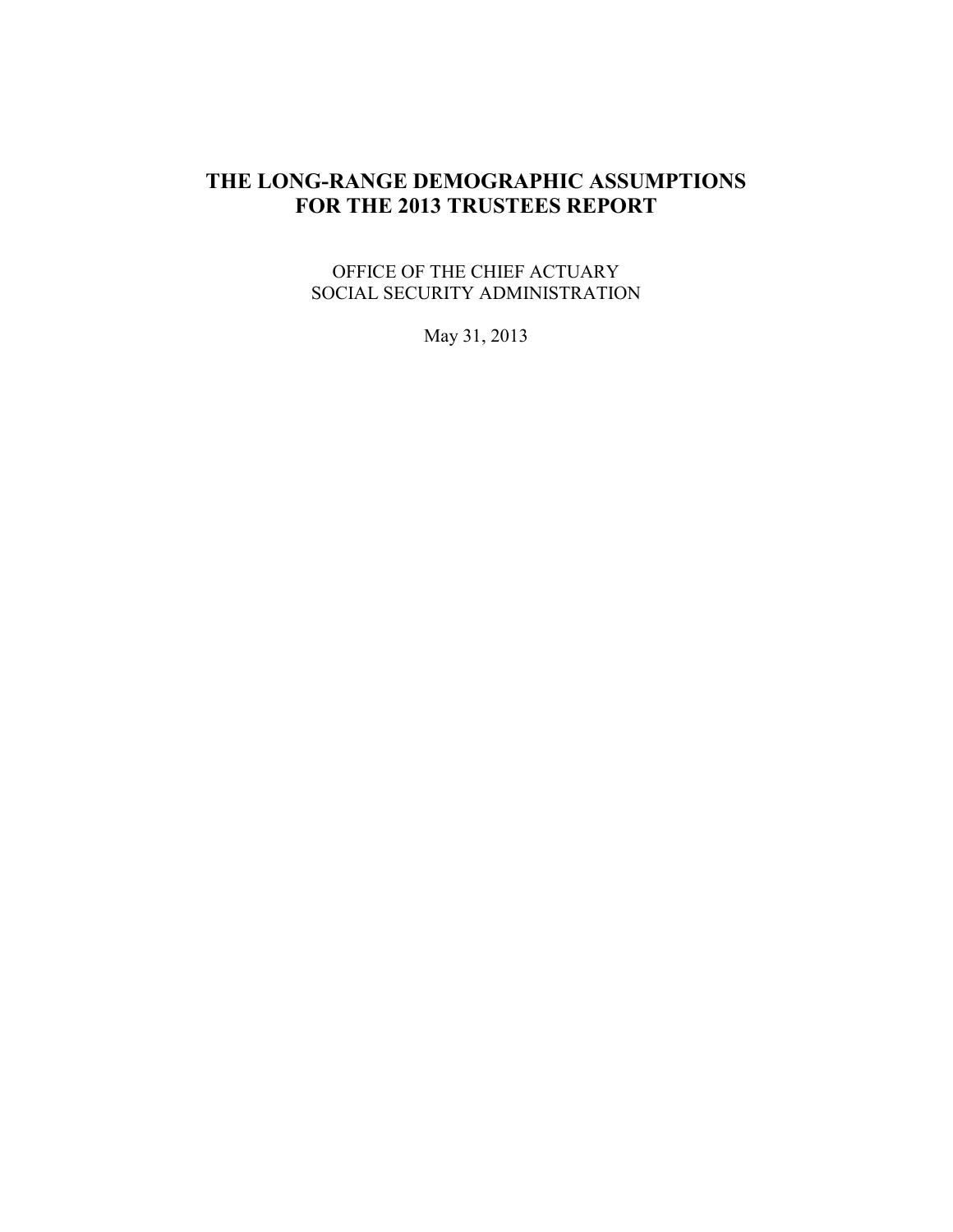# **PRINCIPAL DEMOGRAPHIC ASSUMPTIONS**

#### **OVERVIEW**

#### **SECTIONS**

- **1 FERTILITY**
- **2 MORTALITY**
- **3 IMMIGRATION**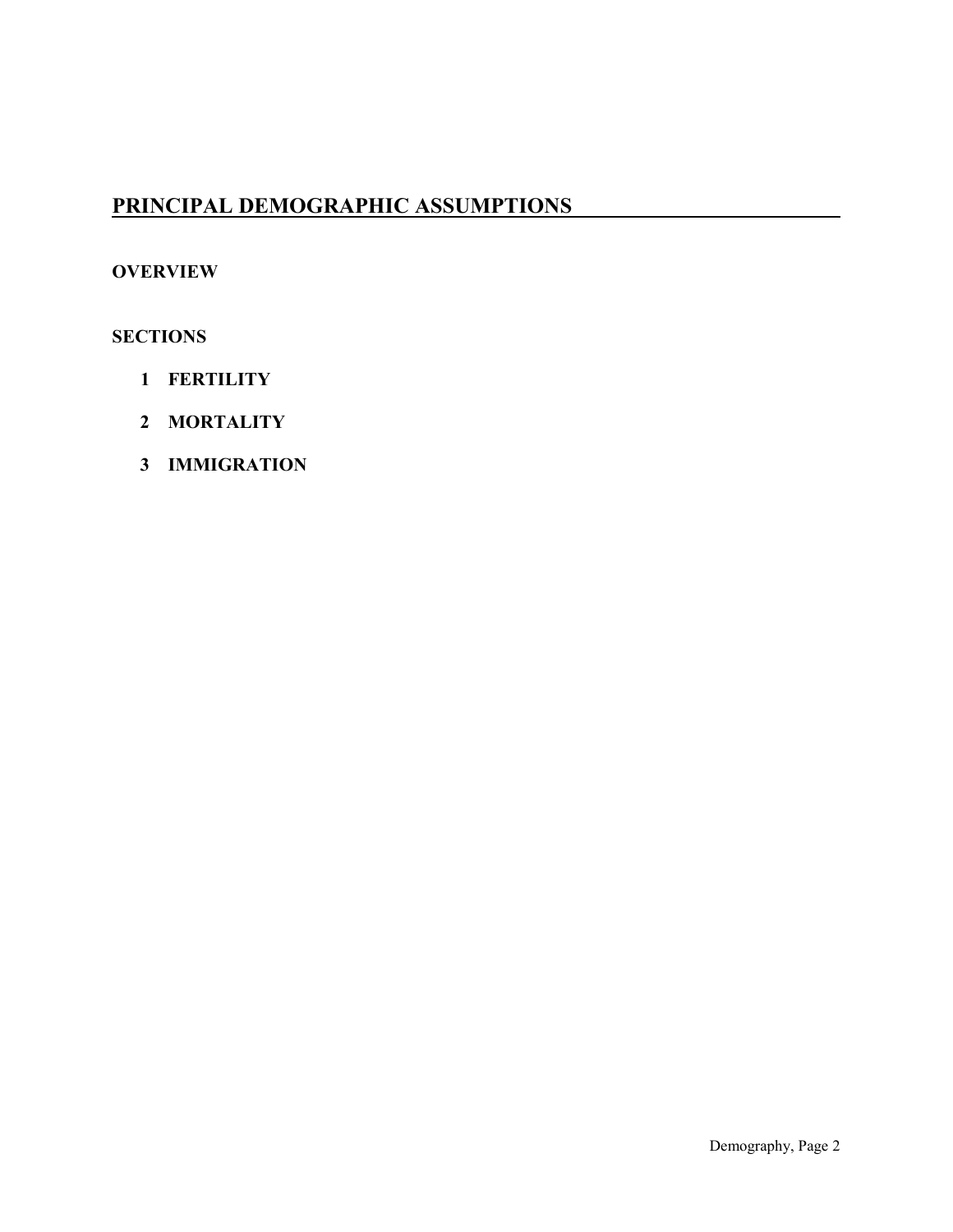### **Overview**

Each year the Board of Trustees of the Federal Old-Age and Survivors Insurance (OASI) and Disability Insurance (DI) Trust Funds provides an annual report to the Congress on the financial and actuarial status of the OASDI program. The Office of the Chief Actuary (OCACT) produces projections of future cost and income based on three separate sets of long-range (75-year) assumptions for key demographic variables. The intermediate (alternative II) set of assumptions represents the Trustees' best estimate for future experience, while the low cost (alternative I) and high cost (alternative III) sets of assumptions are more and less favorable, respectively, from the perspective of program cost. In addition, the intermediate assumptions serve as the central tendency for the stochastic projections presented in the OASDI Trustees Report. This memorandum presents the demographic assumptions used in the 2013 annual report of the Board of Trustees.

Key demographic variables are total fertility rates, average annual reductions in total age-sexadjusted mortality rates, and average annual levels of immigration. The following table lists the values of these key variables used in the 2013 Trustees Report. The ultimate total fertility rate, average annual reductions in mortality rates, and average annual immigration are essentially unchanged from those used in the 2012 Trustees Report. However, slight changes to legal and other immigration ultimate assumptions, new data, and revisions in transitioning to ultimate rates result in a reduction (worsening) of the OASDI actuarial balance of about 0.23 percent of payroll for the intermediate assumptions of the 2013 Trustees Report. In addition, revisions to historical marriage grids, historical marital status data since 2000, other than legal estimates, and projected marriage rates result in an increase (savings) of the OASDI actuarial balance of about 0.06 percent of payroll. This means the total demographic changes result in a reduction (worsening) of the OASDI actuarial balance of about 0.17 percent of payroll.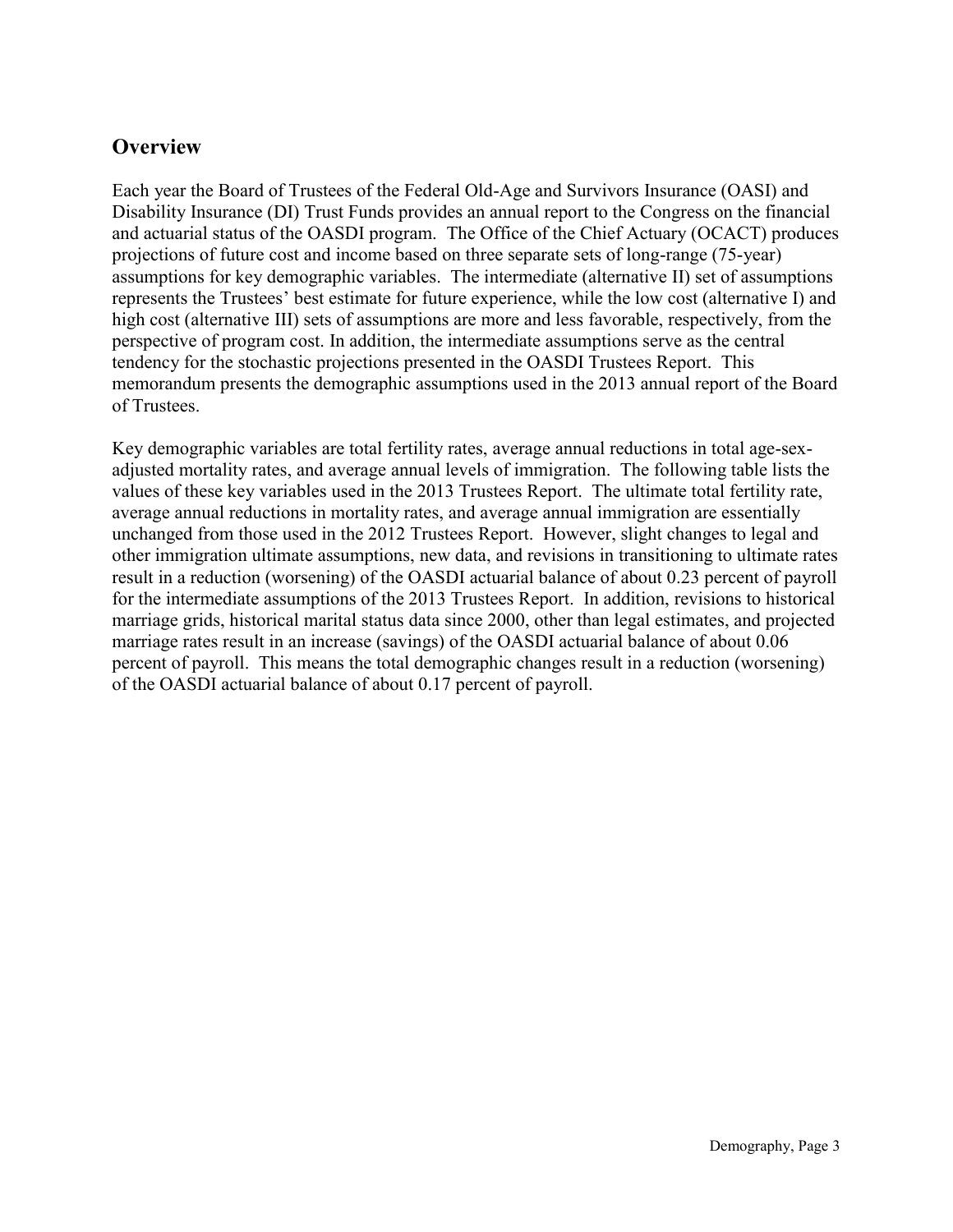| Key Demographic Variables for the Long-Range (75-year) Projection Period                                                                 |                                               |                                     |      |       |                                     |      |       |                                                   |       |  |  |  |
|------------------------------------------------------------------------------------------------------------------------------------------|-----------------------------------------------|-------------------------------------|------|-------|-------------------------------------|------|-------|---------------------------------------------------|-------|--|--|--|
|                                                                                                                                          | 2012 Trustees Report and 2013 Trustees Report |                                     |      |       |                                     |      |       |                                                   |       |  |  |  |
|                                                                                                                                          |                                               | 2012 Trustees Report<br>Alternative |      |       | 2013 Trustees Report<br>Alternative |      |       | 2013 Trustees Report Less<br>2012 Trustees Report |       |  |  |  |
|                                                                                                                                          | I                                             | $\mathbf{H}$                        | Ш    | Т     | $\mathbf{H}$                        | Ш    | L     | $\mathbf{H}$                                      | Ш     |  |  |  |
| Total fertility rate (children per<br>woman), starting in the $25th$ year                                                                | 2.3                                           | 2.0                                 | 1.7  | 2.3   | 2.0                                 | 1.7  | 0.0   | 0.0                                               | 0.0   |  |  |  |
| Average annual percentage<br>reduction in total age-sex-adjusted<br>death rates for the 75-year<br>projection period                     | 0.39                                          | 0.77                                | 1.18 | 0.42  | 0.80                                | 1.21 | 0.03  | 0.03                                              | 0.03  |  |  |  |
| Average annual net legal<br>immigration (in thousands,<br>rounded to the nearest 5,000) for<br>the 75-year projection period             | 960                                           | 750                                 | 560  | 1,000 | 790                                 | 595  | 40    | 40                                                | 35    |  |  |  |
| Average annual net other-than-<br>legal immigration (in thousands,<br>rounded to the nearest 5,000) for<br>the 75-year projection period | 420                                           | 330                                 | 230  | 400   | 310                                 | 205  | $-20$ | $-20$                                             | $-25$ |  |  |  |

The remainder of this paper provides details regarding the historical and future values for each of these demographic variables.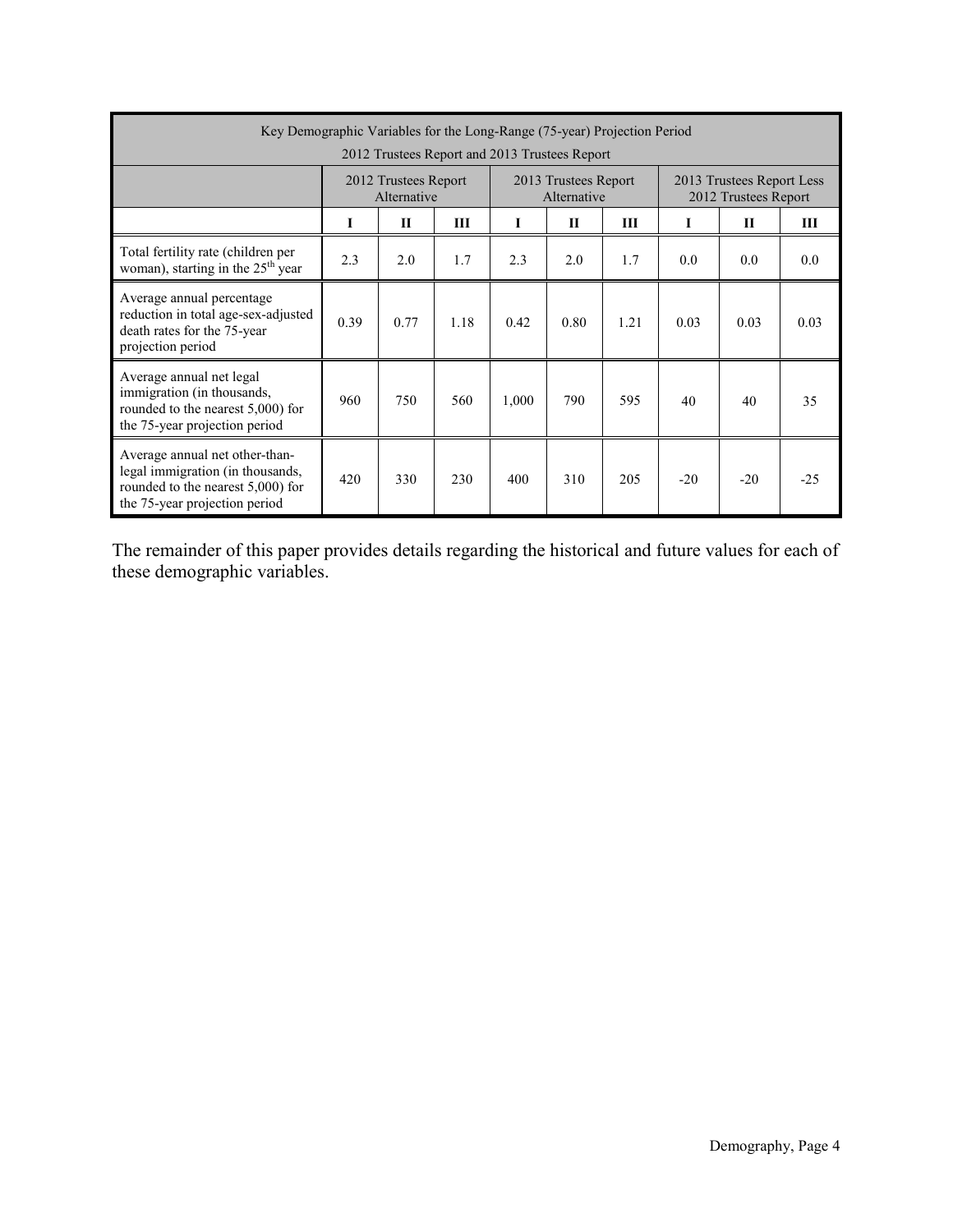# **1. FERTILITY**

ASSUMPTIONS FOR THE 2013 TRUSTEES REPORT OFFICE OF THE CHIEF ACTUARY, SSA

# **TABLE OF CONTENTS PAGE**

| CHART 1.2: CENTRAL BIRTH RATE FOR FIVE YEAR AGE GROUPS: HISTORICAL AND ASSUMED ALTERNATIVE II |  |
|-----------------------------------------------------------------------------------------------|--|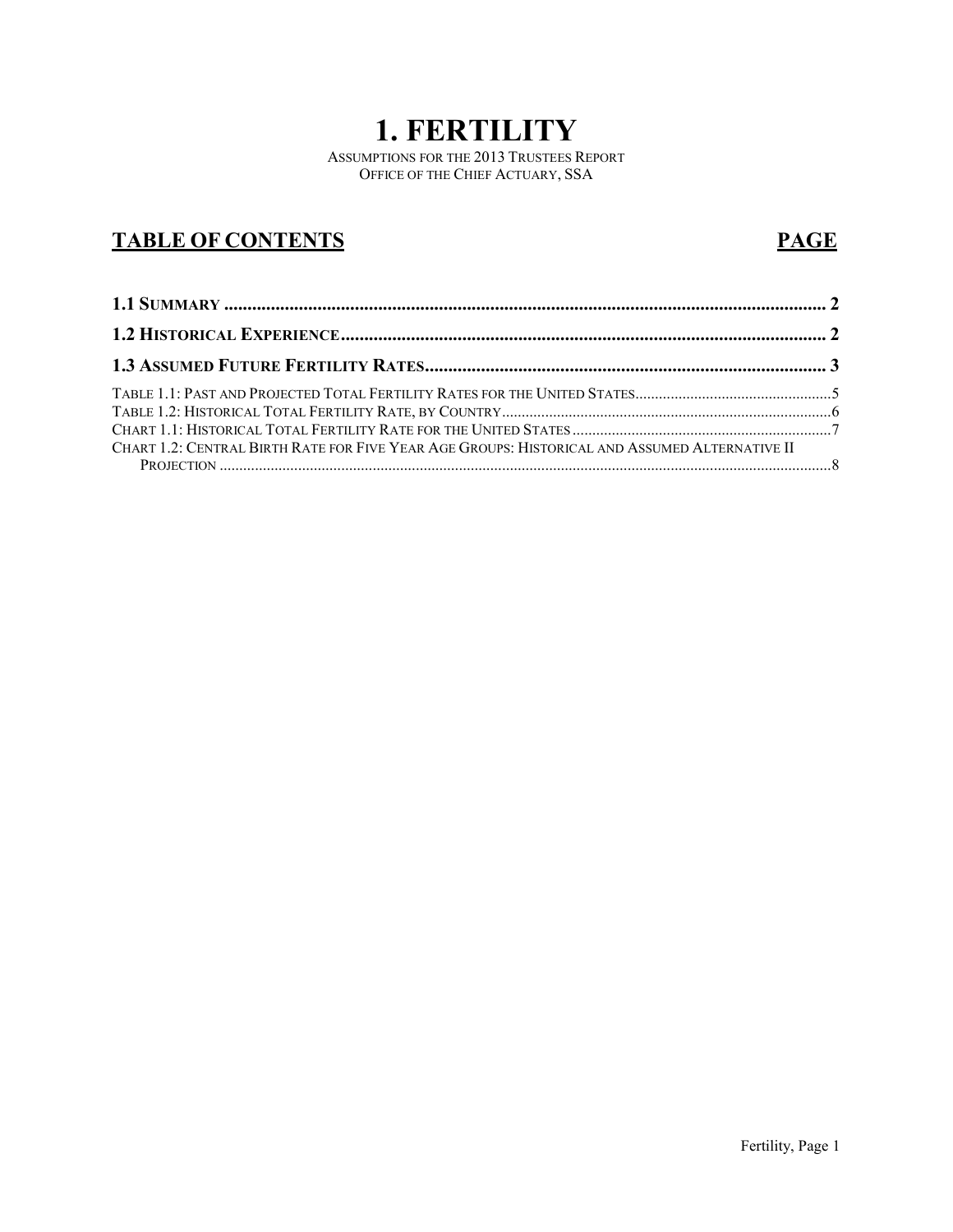#### <span id="page-5-0"></span>1.1 Summary

The ultimate total fertility rates (TFRs) for all three alternatives of the 2013 Trustees Report are the same as those used in the 2012 Trustees Report. The ultimate total fertility rates are 2.3, 2.0, and 1.7 children per woman for the respective low cost, intermediate, and high cost alternatives. Final birth data for 2009 and 2010 from the National Center for Health Statistics (NCHS) resulted in TFRs of 2.00 and 1.93, respectively. Preliminary birth data indicate an even lower TFR in 2011.

The sharp drop in the TFR from a level of 2.12 in 2007 is probably largely due to the effects of the economic recession. Thus, for the intermediate alternative, the Trustees assume an increasing TFR from 2012 through 2021, consistent with the projected recovery from the recession. After 2021, the Trustees assume the TFR decreases linearly, reaching the ultimate TFR of 2.0 in 2037. Compared to the path of the TFR in the 2012 Trustees Report, this path starts significantly lower in the beginning of the projection period but rises to a somewhat higher level for 2020 through 2036. This path of the TFR results in a decrease in the long-range actuarial balance, under the intermediate alternative, of about 0.04 percent of taxable payroll.

In addition to the overall level of the TFR, the distribution of birth rates by age of mother has implications for the size of the population. The Trustees continue the historical trend toward lower birth rates for women below age 25 and higher birth rates for women above age 30 through 2037. This continued trend results in a somewhat smaller and slightly older population in the future than if the future relative distribution of birth rates by age of mother is unchanged.

#### <span id="page-5-1"></span>1.2 Historical Experience

 $\overline{a}$ 

Past total fertility rates (TFRs) in the United States are shown in table 1.1 and chart 1.1. The TFR for a given year is defined as the average number of children that would be born to a woman throughout her lifetime if she were to survive the entire childbearing period and were to experience, at each age of her life, the birth rate<sup>1</sup> observed in that year. During the period 1917 through 1924, the TFR was more than 3.0 children per woman. From 1924 through 1933, the TFR declined from 3.1 to 2.2 children per woman, and then remained level at 2.1 to 2.2 children per woman through 1940. After 1940, the TFR once again began to rise, reaching a peak of 3.7 in 1957 and staying above 2.8 for the "baby boom" years of 1946 through 1965. This period of high fertility was followed by a period of declining fertility. The TFR reached a historical low of 1.7 in 1976. In one decade, from 1962 to 1972, the TFR declined from 3.4 to 2.0 children per woman. Beginning in 1977, the TFR remained fairly stable at 1.8 children per woman until 1987, when it started to increase, reaching 2.1 in 1990. Between 1990 and the start of the most recent recession, the TFR remained fairly stable, fluctuating between 2.0 and 2.1. The NCHS reports a TFR of 2.00 in 2009 and 1.93 in 2010. Based on preliminary births reported in 2011, the NCHS estimates the TFR for 2011 to have been 1.89, the lowest TFR since 1987.

<sup>&</sup>lt;sup>1</sup> The ratio of: (1) the number of live births to mothers of a specified age, to (2) the midyear female population of that age.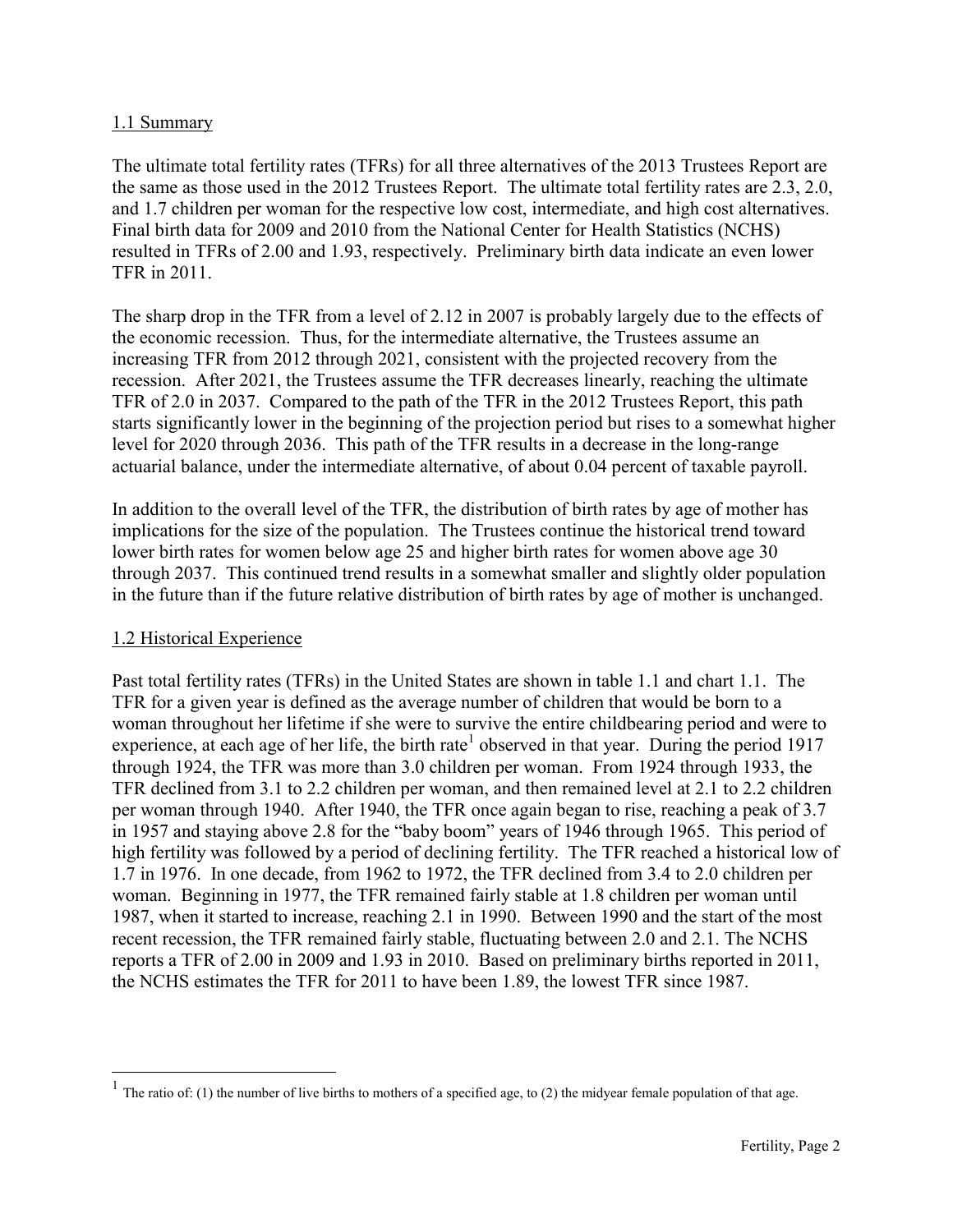The increase in the TFR since 1976 is primarily due to increases in birth rates among women in their 30s. After dropping dramatically between 1960 and 1976, birth rates for women in their 20s remained quite stable between 1976 and 2007 (see chart 1.2). Because much of the decline in birth rates for women in their 20s was understood to represent a desire to defer births until women were in their 30s, the gradual increases in birth rates for women in their 30s for 10 to 15 years after 1976 were expected. However, birth rates for women in their 30s continued a rising trend through 2007.

#### <span id="page-6-0"></span>1.3 Assumed Future Fertility Rates

The Trustees do not expect the TFR to return to the high levels experienced during the baby boom. Several changes in our society have occurred during the past 50 years that have contributed to reducing birth rates. Some of these changes are:

- increased availability and use of birth control methods,
- increased female participation in the labor force,
- increased postponement of marriage and childbearing among young women,
- increased prevalence of divorce,
- decreased death rates among children (requiring fewer births for a desired family size), and
- an increase in the percent of women choosing to remain childless.

The Trustees do not expect a significant reversal of these changes. In addition, a sharp decline in the TFR to the low levels experienced by certain other industrialized countries is unlikely due to economic, demographic, and cultural differences between the U.S. and those countries.

The Trustees assume an ultimate TFR of 2.0 for alternative II. The 2007 and 2011 Technical Panels both suggested keeping the ultimate alternative II TFR assumption at 2.0. The 2012 National Population Projections released by Census have a slightly lower TFR path. In these projections, Census assumes a TFR in 2012 of 2.00 gradually declining to 1.91 at the end of their projection, in  $2060^2$ 

As shown in chart 1.2, there is a continuation of the historical trend for increasing birth rates for women over age 30 and decreasing rates for women below age 25 for another 25 years (through 2037), with age-specific rates remaining constant thereafter. This changing distribution of fertility rates by age of woman has significant effects on population size, but these effects essentially stabilize once the age distribution of fertility rates stabilizes.

Examining data from other countries is useful in selecting a range of ultimate assumptions for the low cost and high cost alternatives. Historical TFRs during the period 1980-2009 that were reported to the United Nations are shown for 24 nations in table 1.2. The TFRs for the most recent year shown in the table range from 2.6 in India to 1.3 in Portugal. However, if India is excluded from the comparison, the highest TFR is 2.1 for Mexico and New Zealand followed by 2.0 for France, Ireland, Norway, the United Kingdom, and the United States. Although the TFR in the industrialized countries has been observed at levels as low as the 1.2 to 1.4 range, the cultural and economic climate in the U.S. makes it highly unlikely that our TFR will go below

 $\overline{a}$ <sup>2</sup> See http://www.census.gov/population/projections/data/national/2012.html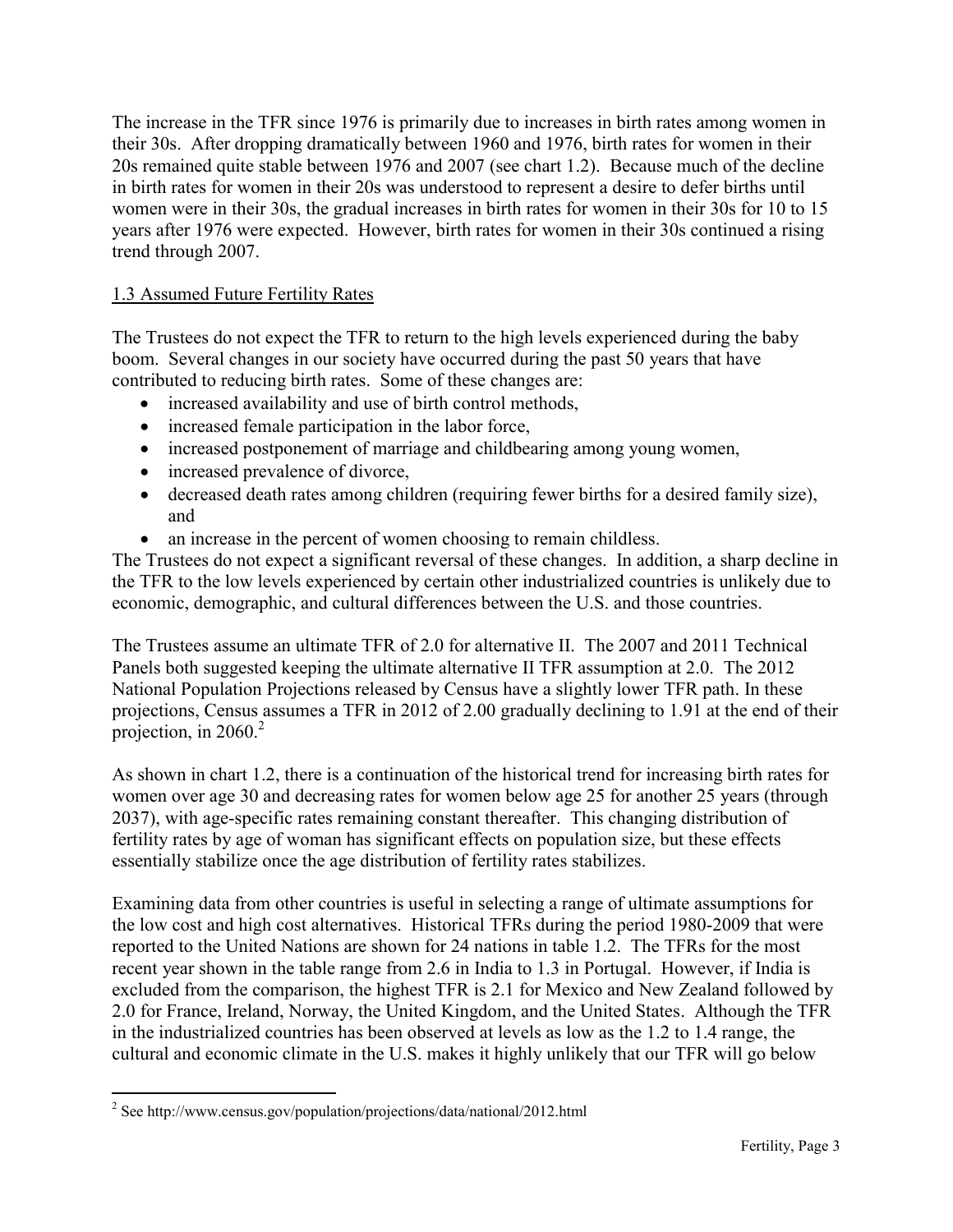the level of 1.7 achieved in 1976 for any sustained period of time. Thus, the Trustees assume an ultimate TFR for the high cost scenario of 1.7 children per woman. Using the range of past experience for the United States and other nations as a guide, the Trustees assume an ultimate TFR for the low cost scenario of 2.3 children per woman.

For each alternative, the Trustees assume the ultimate TFR is reached in the  $25<sup>th</sup>$  year of the projection period (2037), as has been the practice for previous Trustees Reports. From 2012 through 2021, the Trustees assume the intermediate TFRs increase, consistent with the economic recovery. This means slower increases in the TFR at the start and end of the period and faster increases in the TFR during the middle of the period. The Trustees assume the intermediate TFR is 2.065 in 2021, which is approximately the average TFR from 2000 to the beginning of the most recent recession. Then, the Trustees assume the intermediate TFRs grade linearly to the intermediate ultimate TFR (2.000) from the TFR level assumed for 2021. For the low cost and high cost alternatives, the Trustees assume the paths of the TFRs gradually grade away from the intermediate alternative path until 2037, when the ultimate TFRs are attained.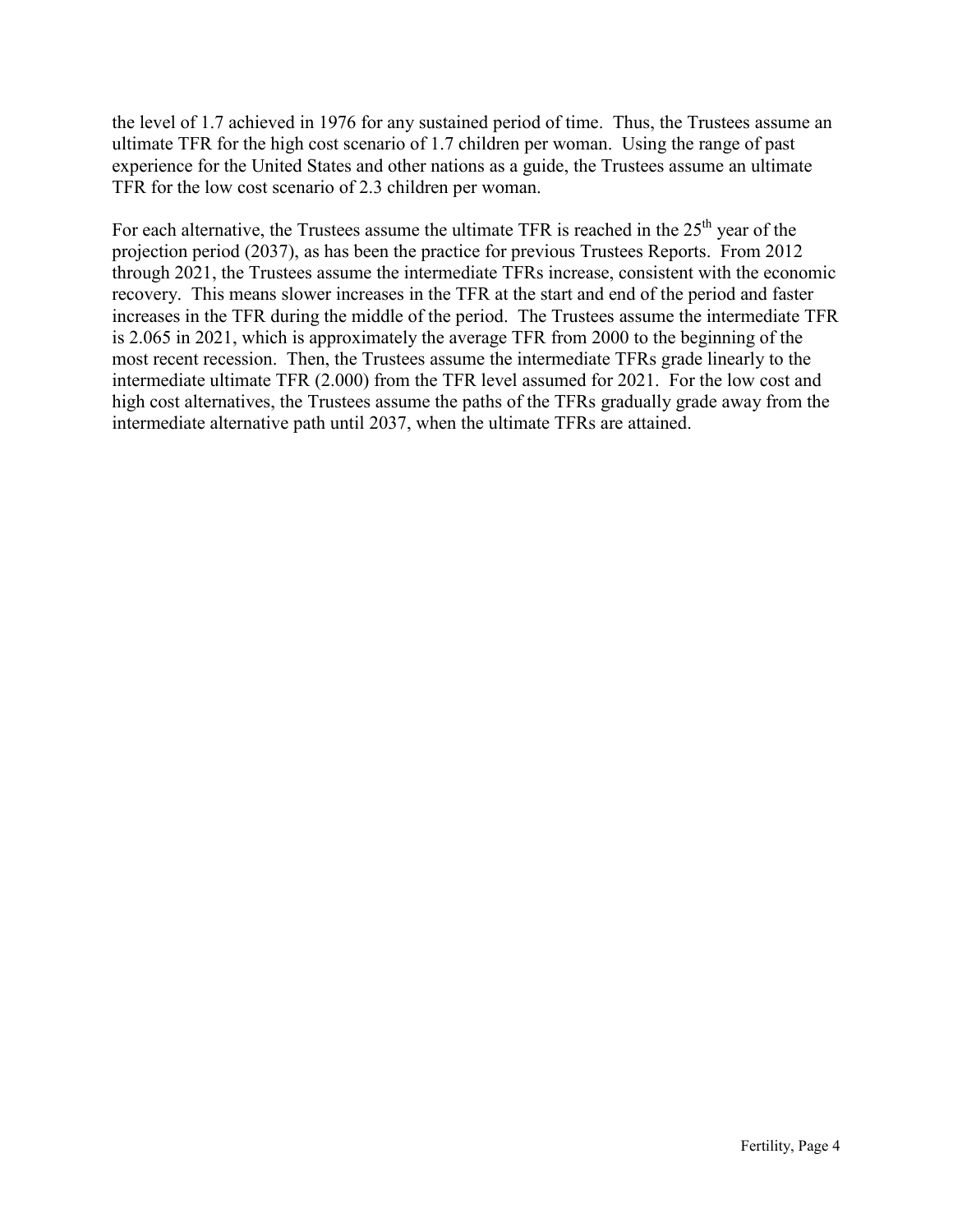| Calendar Year              | 2013 Trustees Report          | 2012 Trustees Report                         |
|----------------------------|-------------------------------|----------------------------------------------|
| 1920                       | 3.263                         | 3.263                                        |
| 1930                       | 2.533                         | 2.533                                        |
| 1940                       | 2.229                         | 2.229                                        |
| 1950                       | 3.028                         | 3.028                                        |
| 1960                       | 3.606                         | 3.606                                        |
| 1965                       | 2.882                         | 2.882                                        |
| 1970                       | 2.432                         | 2.432                                        |
| 1975                       | 1.770                         | 1.770                                        |
| 1980                       | 1.820                         | 1.820                                        |
| 1985                       | 1.835                         | 1.835                                        |
| 1990                       | 2.069                         | 2.068                                        |
| 1991                       | 2.057                         | 2.057                                        |
| 1992                       | 2.043                         | 2.043                                        |
| 1993                       | 2.018                         | 2.018                                        |
| 1994                       | 2.002                         | 2.002                                        |
| 1995                       | 1.981                         | 1.981                                        |
| 1996                       | 1.980                         | 1.980                                        |
| 1997                       | 1.974                         | 1.974                                        |
| 1998                       | 2.002                         | 2.002                                        |
| 1999                       | 2.008                         | 2.008                                        |
| 2000                       | 2.054                         | 2.054                                        |
| 2001                       | 2.032                         | 2.032                                        |
|                            |                               |                                              |
| 2002<br>2003               | 2.025<br>2.055                | 2.025<br>2.055                               |
|                            |                               | 2.060                                        |
| 2004                       | 2.059<br>2.062                |                                              |
| 2005<br>2006               |                               | 2.064                                        |
|                            | 2.112                         | 2.116                                        |
| 2007                       | 2.123                         | 2.126                                        |
| 2008                       | 2.074                         | 2.078                                        |
| 2009                       | 2.002                         | $2.008$ <sup>1</sup><br>$1.951$ <sup>2</sup> |
| 2010<br>2011               | 1.926<br>$1.895$ <sup>1</sup> | $2.026$ $^{2}$                               |
| 2012                       | 1.901 <sup>2</sup>            | 2.040 <sup>2</sup>                           |
|                            |                               |                                              |
| Alternative I:<br>2015     | 1.987                         | 2.104                                        |
| 2020                       | 2.153                         | 2.151                                        |
| 2025                       | 2.205                         | 2.197                                        |
|                            |                               | 2.244                                        |
| 2030                       | 2.244                         |                                              |
| 2035<br>$2037 +$           | 2.284                         | 2.291<br>2.300                               |
|                            | 2.300                         |                                              |
| Alternative II:<br>2015    | 1.951                         | 2.056                                        |
|                            |                               |                                              |
| 2020                       | 2.057                         | 2.043                                        |
| 2025                       | 2.049                         | 2.029                                        |
| 2030                       | 2.028                         | 2.016                                        |
| 2035                       | 2.008                         | 2.003                                        |
| $2037 +$                   | 2.000                         | 2.000                                        |
| Alternative III:           |                               |                                              |
| 2015                       | 1.915                         | 2.008                                        |
| 2020                       | 1.961                         | 1.935                                        |
| 2025                       | 1.893                         | 1.861                                        |
| 2030                       | 1.812                         | 1.788                                        |
| 2035                       | 1.732                         | 1.715                                        |
| $2037+$                    | 1.700                         | 1.700                                        |
| $\overline{P}$ Preliminary |                               | Social Security Administration               |

<span id="page-8-0"></span>**Table 1.1: Past and Projected Total Fertility Rates for the United States** 

Estimated

Office of the Chief Actuary

May 31, 2013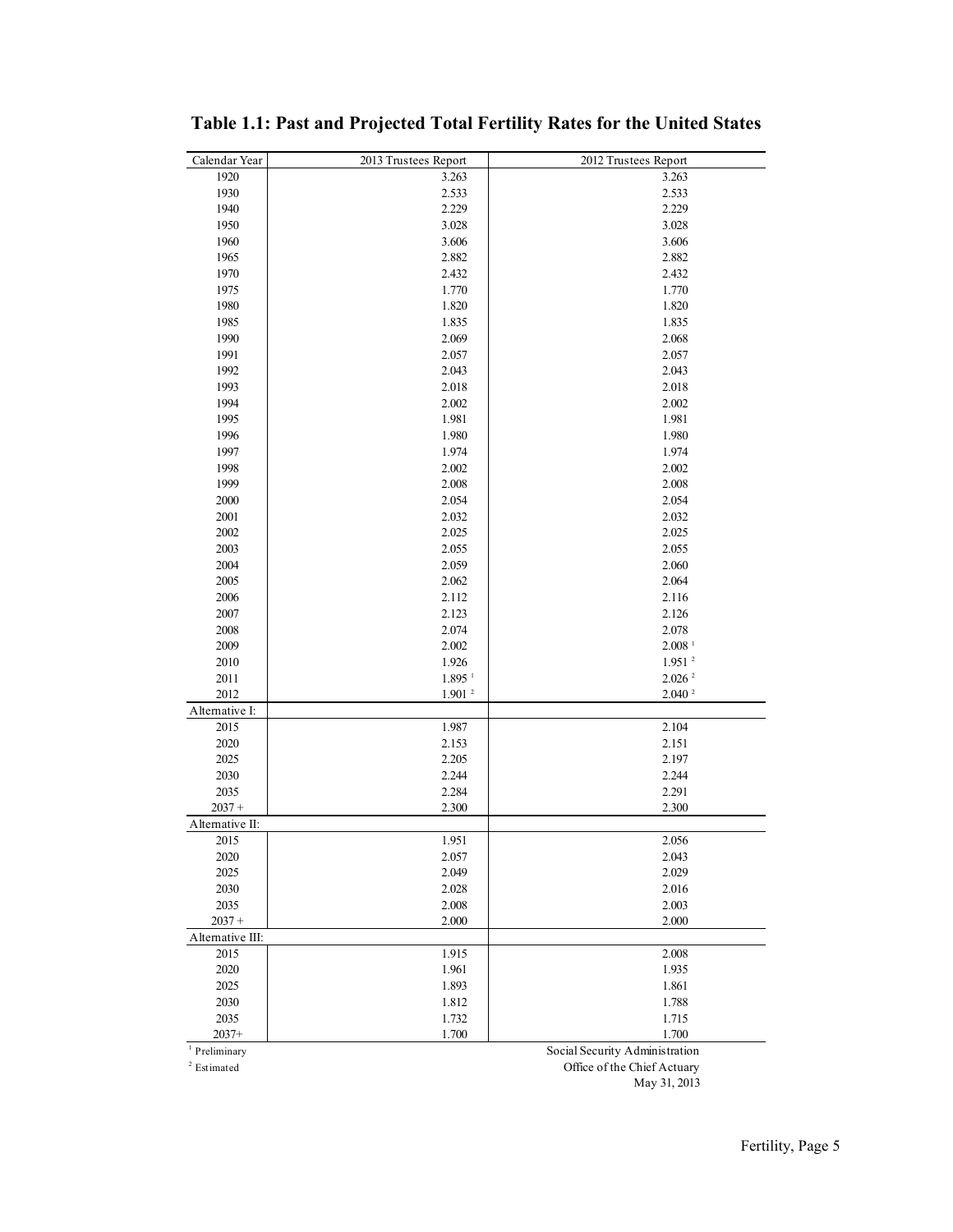|                            |      |      |      |      |                          |                                 |                                 | 1980 - 2009                     |                          |      |                                 |      |      |                                 |                 |
|----------------------------|------|------|------|------|--------------------------|---------------------------------|---------------------------------|---------------------------------|--------------------------|------|---------------------------------|------|------|---------------------------------|-----------------|
| Country                    | 1980 | 1985 | 1990 | 1995 | 2000                     | 2001                            | 2002                            | 2003                            | 2004                     | 2005 | 2006                            | 2007 | 2008 | 2009                            | Most Recent TFR |
| Australia                  | 1.9  | 1.9  | 1.9  | 1.8  | 1.8                      | 1.7                             | 1.8                             | 1.7                             | 1.8                      | 1.8  | 1.8                             | 1.9  | 2.0  | 1.9                             | 1.9             |
| Austria                    | 1.7  | 1.5  | 1.5  | 1.4  | 1.4                      | 1.3                             | 1.4                             | 1.4                             | 1.4                      | 1.4  | 1.4                             | 1.4  | 1.4  | 1.4                             | 1.4             |
| Belgium                    | 1.7  | 1.6  | 1.6  | 1.6  | $\overline{\phantom{m}}$ |                                 |                                 |                                 | $\overline{\phantom{m}}$ |      |                                 | 1.8  |      |                                 | 1.8             |
| Canada                     | 1.7  | 1.6  | 1.8  | 1.6  | 1.5                      | 1.5                             | 1.5                             | 1.5                             | 1.5                      | 1.5  | 1.6                             | 1.7  | 1.7  |                                 | 1.7             |
| China                      | 2.2  | 2.2  | 2.3  | 1.8  | $\overline{\phantom{m}}$ | $\hspace{0.1mm}-\hspace{0.1mm}$ | $\hspace{0.1mm}-\hspace{0.1mm}$ | $\hspace{0.1mm}-\hspace{0.1mm}$ | $\overline{\phantom{m}}$ |      | $\hspace{0.1mm}-\hspace{0.1mm}$ |      |      | $\overline{\phantom{m}}$        | 1.8             |
| Denmark                    | 1.5  | 1.4  | 1.7  | 1.8  | 1.8                      | 1.7                             | 1.7                             | 1.8                             | 1.8                      | 1.8  | 1.9                             | 1.8  | 1.9  | 1.8                             | 1.8             |
| Finland                    | 1.6  | 1.6  | 1.8  | 1.8  | 1.7                      | 1.7                             | 1.7                             | 1.8                             | 1.8                      | 1.8  | 1.8                             | 1.8  | 1.8  | 1.9                             | 1.9             |
| France                     | 2.0  | 1.8  | 1.8  | 1.7  | 1.9                      | 1.9                             | 1.9                             | 1.9                             | 1.9                      | 1.9  | 2.0                             | 2.0  | 2.0  | $\hspace{0.1mm}-\hspace{0.1mm}$ | 2.0             |
| Germany                    | 1.5  | 1.4  | 1.3  | 1.2  | 1.4                      | 1.3                             | 1.3                             | 1.3                             | 1.4                      | 1.3  | 1.3                             | 1.4  | 1.4  | $\overbrace{\phantom{12333}}$   | 1.4             |
| Greece                     | 2.2  | 1.5  | 1.4  | 1.3  | 1.3                      | 1.3                             | 1.3                             | 1.3                             | 1.3                      | 1.3  | 1.4                             | 1.4  | 1.5  | 1.5                             | 1.5             |
| India                      | 4.4  | 4.3  | 3.8  | 3.5  | 3.2                      | 3.1                             | 3.0                             | 3.0                             | 2.9                      | 2.9  | 2.8                             | 2.7  | 2.6  | $\overbrace{\phantom{12333}}$   | 2.6             |
| Ireland                    | 3.2  | 2.5  | 2.2  | 1.9  | 1.9                      | 2.0                             | 2.0                             | 2.0                             | 2.0                      | 1.9  | 1.9                             | 2.0  | 2.1  | 2.0                             | 2.0             |
| Italy                      | 1.6  | 1.4  | 1.4  | 1.2  | 1.3                      | 1.3                             | 1.3                             | 1.3                             | 1.3                      | 1.3  | 1.4                             | 1.4  | 1.4  | 1.4                             | 1.4             |
| Japan                      | 1.7  | 1.7  | 1.5  | 1.4  | 1.4                      | 1.3                             | 1.3                             | 1.3                             | 1.3                      | 1.3  | 1.3                             | 1.3  | 1.4  | 1.4                             | 1.4             |
| Mexico <sup>1</sup>        | 3.1  | 3.3  | 3.7  | 3.3  | 2.7                      | 2.5                             | 2.3                             | 2.3                             | 2.2                      | 2.2  | 2.2                             | 2.1  | 2.1  |                                 | 2.1             |
| Netherlands                | 1.6  | 1.5  | 1.6  | 1.5  | 1.7                      | 1.7                             | 1.7                             | 1.7                             | 1.7                      | 1.7  | 1.7                             | 1.7  | 1.8  | 1.8                             | 1.8             |
| New Zealand                | 2.0  | 1.9  | 2.2  | 2.0  | 2.0                      | 2.0                             | 1.9                             | 1.9                             | 2.0                      | 2.0  | 2.0                             | 2.2  | 2.2  | 2.1                             | 2.1             |
| Norway                     | 1.7  | 1.7  | 1.9  | 1.9  | 1.9                      | 1.8                             | 1.8                             | 1.8                             | 1.8                      | 1.8  | 1.9                             | 1.9  | 2.0  | 2.0                             | 2.0             |
| Portugal                   | 2.1  | 1.7  | 1.5  | 1.4  | 1.6                      | 1.5                             | 1.5                             | 1.4                             | 1.4                      | 1.4  | 1.4                             | 1.3  | 1.4  | 1.3                             | 1.3             |
| Spain                      | 1.9  | 1.6  | 1.3  | 1.2  | 1.2                      | 1.2                             | 1.3                             | 1.3                             | 1.3                      | 1.3  | 1.4                             | 1.4  | 1.5  | 1.4                             | 1.4             |
| Sweden                     | 1.7  | 1.7  | 2.1  | 1.7  | 1.6                      | 1.6                             | 1.7                             | 1.7                             | 1.8                      | 1.8  | 1.9                             | 1.9  | 1.9  | 1.9                             | 1.9             |
| Switzerland                | 1.5  | 1.5  | 1.6  | 1.5  | 1.5                      | 1.4                             | 1.4                             | 1.4                             | 1.4                      | 1.4  | 1.4                             | 1.5  | 1.5  | 1.5                             | 1.5             |
| United Kingdom             | 1.8  | 1.8  | 1.8  | 1.7  | 1.6                      | 1.6                             | 1.6                             | 1.7                             | 1.8                      | 1.8  | 1.8                             | 1.9  | 2.0  | $\overline{\phantom{m}}$        | $2.0$           |
| United States <sup>2</sup> | 1.8  | 1.8  | 2.1  | 2.0  | 2.1                      | 2.0                             | 2.0                             | 2.0                             | 2.1                      | 2.1  | 2.1                             | 2.1  | 2.1  | 2.0                             | 2.0             |

#### **Table 1.2: Historical Total Fertility Rate, by Country 1980 - 2009**

<span id="page-9-0"></span><sup>1</sup> Estimate for Mexico (from INEGI website) for 1999 -- 2.9

<sup>2</sup> Estimate for the U.S. from NCHS NVSR 61-01

Source: United Nations Demographic Yearbook Historical Supplement 1948-1997 United Nations Demographic Yearbook Fertility Supplement 1980-1999

United Nations Demographic Yearbooks 2000 - 2010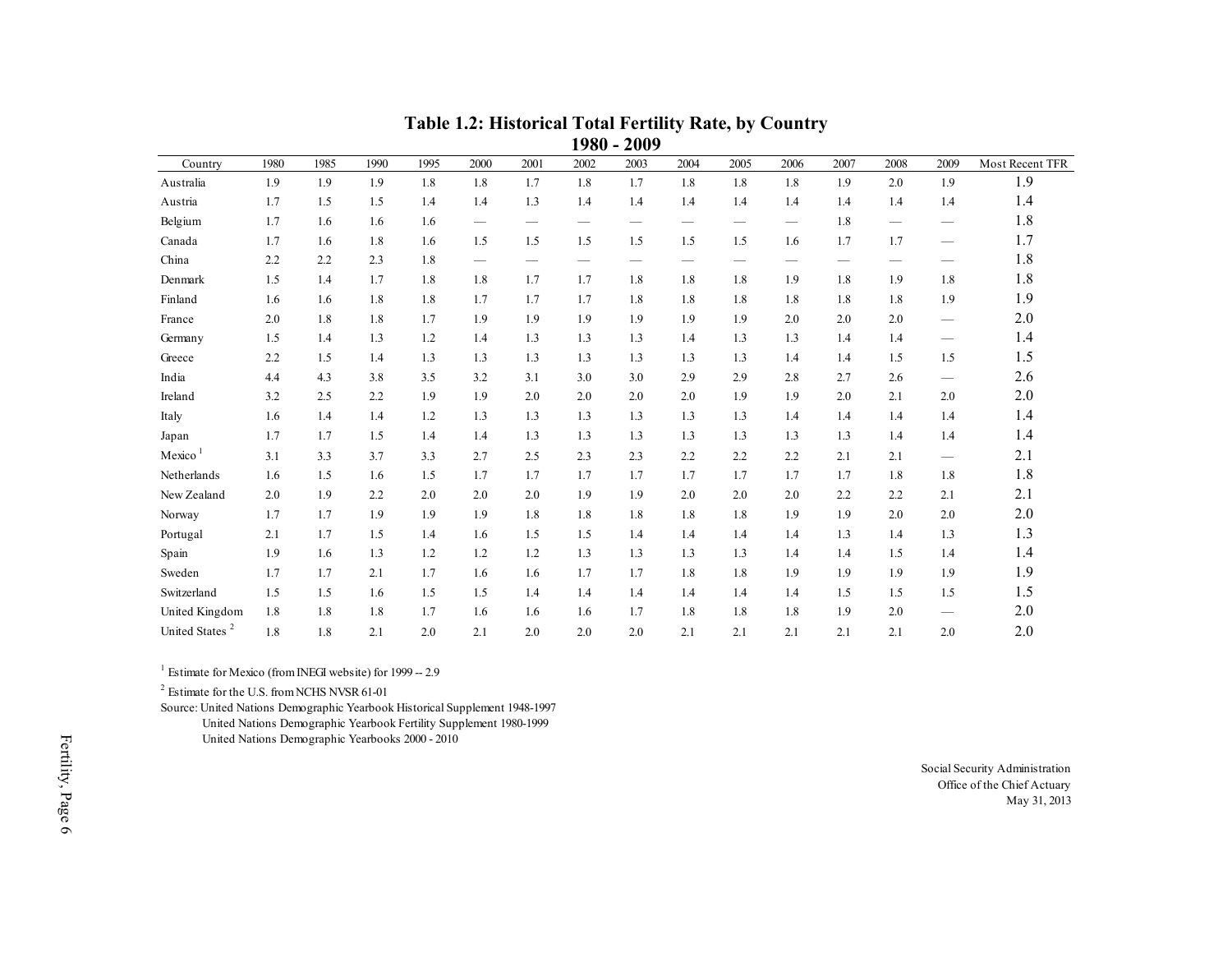<span id="page-10-0"></span>

**Chart 1.1: Historical Total Fertility Rate for the United States** 

**Calendar Year**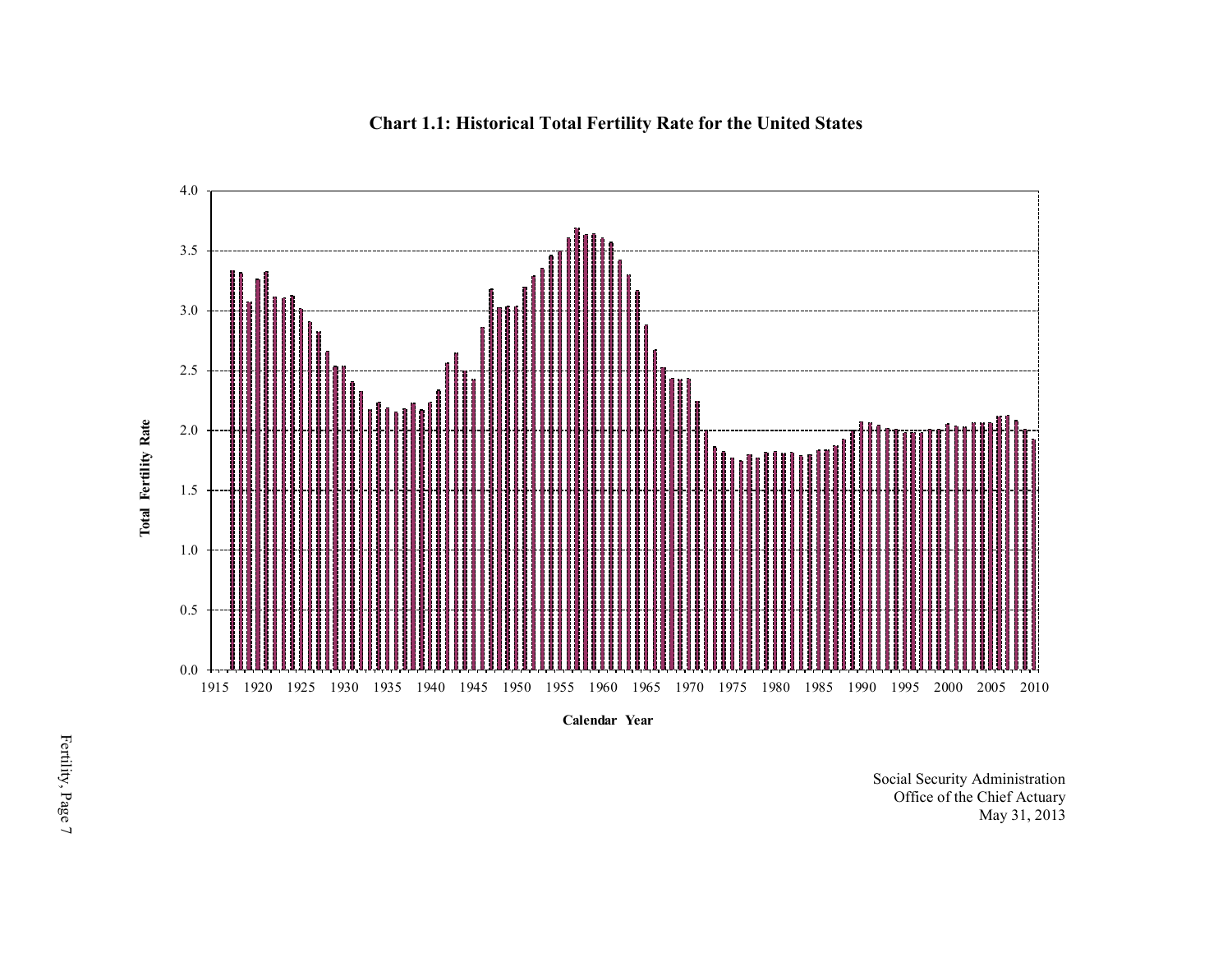<span id="page-11-0"></span>

**Chart 1.2: Central Birth Rate for Five Year Age Groups: Historical and Assumed Alternative II Projection** 

**Calendar Year**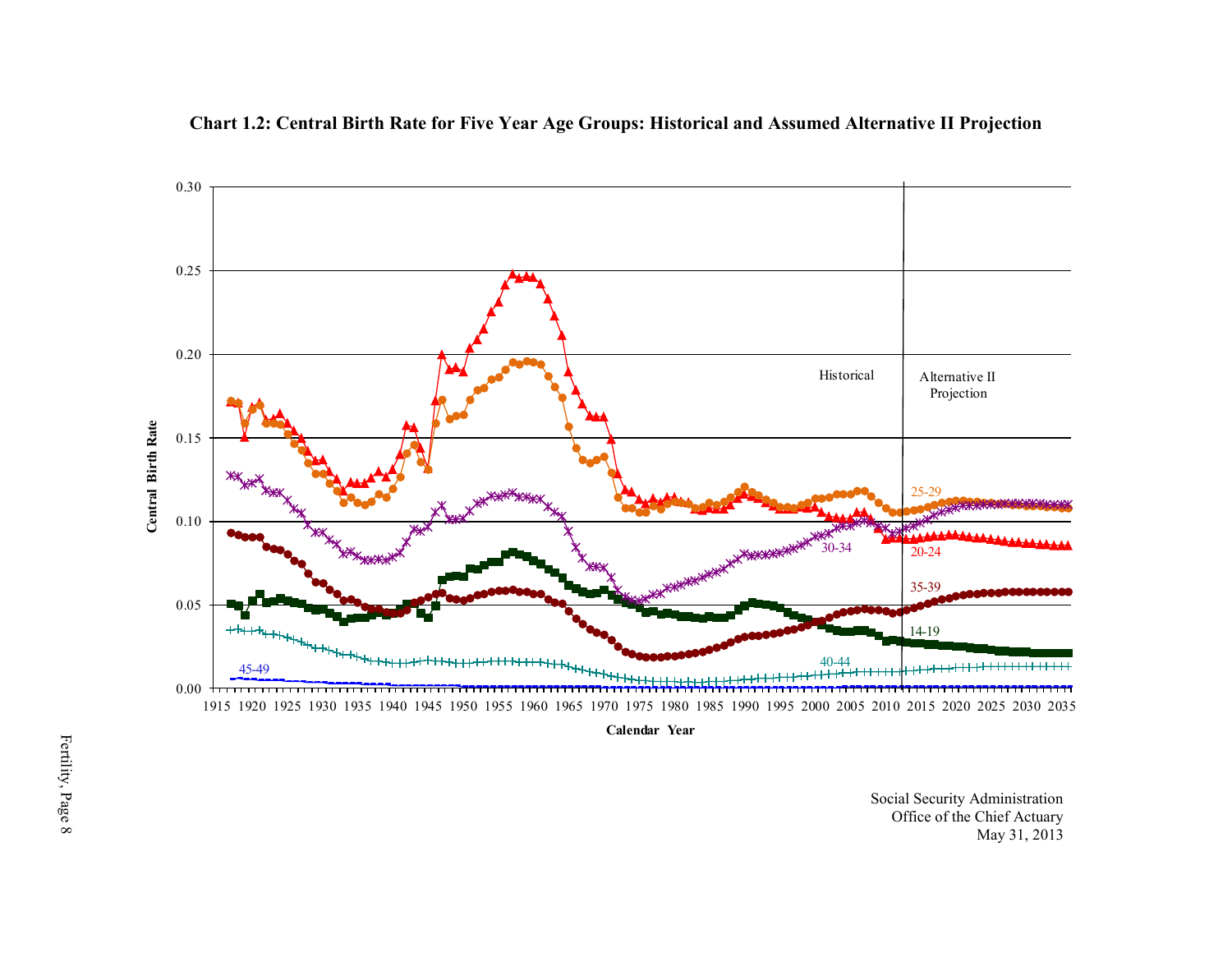# **2. MORTALITY**

ASSUMPTIONS FOR THE 2013 TRUSTEES REPORT OFFICE OF THE CHIEF ACTUARY, SSA

# **TABLE OF CONTENTS PAGE**

| 2.3 TRUSTEES' ASSUMPTIONS VERSUS HISTORICAL TRENDS AND OTHER ASSUMPTIONS  4                   |  |
|-----------------------------------------------------------------------------------------------|--|
|                                                                                               |  |
|                                                                                               |  |
|                                                                                               |  |
| TABLE 2.2: AVERAGE ANNUAL PERCENT REDUCTIONS IN AGE-ADJUSTED CENTRAL DEATH RATES FOR THE 2013 |  |
| TABLE 2.3: AVERAGE ANNUAL RATES OF REDUCTION IN CENTRAL DEATH RATES BY AGE GROUP, SEX, AND    |  |
| CHART 2.1: HISTORICAL UNITED STATES AGE-SEX-ADJUSTED CENTRAL DEATH RATES FROM 1900-2009 17    |  |
| CHART 2.2: DIFFERENCE BETWEEN MALE AND FEMALE ANNUAL PERCENT REDUCTION IN AGE-ADJUSTED        |  |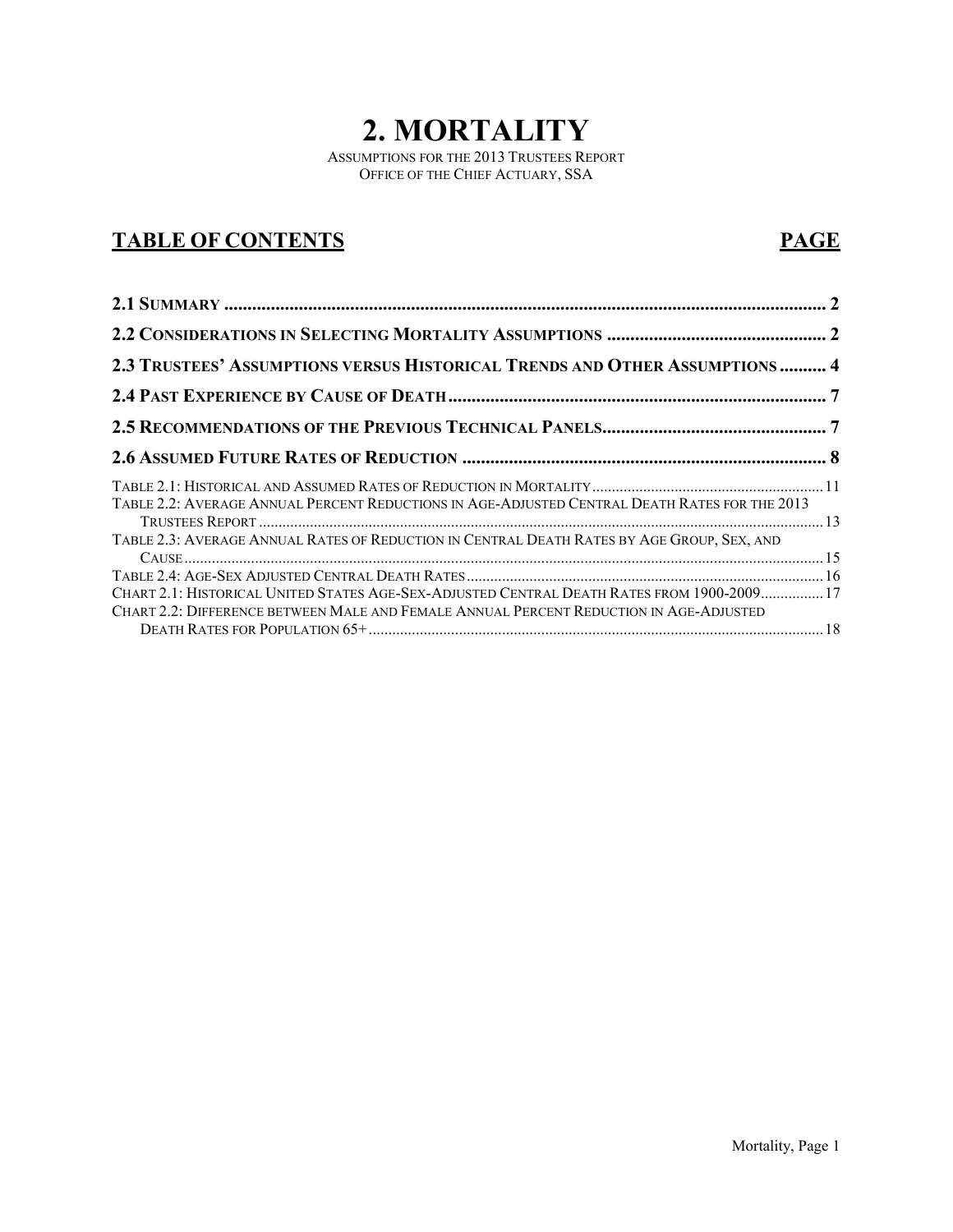#### <span id="page-13-0"></span>2.1 Summary

For the 2013 Trustees Report, the assumed ultimate annual rates of mortality reduction by age and cause of death remain the same as those used in the 2012 Trustees Report. The assumed ultimate rates of reduction apply for years after 2036 in the projection.

However, the incorporation of new mortality data for 2008, 2009, and 2010 results in significantly lower projected death rates and, therefore, a worsening of the long-range actuarial balance. The age-sex adjusted death rate dropped by 3.5 percent from 2008 to 2009. This dramatic one-year drop contributes to an average annual rate of decline of 1.6 percent in the agesex adjusted death rate from 2000-2009, about double the rate of decline from 1982-2000. Compared to the values used in the 2012 Trustees Report, incorporating these new data lowers starting death rates for males and females, and slightly increases rates of annual mortality reduction during the first 25 years of the projection period. This results in a worsening (decrease) in the long-range actuarial balance, under the intermediate set of assumptions, of about 0.20 percent of taxable payroll.

The low cost and high cost alternatives are a percent of the intermediate alternative and, as such, are no longer displayed separately in the tables. Male and female ultimate rates of improvement have been set equal to each other, but are displayed separately for comparing to historical values.

#### <span id="page-13-1"></span>2.2 Considerations in Selecting Mortality Assumptions

Projections of mortality improvement are subject to uncertainty that is possibly greater than any other variable used in Trustees' assumptions. Some demographers argue that life expectancy is potentially limitless and that rates of mortality reduction will increase substantially in the future. Others believe that mortality improvement will be substantially more difficult to achieve in the future, and that rates of reduction will diminish rapidly.

Lee and Carter have suggested that, in the face of such uncertainty, a prudent choice for future rates of mortality improvement might be to assume continuation of the average trends experienced over a long historical period. Key to this approach is the selection of the "appropriate" historical period to be used in determining the annual projected levels of mortality reduction. For many years, Lee and Carter suggested using the period starting with 1900. The average rate of mortality improvement for the group aged 65 and older during this period is close to the intermediate assumptions during the long-range period for the 2013 Trustees Report. More recently, Lee and Carter have suggested a period about half as long, starting with 1950, which would result in somewhat faster projected rates of mortality improvement. If a period twice as long were to be used (1800-2000), then the rates of reduction would be substantially less. Relative to the entire period of existence of humankind, the twentieth century was a time of exceptionally rapid mortality decline.

Using extrapolation of the average trends experienced for the past century (or for any other period) to project future mortality presumes that there will be constancy to these rates of change in the future that has not occurred in the past. We believe it is crucial to study not only the differing historical rates of decline for various periods, but also the conditions that contributed to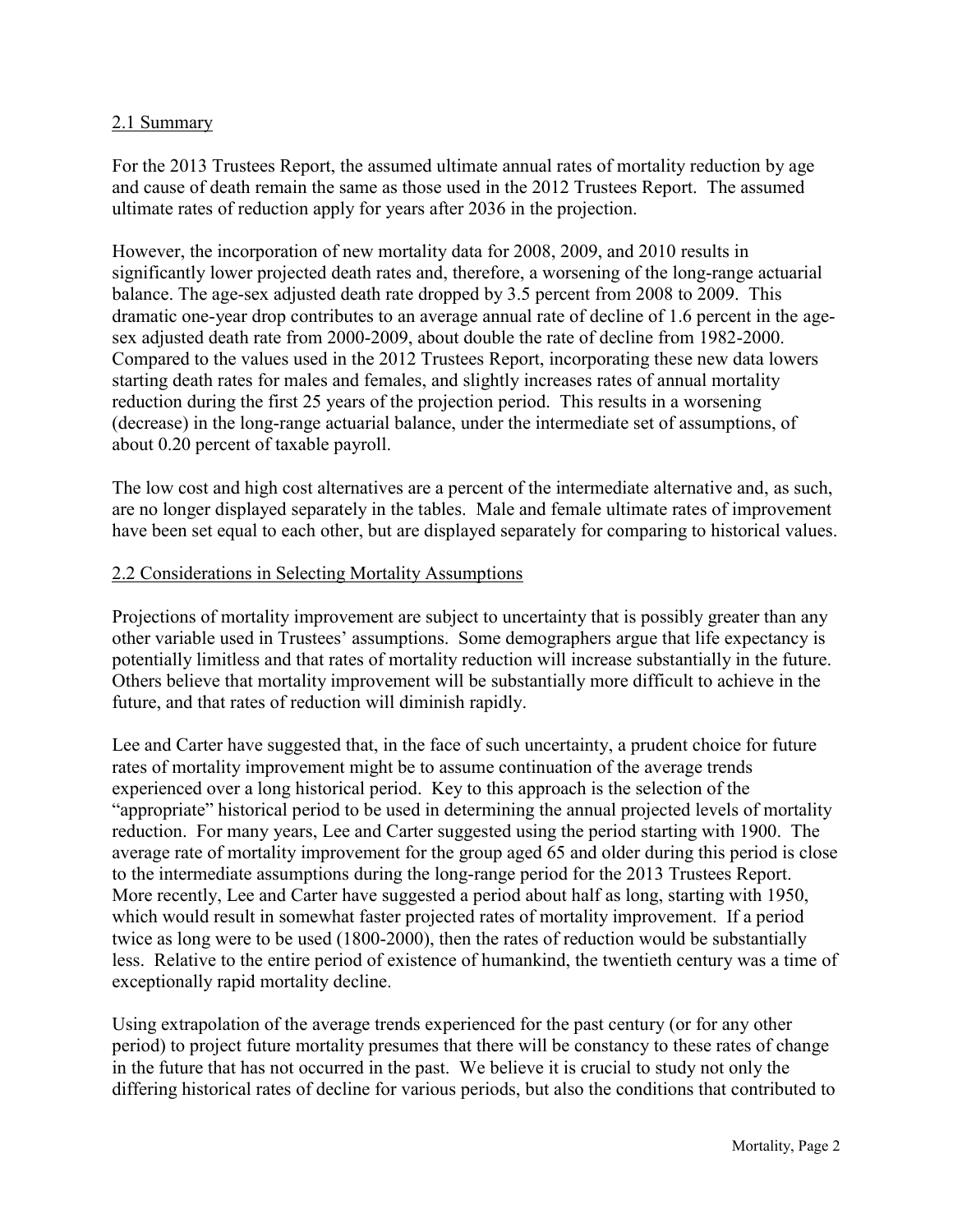these variations. Only after considering how future conditions will differ from the past can we speculate about future mortality improvement.

A number of extremely important developments have contributed to the generally rapid overall rate of mortality improvement during the past century. These developments include:

- Access to primary medical care for the general population (in particular, the access due to Medicare and Medicaid health coverage for the elderly, disabled, and poor),
- Discovery of and general availability of antibiotics and immunizations,
- Clean water supply and waste removal, and
- The rapid rate of growth in the general standard of living.

Each of these developments is expected to make a substantially smaller contribution to annual rates of mortality improvement in the future.

Future reductions in mortality will depend upon such factors as:

- The development and application of new diagnostic, surgical, and life-sustaining techniques,
- The rate of future increase in health spending and the efficiency of that spending relative to mortality improvement,
- The presence of environmental pollutants,
- Changes in amount and type of physical activity,
- Improvements in nutrition,
- The incidence of violence and suicide.
- The isolation and treatment of causes of disease,
- The emergence of new forms of disease,
- The evolution of existing forms of disease,
- Improvements in prenatal care,
- The prevalence of obesity,
- The prevalence of cigarette smoking,
- The misuse of drugs (including alcohol),
- The extent to which people assume responsibility for their own health,
- Education regarding health, and
- Changes in our perception of the value of life.

In reviewing the above list, future progress for some factors seems questionable when recent statistics are considered. Recent National Center for Health Statistics (NCHS) releases have reported a substantial increase in the prevalence of obesity and diabetes, decreased environmental air quality, and an increase in negative side effects from invasive surgical procedures. On the other hand, there is good basis for speculation that there will be substantial breakthroughs in advancing medical technology and treatment in the future. The extent to which such new technologies will have purely positive effects (like improved sanitation) versus mixed effects (as in the case of chemotherapy) will determine their potential for improving mortality. A fundamental consideration, however, is the ability and willingness of our society to pay for the development of new treatments and technologies, and to provide these to the population as a whole.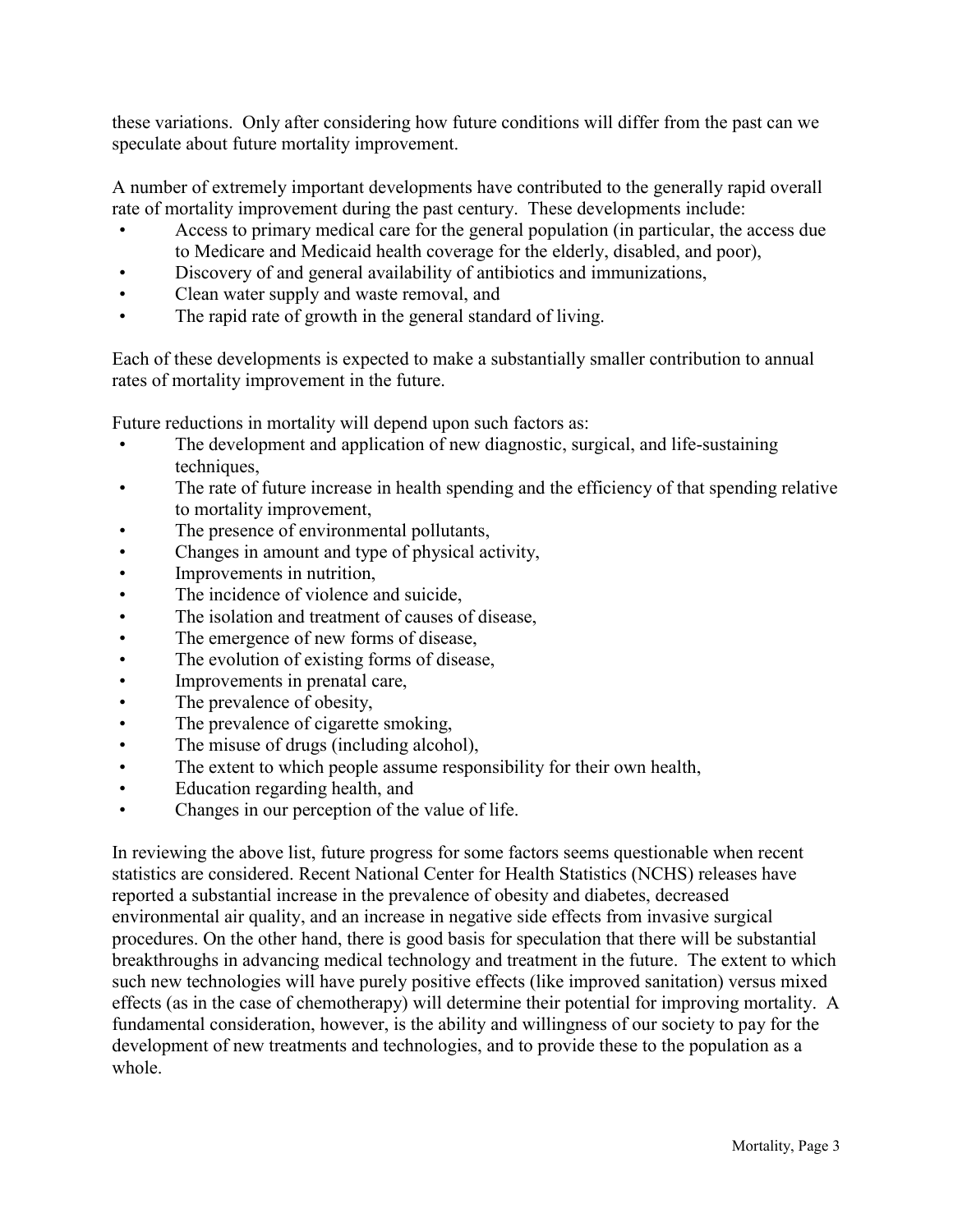Can we expect future economic growth to continue to have as much impact on medical advances and mortality improvement as it had during 1900-2009? For the intermediate assumptions, economic projections for productivity and real wage growth are similar to the historical experience during 1900-2009. However, the rate of future increases in medical spending as a percent of GDP is assumed to be slower than in recent decades. Thus, a slower real rate of increase in medical spending projected for the future would be consistent with assuming that the rate of future improvement in mortality will be somewhat lower than the average rate during 1900-2009.

Education and income are factors that are well correlated with mortality differences in the population. More education and higher income are associated with lower mortality. It is not entirely clear whether this correlation is largely due to the benefits of higher income and education, or to the "selection" of more advantaged (and thus healthier) individuals in gaining access to the best education and job opportunities. If the former factor is important, then increasing education and income for the population as a whole may provide some further benefits, but substantially less than in the past.

Future progress in treatment of currently predominant diseases is contingent on the availability of funding, research outcomes, society's views on moral issues, and education about lifestyle choices that affect one's health. Quality of life and years of healthy living are improving on a continual basis. Once fatal diseases are being controlled or cured. Education and awareness of healthy living allows persons to continue enjoying low morbidity far longer than previous generations. As this trend continues, the rates of mortality improvement for older ages will gradually approach the rates of improvements for younger ages. Future medical breakthroughs will cause today's predominant causes of death to become less dominant through continued research and education. This rapid reduction of today's most common causes of death will result in other causes, which have slower rates of improvement or have not yet emerged, becoming the predominant causes. Due to this, many causes of death that have recently had rapid rates of reduction will have slower rates in the future. Similarly, causes that have recently had slower rates of improvement will likely have more rapid rates in the future.

Finally, we must consider that improvements in mortality and extension of longevity through the last century were relatively unconstrained by limitations of senescence and gradual deterioration of body systems. While we do not subscribe to the notion that there is a fixed limit for human longevity, it is true that average human lifespan has improved more than the maximum observed lifespan. This suggests that even with continued technological advances, the inherent limitations of the physical body and the mind to endure successfully past 110 years will gradually result in a decelerating force of mortality improvement. This maximum observed lifespan can be expected to continue increasing, but only at a very modest pace.

#### <span id="page-15-0"></span>2.3 Trustees' Assumptions versus Historical Trends and Other Assumptions

Table 2.1 shows average rates of reduction in mortality for three broad age groups over two historical periods. In addition, the table includes the following ultimate rates of reductions (the rate of reduction in mortality averaged over the last 50 years of the 75-year long-range period):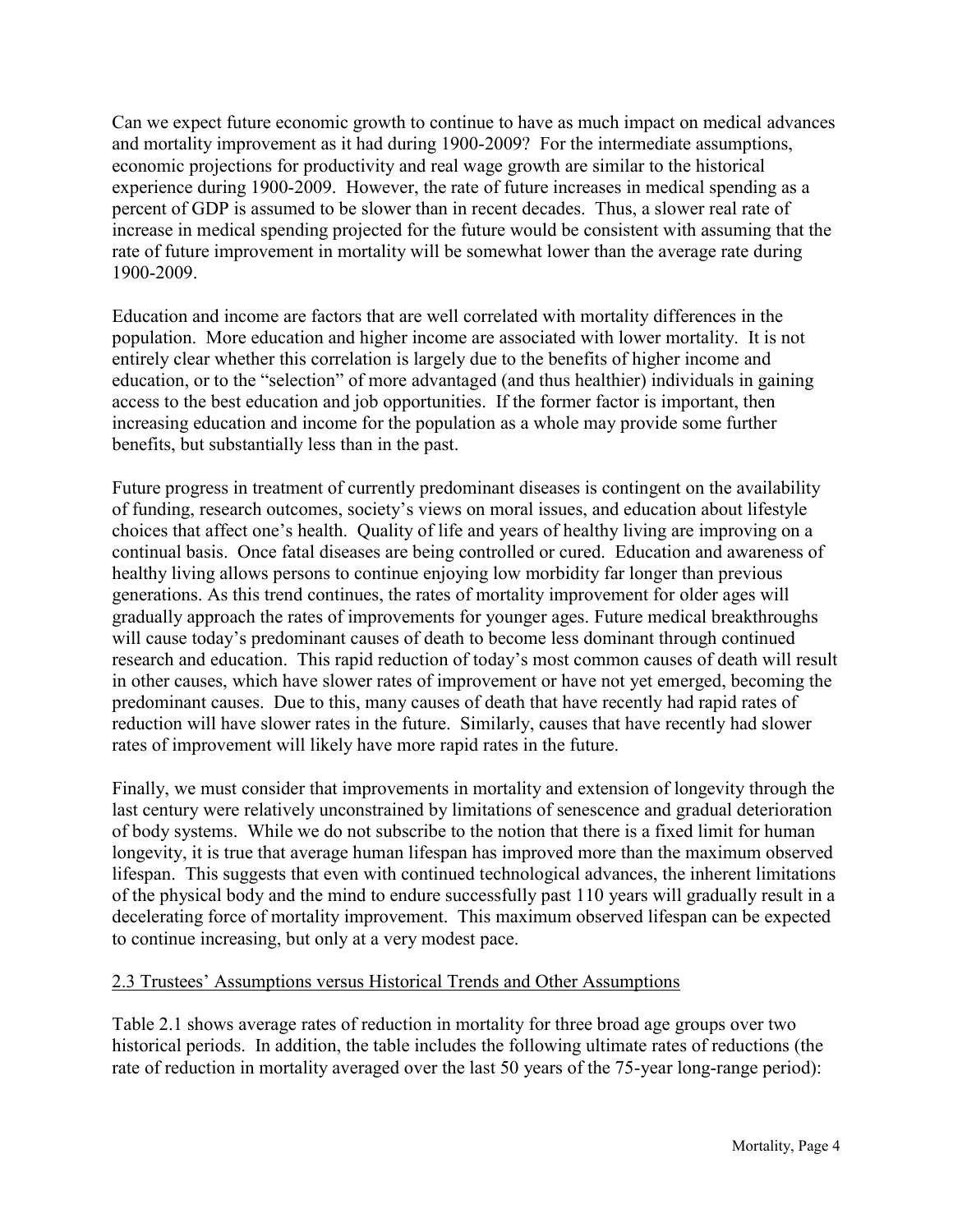- Those assumed for the intermediate ultimate assumptions for various Trustees reports (choosing those reports that included changes in the ultimate assumptions or in the methodology),
- Those recommended by various Technical Panels, and

• Those resulting from a survey taken at a Society of Actuaries (SOA) seminar. Rates of improvement shown on the first page of table 2.1 reflect age-sex adjustment to the distribution of the 1990 United States population; those on the second page use the distribution of the 2000 United States population as the basis for the age-sex adjustment. As seen by comparing the rates in table 2.1 under the intermediate assumptions of the 2002 and the 2004 Trustees Reports (for which ultimate rates of improvement were the same), the difference in using the different populations for age-sex adjusting makes little difference in the *ultimate average rates* by the broad age groups. However, it should be noted that if age-sex adjustment were made to a year later than 1990, then average assumed future rates of improvement for the aged would generally be higher in relation to the *historical rates*. For presentations other than table 2.1 of this memorandum, rates of improvement are presented with age-sex adjustment to the distribution of the 2000 United States population.

Table 2.1 provides the assumed ultimate average annual percent reductions in mortality for the intermediate assumptions of the 1999, 2000, 2002, 2004, 2008, 2009, 2011, and 2013 Trustees Reports. The 1999 and 2000 Trustees Reports are included because ultimate annual percent reductions were increased substantially in the 2000 Trustees Report. The 2002 Trustees Report is included because changes in methodology were made that resulted in increased ultimate annual percent reductions. The 2004 Trustees Report is included to provide comparability in the results using a different population for the purpose of age-sex adjustment. The 2008 and 2009 Trustees Reports are included because ultimate annual percent reductions were revised. The 2011 Trustees Report is included because changes in methodology were made that put more emphasis on the recent historical data.

Also included in table 2.1 are the assumed ultimate annual percent reductions in mortality recommended by the 1994-96, 1999, 2003, 2007, and 2011 Technical Panels and the median response from actuaries, demographers, biologists, and economists who participated in the 1997 Society of Actuaries Seminar. Focusing on mortality for ages 65 and over, it should be noted that since 2000, the Trustees' intermediate assumptions have provided for an ultimate rate of reduction that is only a little less than the average experience of the last century. While the 1999 Technical Panel recommended significantly faster ultimate rates of reduction, the 2003 Panel suggested rates of reduction closer to the Trustees' assumptions. In addition, the improvement suggested by the 2003 Panel would be even closer to the Trustees' assumptions if the deceleration they envision were assumed to occur more uniformly in the future, rather than just starting after 75 years. The 2007 Technical Panel recommended faster improvement than what has been assumed by Trustees in the past and recommended using the experience since 1950 as the primary basis for setting the rates of improvement. The 2011 Technical Panel recommended targeting 88.7 years of life expectancy at birth in 2085, which implied a considerably faster ultimate rate of improvement. A further analysis of the recommendations of previous technical panels is presented later in this report.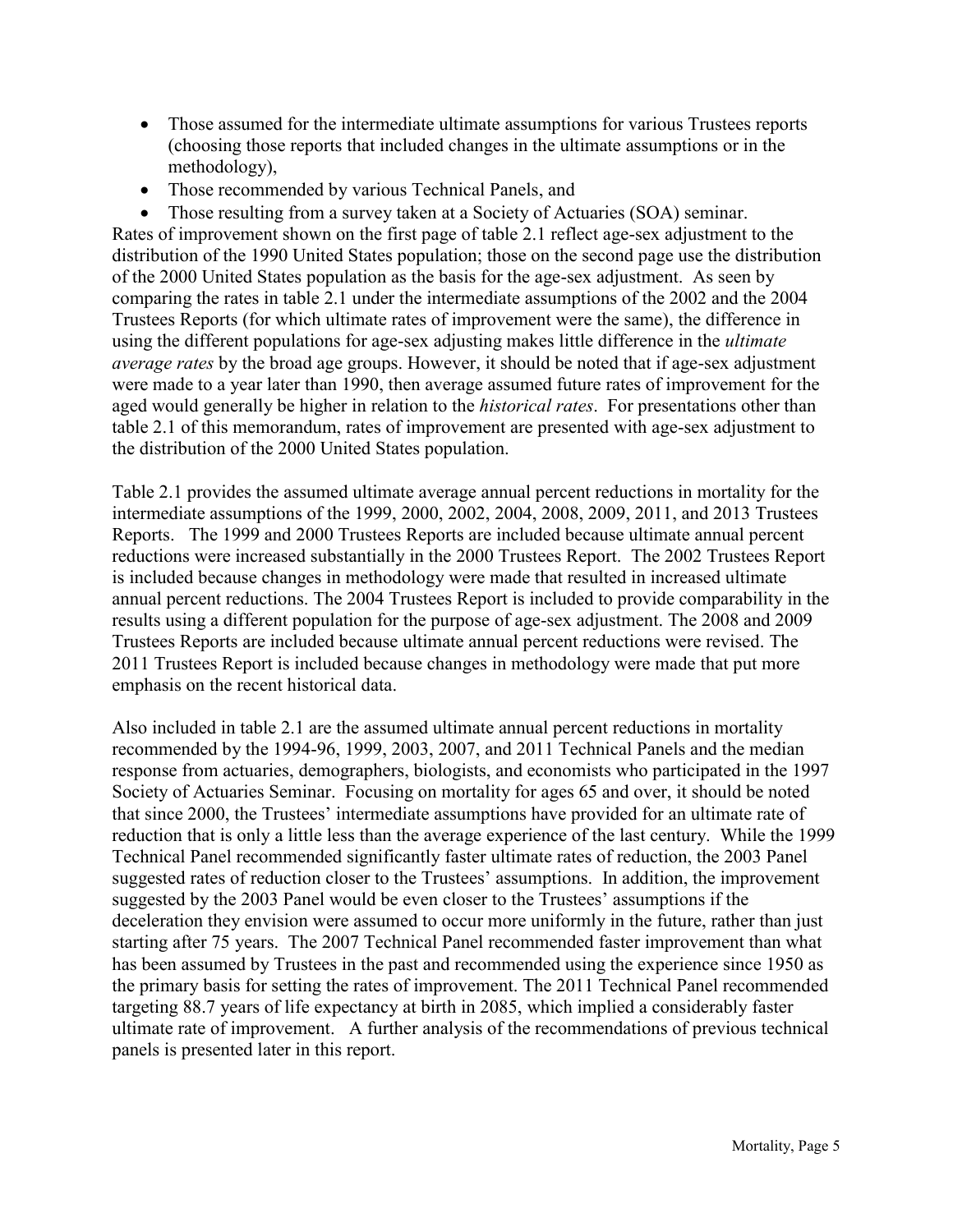Comparisons of historical and assumed rates of improvement for the age group 65 and over (where mortality is concentrated) are included in table 2.2. All rates of improvement shown in table 2.2 reflect age-sex adjustment<sup>1</sup> to the distribution of the 2000 United States population. For the age group 65 and over, the rate of improvement experienced during 1900-2009 averaged 0.79 percent, while the rate of improvement during 1982-2009 averaged 0.77 percent. Thus, the average rate of improvement for the most recent 25 years almost equaled the average rate of improvement for the entire 1900-2009 period. In fact, mortality at ages 65 and over generally improved at about this rate (or less) during 1900-2009 with the exception of two notable periods. The first was for the World War II period and subsequent years, 1936-1954. During this time frame, dramatic advances in the standard of living were achieved due to expanded medical practice including the introduction of antibiotics. The second period was from 1968-1982, during which additional dramatic advancements in medicine were made and access to medical services was greatly expanded through Medicare and Medicaid for the old, frail, and disadvantaged, those who account for the vast majority of deaths in the population.

Chart 2.1 displays the annual age-sex-adjusted central death rates experienced since 1900. An examination of these rates reveals a sequence of distinct periods of mortality reduction. Table 2.2 provides average annual rates of reduction<sup>2</sup> for these periods. During the period 1900-1936, annual mortality reduction averaged about 0.7 percent for males and 0.8 percent for females. During the following period, 1936-1954, there was more rapid reduction (with the help of antibiotics and other advances in medicine), averaging 1.6 percent per year for males and 2.4 percent per year for females. The period 1954-1968 saw a much slower reduction of 0.7 percent per year for females and an increase of 0.2 percent per year for males. From 1968 through 1982, rapid reduction in mortality surged (with the help of Medicare and Medicaid), averaging 1.8 percent for males and 2.2 percent for females, annually. From 1982 to 2009, more moderate reduction in mortality returned, averaging 1.2 percent per year for males and 0.5 percent for females.

For the period 1982-2009, the average annual rate of improvement for females was considerably less than that for males. For all other periods mentioned above, the opposite is true, i.e., the average annual rate of improvement for males is less than that for females. Chart 2.2 shows differences between male and female annual rates of mortality improvement for the age group 65 and older for each year of the period 1969 through 2010. (Note that although the last year NCHS mortality data, which is disaggregated by cause of death, is 2009, the Medicare data is available through 2010.) Differences are shown for rates based on Medicare data. Even with normal yearto-year variation, improvement was generally greater for females until about 1980, as had been the case since the beginning of the past century. However, female improvement was generally less than or equal to that for males beginning about 1980.

 $\overline{a}$  $<sup>1</sup>$  The age-sex-adjusted death rate is the crude rate that would occur in the enumerated total population as of April 1,</sup> 2000, if that population were to experience the death rates by age and sex observed in, or assumed for, the selected year.

 $2$  Average annual reductions were calculated as the complement of the exponential of the slope of the least-square line through the logarithms of the central death rates. The rates for the period 1900-2009 are a weighted average of the rates shown for the five separate distinct periods of change.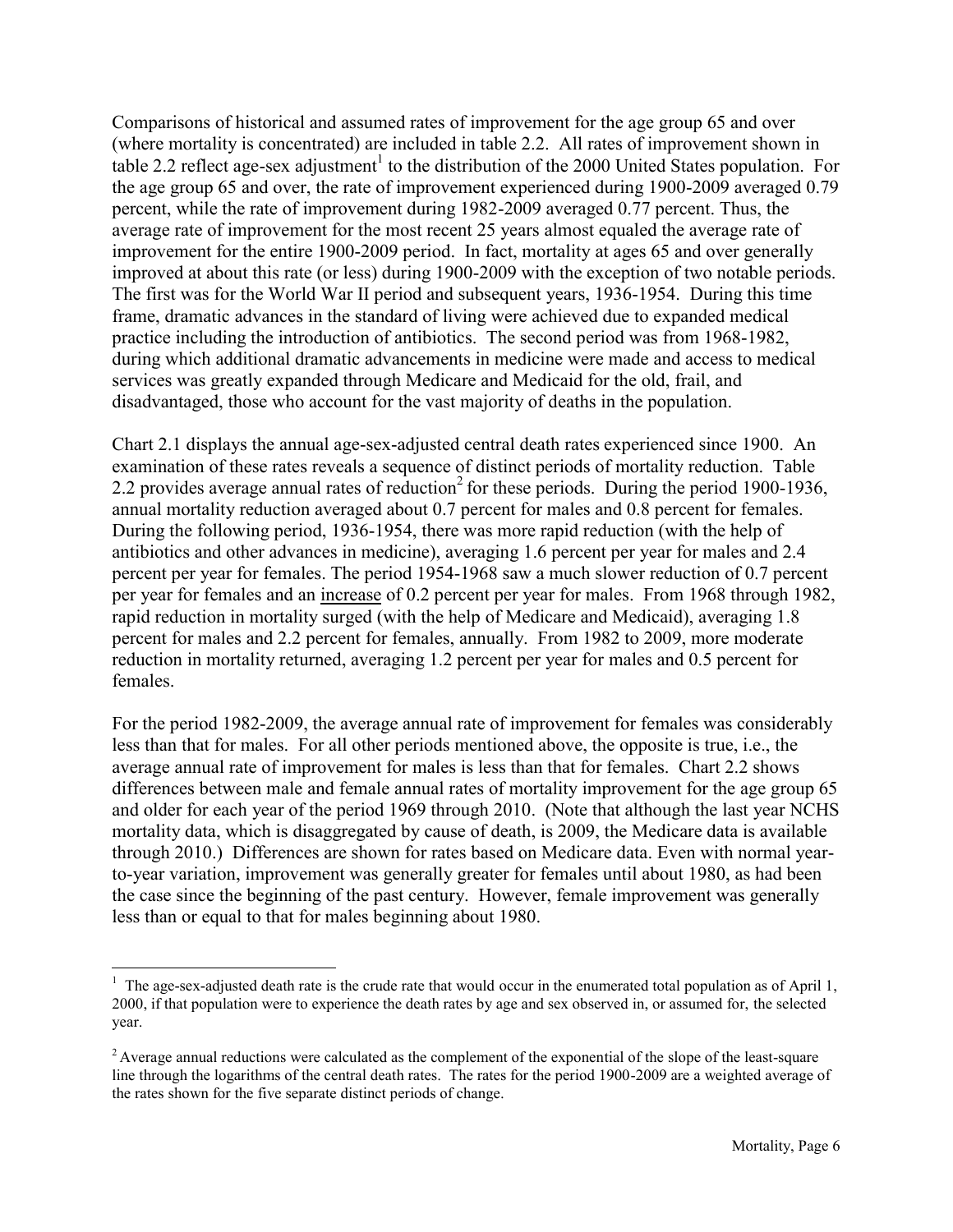#### <span id="page-18-0"></span>2.4 Past Experience by Cause of Death

In the past, the reduction of mortality rates has varied greatly by cause of death. In assessing past experience and future possible improvement in mortality, we believe it is useful to understand the variations in mortality by cause of death. For the period 1979-2009, we analyzed average annual reductions in central death rates by age group and sex for four major groups of causes of death, and a residual group (Other) that contains all other causes (see table 2.3). For all ages combined, the largest rate of reduction was in the category of Cardiovascular Disease, which has been about 2.6 percent for males and about 2.3 percent for females. The category of Violence, which includes accidents, has averaged about a 0.8 percent reduction for males and about a 0.1 percent reduction for females. The rate of reduction for Cancer has been about 0.8 percent per year for males and about 0.3 percent per year for females. The Respiratory Diseases category averages about a 0.1 percent reduction for men, but an *increase* in mortality of about 2.0 percent for women. The Other Causes category averaged *increases* in mortality of about 0.8 and 1.6 percent per year for males and females, respectively.

#### <span id="page-18-1"></span>2.5 Recommendations of the Previous Technical Panels

The 2011 Technical Panel appointed by the Advisory Board recommended generally larger rates of decline than those assumed under the 2011 Trustees Report. Their recommendation was for an assumption which would result in a life expectancy at birth of 88.7 in 2085. This is achieved by having a 1.26 percent reduction in death rates for all ages and both sexes. This is a large increase over the recommendation of the 2007 Technical Panel.

The 2007 Technical Panel appointed by the Advisory Board recommended generally larger rates of decline than those assumed under the 2007 Trustees Report. Their recommendation was for an assumption of a 1.0 percent reduction in death rates for all ages and both sexes. Their recommendation was based on the average rate of reduction in the total population (all ages combined) observed for the period 1953-2003.

We feel that the approach of the 2007 and 2011 Technical Panels fails to take into account significant deviations in the rates of reduction by age groups as evidenced by the data shown in tables 2.2 and 2.3. The rates of reduction at younger ages have been much larger than the rates experienced at older ages. While we agree that differences by age will diminish in the future, we do not believe they will vanish.

The 2007 and 2011 Technical Panels' recommendations stand in stark contrast to that of the 2003 Technical Panel, which recommended using the rates of reduction by age and year as indicated in the table below. For rates of reduction for years between 2002 and 2012, the given rates of reduction are interpolated between these two years. Similarly, for each year, agespecific rates are interpolated between the ages given in the table. The 2003 Technical Panel also recommended that there be no differentiation between males and females.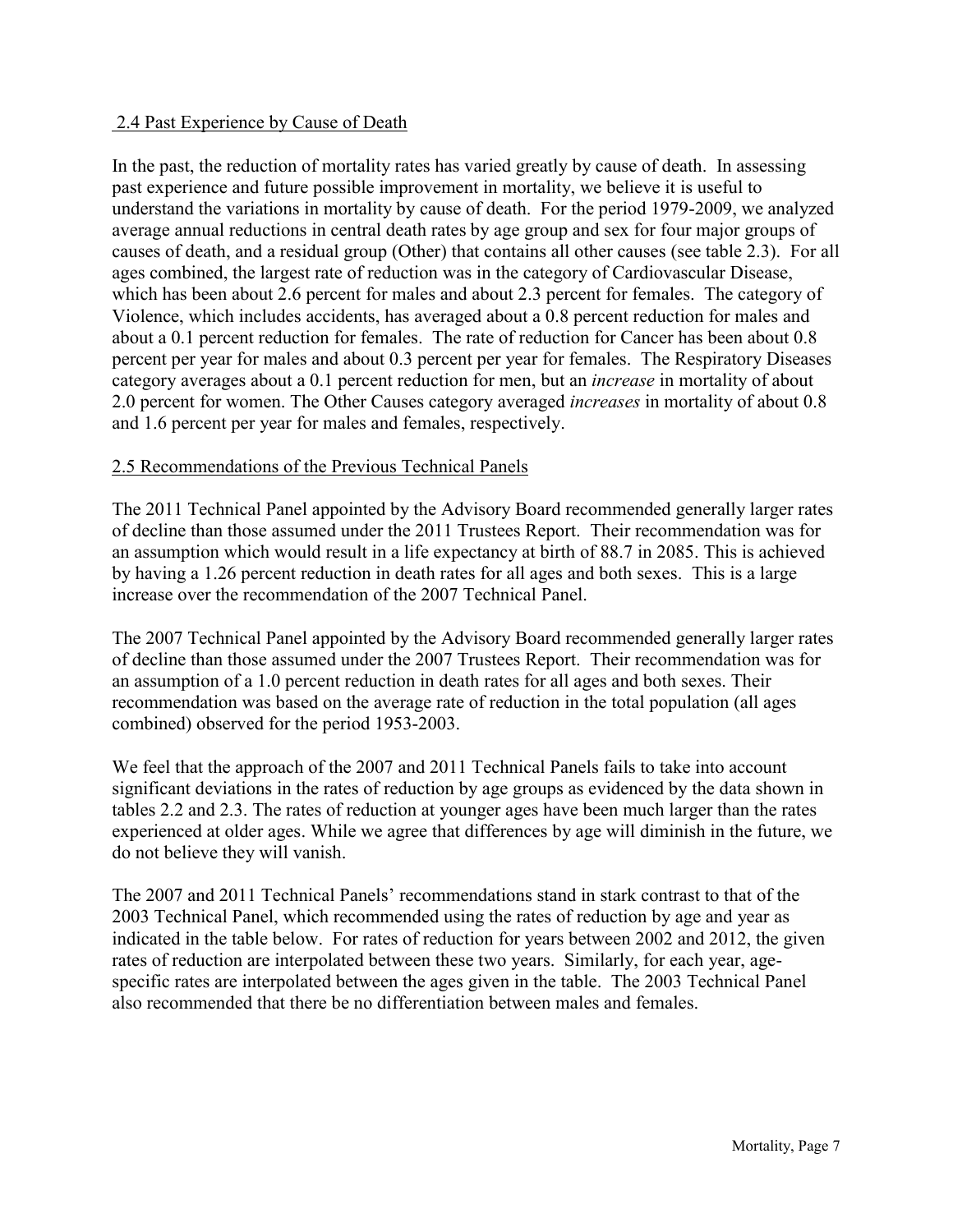|                  | 2003 Technical Panel Assumed Ranges of Mortality Decline By Age |                           |  |  |  |  |  |  |  |  |  |
|------------------|-----------------------------------------------------------------|---------------------------|--|--|--|--|--|--|--|--|--|
| <b>Exact Age</b> | <b>Initial 2000-2002</b>                                        | <b>Ultimate 2012-2077</b> |  |  |  |  |  |  |  |  |  |
|                  | 2.84                                                            | 2.50                      |  |  |  |  |  |  |  |  |  |
|                  | 1.16                                                            | 1.11                      |  |  |  |  |  |  |  |  |  |
|                  | 1.16                                                            | 1.11                      |  |  |  |  |  |  |  |  |  |
| 95               | $-0.48$                                                         | 0.64                      |  |  |  |  |  |  |  |  |  |
| 22 S             | $-0.48$                                                         |                           |  |  |  |  |  |  |  |  |  |

A key finding of the 2003 Technical Panel was their recognition of the likelihood that mortality improvement will decelerate in the future. This general concept is entirely consistent with the assumptions used in the Trustees Reports for decades. However, the panel's approach was somewhat awkward. While they assumed deceleration for ages up to about 80 through 2012, they assumed no deceleration between 2012 and 2077. After 2077 though, the 2003 Panel assumed all rates of decline would decelerate to the point of having *no* further decline in mortality after around 2200. We believe that the Trustees' assumptions present a superior approach compared to the approach recommended by the 2003 Technical Panel. Through the use of different death rates by cause, the Trustees' assumptions resulted in a steady deceleration at a very slow pace, which continued throughout the 75-year period and indefinitely thereafter and approached rates of decline that are about one-third the rates assumed for the earlier portion of the projection period (rather than reaching zero decline by 2200).

#### <span id="page-19-0"></span>2.6 Assumed Future Rates of Reduction

Table 2.4 provides age-sex-adjusted mortality rates for historical years and the assumed future rates of reduction. For the 2013 Trustees Report, the base year for the mortality projections is 2009. However, this report also includes an additional year of Medicare data for ages 65 and older. The age-sex adjusted mortality rates presented in table 2.4 use the 2000 Census population as the standard population for the age-sex adjustment.

Instead of using the measured mortality rates for the last single year of data (calendar year 2009) as the starting point of the mortality projections, we use a set of mortality rates calculated to be consistent with the trend inherent in the last 12 years of available data. The last 12 years of data are 1998-2009 for ages under 65 and 1999-2010 for ages 65 and older. This approach reduces the impact of wide fluctuations that tend to occur in annual data on the starting levels used for the mortality projection.

Because reductions in mortality have differed widely by age in the past, the ultimate reductions in death rates vary by age group. Historically, reductions have been very rapid at the youngest ages. However, reductions at the highest ages, ages 85 and over, have been very slow. The Trustees' assumptions have reflected for many years the belief that neither of these extremes will persist indefinitely into the future. The Trustees' assumptions have reflected slower improvement at the youngest ages than evidenced since 1900 and faster improvement at the highest ages (85 and over) than experienced historically. While this "compression" of rates of mortality improvement is in conflict with a literal interpretation of the Lee and Carter method, it was nevertheless endorsed explicitly by the 1999 Technical Panel, where Ron Lee was the principal demographer on the panel.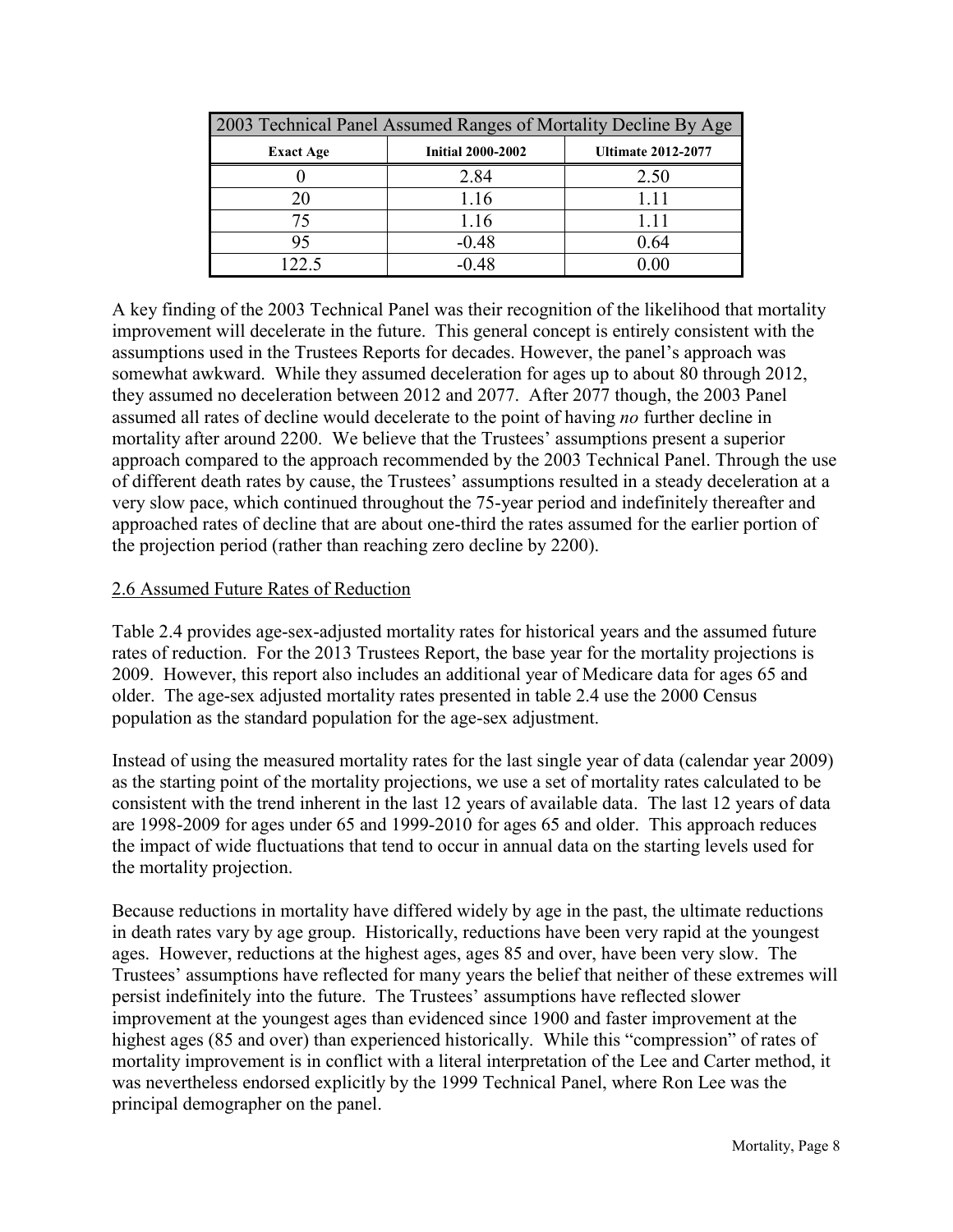Assumed rates of improvement in mortality by cause of death have long played a role in the projection of ultimate mortality improvement for the Trustees Reports. These rates of improvement by cause of death (see table 2.3) serve as an important basis for analysis relative to past trends and for an initial assessment of potential future mortality improvement. Rates of improvement by cause provide a useful, even if sometimes indirect, basis for analysis of past effects for specific behavioral and health trends, like the evolution of heart disease and cancer over time. Data specific to behavioral aspects like diet, exercise, stress, and smoking, for example, are not directly applicable death rate trends. Trends in death rates by cause serve as proxy for linking these behaviors to death rates.

The averaging period for determining starting levels of annual mortality reduction is 10 years. Average annual reductions observed for the period 1999-2009 for ages under 65 are calculated by age, sex, and cause. For ages 65 and older, an additional year of Medicare data is included (with the 2010 Medicare deaths allocated by cause of death using the 2009 NCHS proportions); the average annual reduction in the period 2000-2010 determines the starting level. These starting levels of annual reductions are used to estimate death rates for preliminary years – i.e., years between the year of final data (2009 for ages under 65, and 2010 for ages 65 and older) and the year of the Trustees Report (2013). For years after 2012, the reductions in mortality under Alternative II are assumed to change rapidly from the starting levels<sup>3</sup> of average annual reductions to the assumed ultimate rates of reduction for years 2037 and later. Under the low and high cost scenarios, the starting levels of average annual reduction are assumed to be 50 percent and 150 percent,<sup>4</sup> respectively, of the starting levels for Alternative II.

For the 2013 Trustees Report, the ultimate rates of improvement in the low and high cost scenarios are a ratio of the intermediate alternative, with low cost being 1/2 of the intermediate rates of improvement and the high cost being 5/3 of the intermediate rates. The ultimate average annual percentage reductions by age group and cause of death for the intermediate alternative of the 2013 Trustees Report are presented in table 2.3, along with the intermediate assumptions from the 2012 Trustees Report, and the average rates experienced during the period 1979-2009 and 1999-2009.

Table 2.2 shows historical rates of improvement and the rates of improvement by alternative for the 2013 Trustees Report, summarized by age group and sex. For the intermediate alternative, projected rates of improvement for ages under 50 are generally lower than those experienced over the period 1900-2009, consistent with our expectation of continued generally slower improvement in the future for these age groups. For males age 50 and older, the average projected rates of improvement for years after 2009 are slightly higher than those experienced since 1900. The projected rates of improvement for women age 50 and older are slightly lower than those assumed for men and generally lower than the rates experienced by this group of

 $\overline{a}$ 

 $3$  If the starting level of annual reductions for a particular cause age-sex group is negative, then 75 percent of that starting level is assumed for the intermediate alternative.

 $<sup>4</sup>$  If the starting level of annual reductions for a particular cause age-sex group is negative, then 100 percent of that</sup> starting level is assumed for the low cost alternative and 50 percent is assumed for the high cost alternative.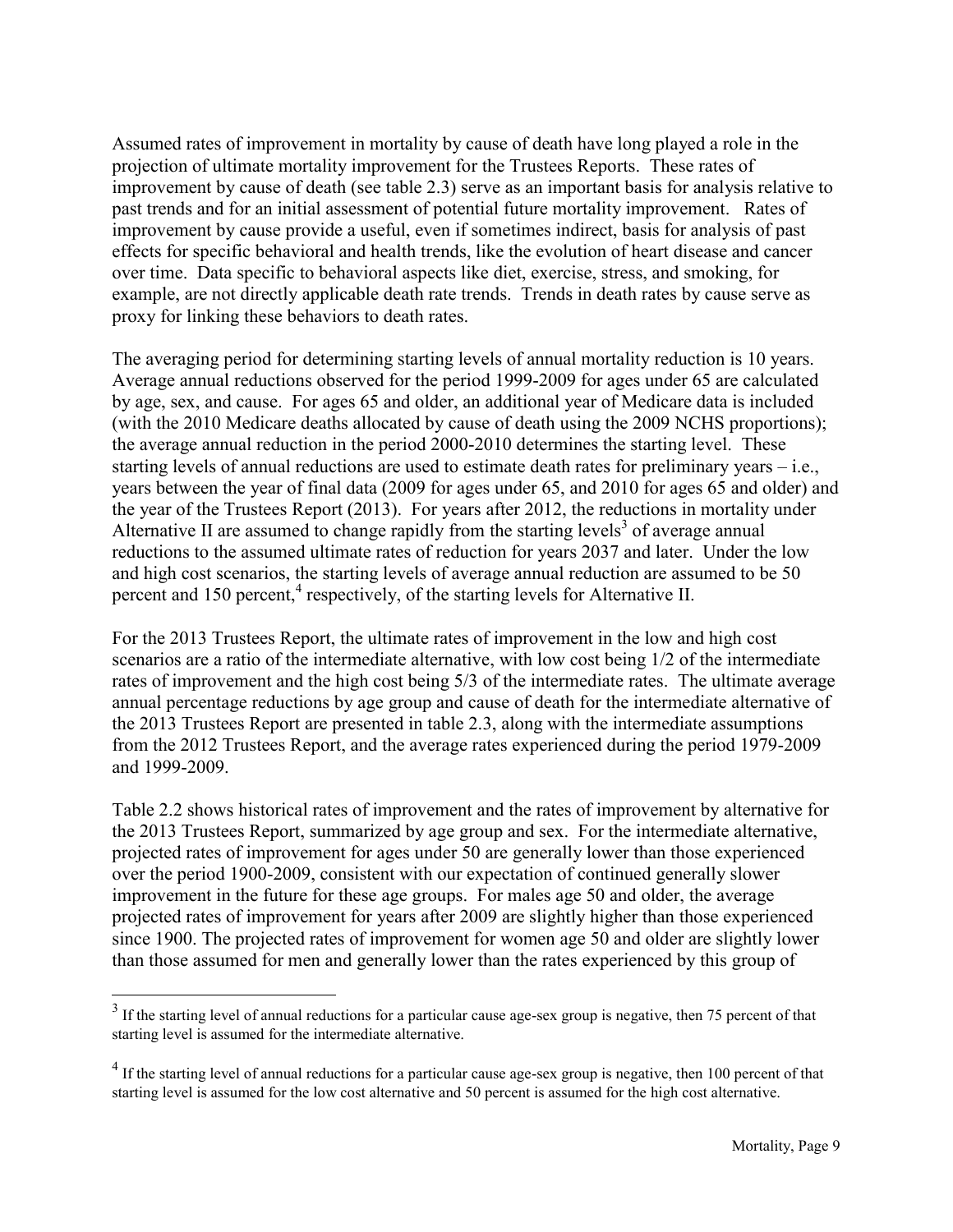women over the period 1900-2009. This is consistent with our long-held belief that average rates of mortality improvement for women, which had been faster than for men until around 1980, would ultimately converge with male improvement rates. Evidence that improvement for females will not always be faster than for males is apparent in data for years since 1980. The rate of improvement in mortality for women age 65 and older averaged only 0.40 percent per year during the period 1982-2009. This amount was a little more than one third the average rate of improvement for aged men during this period (1.12 percent).

Table 2.2 also shows that, for all ages combined, the rate of improvement under the intermediate alternative for the period 2037-2087 is 0.75 percent per year for men and 0.70 percent per year for women. While the summarized ultimate rate for males is the same as used in the 2012 Trustees Report, there is a small decrease in the rate for females, which was 0.71.

A comparison of the basis for past improvement in mortality with the expected basis for future improvement suggests that future improvement is likely to continue, but at a generally slower rate than experienced during the extraordinary 1900-2009 period for ages under 65. It seems more reasonable to expect the rate of mortality improvement for the age group 65 and older for the next 75 years to be close to that experienced during 1900-2009 (0.79 percent as shown in table 2.2). The more recent mortality experience of the aged during 1982-2009, which equals 0.77 percent per year, indicates a slight decline compared to the longer period. The Trustees believe the average annual rate of decline of 0.74 percent (as shown in table 2.2) over the period 2009-2087 for the intermediate assumption is reasonable in this context.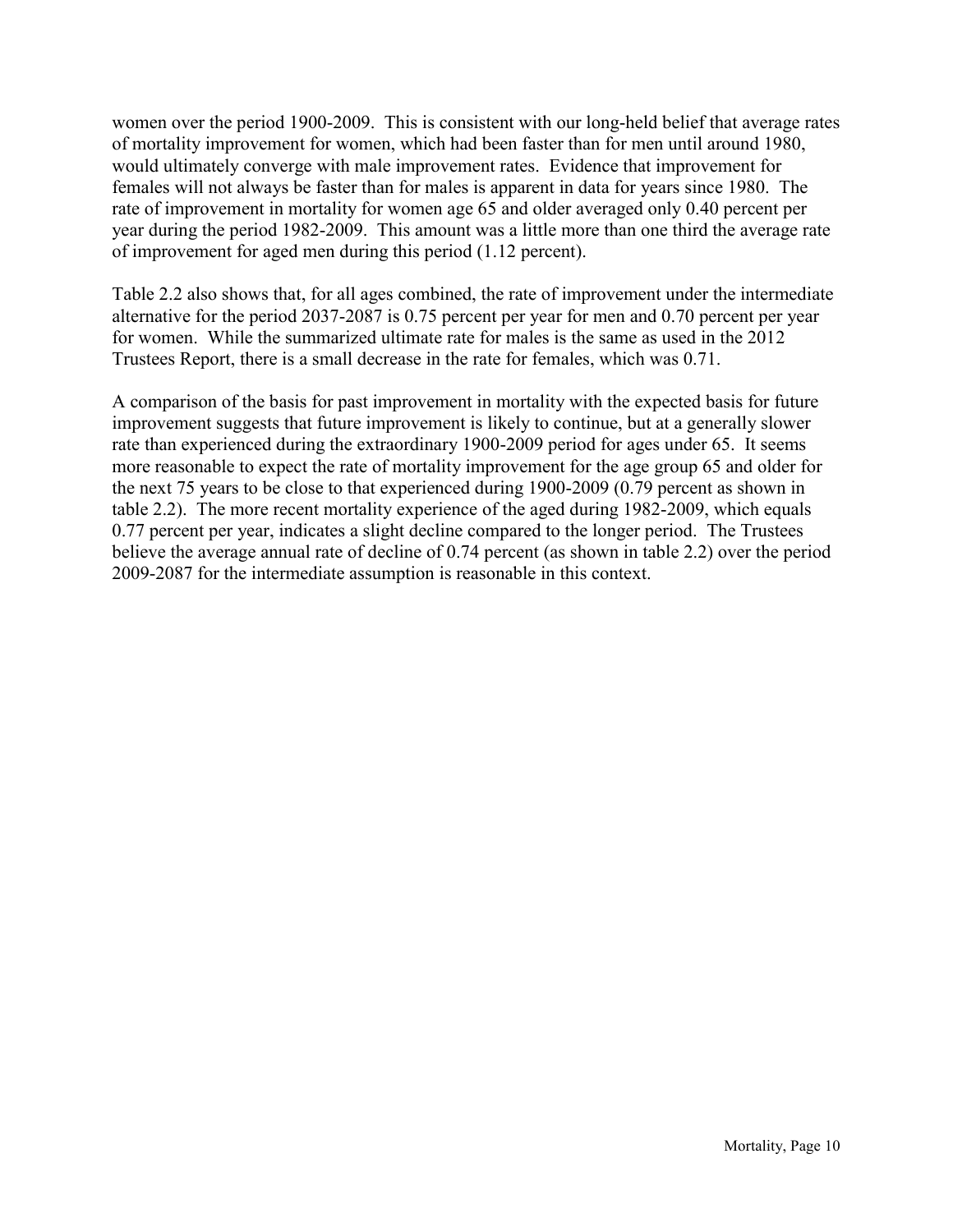|           | <b>Historical average</b><br>annual percent<br>reductions in<br>age-adjusted death |                              | (Using the 1990 Census Resident population as the standard population for age-adjusting) |                                                   | Assumed ultimate (after 2020) annual percent reductions in age-adjusted | death rates                                    |                         |                                                                |                                                |
|-----------|------------------------------------------------------------------------------------|------------------------------|------------------------------------------------------------------------------------------|---------------------------------------------------|-------------------------------------------------------------------------|------------------------------------------------|-------------------------|----------------------------------------------------------------|------------------------------------------------|
|           |                                                                                    | rates<br>1900-2000 1982-2000 | 1999<br><b>Trustees</b><br>Alternative $2^2$                                             | 1994-96<br><b>Technical</b><br>Panel <sup>3</sup> | October-97<br><b>SOA</b><br>Seminar <sup>4</sup>                        | 1999<br><b>Technical</b><br>Panel <sup>5</sup> | 2000<br><b>Trustees</b> | 2002<br><b>Trustees</b><br>Alternative $2^6$ Alternative $2^7$ | 2003<br><b>Technical</b><br>Panel <sup>8</sup> |
| $0 - 14$  | 3.30                                                                               | 2.74                         | 1.20                                                                                     | 3.30                                              | 0.95                                                                    | 2.20                                           | 1.35                    | 1.55                                                           | 2.33                                           |
| $15 - 64$ | 1.44                                                                               | 1.15                         | 0.57                                                                                     | 1.40                                              | 0.75                                                                    | 1.12                                           | 0.75                    | 0.78                                                           | 1.11                                           |
| 65 & Over | 0.73                                                                               | 0.49                         | 0.50                                                                                     | 0.75                                              | 0.60                                                                    | 0.98                                           | 0.65                    | 0.70                                                           | 0.92                                           |
|           |                                                                                    |                              |                                                                                          |                                                   |                                                                         |                                                |                         |                                                                |                                                |

#### **Table 2.1: Historical and Assumed Rates of Reduction in Mortality<sup>1</sup>**

<span id="page-22-0"></span>Rates of reduction are the average of male and female annual rates of decline in age-adjusted central death rates. The rates for the period 1900-2000 are a weighted average of rates for five separate distinct periods of change.

 $2^2$ The 1999 Trustees ultimate intermediate assumptions are for the period 2023-2073.

 $3$ The 1994-96 Technical Panel (appointed by the Advisory Council) recommended assuming reduction at the average rate experienced during the century.

<sup>4</sup>The Society of Actuaries Seminar included 60 actuaries, demographers, economists, and other experts on Social Security financing.

Values shown are the median responses of the participants.

 $5$ The 1999 Technical Panel (appointed by the Advisory Board) recommended that ultimate rate of reduction in mortality be increased at all ages

(over the 1999 TR assumptions) by enough to increase the projected life expectancy at birth for 2070 by 3.7 years (to the level assumed for the high-cost alternative).

 $6$ The 2000 Trustees ultimate intermediate assumptions are for the period 2024-2074. Ultimate rates of mortality reduction increased.

The 2002 Trustees ultimate intermediate assumptions are for the period 2026-2076. Changes to projection methodology increased rates of mortality reduction.

<sup>8</sup>The 2003 Technical Panel ultimate assumptions are for the period 2027-2077.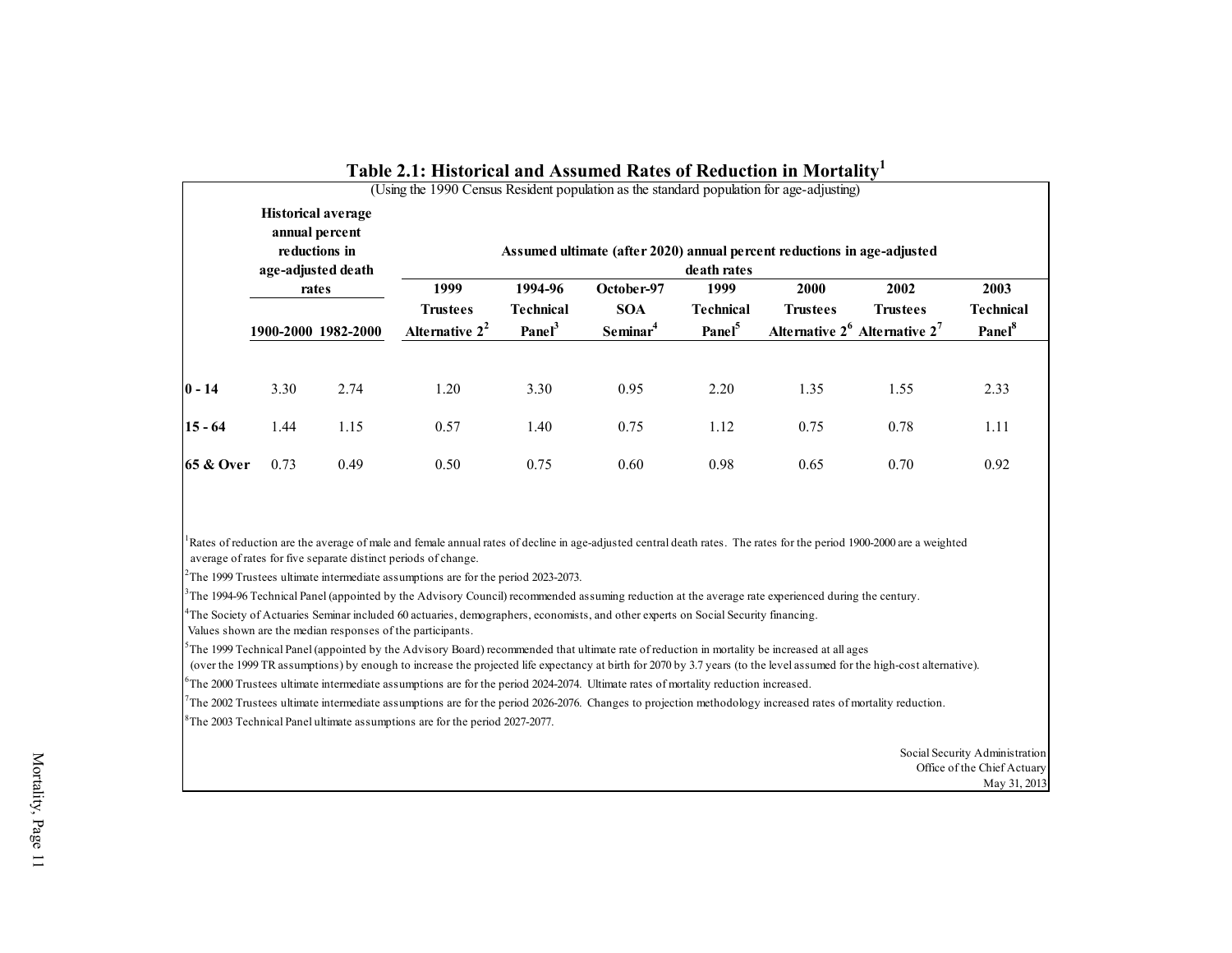| 2004<br>2007<br>2008<br>2009<br>2013<br>2011<br>2011<br>rates<br><b>Technical</b><br><b>Technical</b><br><b>Trustees</b><br><b>Trustees</b><br><b>Trustees</b><br><b>Trustees</b><br>Panel <sup>3</sup><br>Alternative $2^4$ Alternative $2^5$ Alternative $2^6$<br>Alternative $2^2$<br>$Panel^7$<br>1900-2009 1982-2009<br>9<br>1.00<br>1.57<br>1.55<br>3.15<br>2.34<br>1.55<br>1.56<br>1.57<br>9<br>1.38<br>1.25<br>0.78<br>1.00<br>1.00<br>0.99<br>0.96<br>0.98<br>9<br>0.69<br>0.71<br>0.79<br>0.77<br>1.00<br>0.65<br>0.66<br>0.64<br>average of rates for five separate distinct periods of change.<br>$7$ The 2011 Technical Panel ultimate assumptions are for the period 2035-2085.<br>The 2011 Technical Panel made their recommendation for future mortality improvement in the form of a single value, period life expectancy at birth for the single year 2085. | In the absense of guidance from the Techinical Panel, an Advisory Board staffer suggested using the same rate of improvement for all sex and age groups. A rate of<br>improvement of 1.26 percent achieves the recommended life expectancy of 88.7 years. | <b>Historical average</b><br>annual percent<br>reductions in<br>age-adjusted death |  | Assumed ultimate (after 2030) annual percent reductions in age-adjusted death rates |  |  |  |  |  |                            |  |  |  |  |
|-------------------------------------------------------------------------------------------------------------------------------------------------------------------------------------------------------------------------------------------------------------------------------------------------------------------------------------------------------------------------------------------------------------------------------------------------------------------------------------------------------------------------------------------------------------------------------------------------------------------------------------------------------------------------------------------------------------------------------------------------------------------------------------------------------------------------------------------------------------------------------|-----------------------------------------------------------------------------------------------------------------------------------------------------------------------------------------------------------------------------------------------------------|------------------------------------------------------------------------------------|--|-------------------------------------------------------------------------------------|--|--|--|--|--|----------------------------|--|--|--|--|
|                                                                                                                                                                                                                                                                                                                                                                                                                                                                                                                                                                                                                                                                                                                                                                                                                                                                               |                                                                                                                                                                                                                                                           |                                                                                    |  |                                                                                     |  |  |  |  |  |                            |  |  |  |  |
| $0 - 14$<br>$15 - 64$<br><b>65 &amp; Over</b><br><sup>1</sup> Rates of reduction are the average of male and female annual rates of decline in age-adjusted central death rates. The rates for the period 1900-2009 are a weighted<br>$2$ The 2004 Trustees ultimate intermediate assumptions are for the period 2028-2078.<br><sup>3</sup> The 2007 Technical Panel ultimate assumptions are for the period 2031-2081.<br><sup>4</sup> The 2008 Trustees ultimate intermediate assumptions are for the period 2032-2082.<br>${}^{5}$ The 2009 Trustees ultimate intermediate assumptions are for the period 2033-2083.<br>${}^{6}$ The 2011 Trustees ultimate intermediate assumptions are for the period 2035-2085.<br>${}^{8}$ The 2013 Trustees ultimate intermediate assumptions are for the period 2037-2087.                                                           |                                                                                                                                                                                                                                                           |                                                                                    |  |                                                                                     |  |  |  |  |  | <b>Trustees</b>            |  |  |  |  |
|                                                                                                                                                                                                                                                                                                                                                                                                                                                                                                                                                                                                                                                                                                                                                                                                                                                                               |                                                                                                                                                                                                                                                           |                                                                                    |  |                                                                                     |  |  |  |  |  | Alternative 2 <sup>8</sup> |  |  |  |  |
|                                                                                                                                                                                                                                                                                                                                                                                                                                                                                                                                                                                                                                                                                                                                                                                                                                                                               |                                                                                                                                                                                                                                                           |                                                                                    |  |                                                                                     |  |  |  |  |  |                            |  |  |  |  |
|                                                                                                                                                                                                                                                                                                                                                                                                                                                                                                                                                                                                                                                                                                                                                                                                                                                                               |                                                                                                                                                                                                                                                           |                                                                                    |  |                                                                                     |  |  |  |  |  |                            |  |  |  |  |
|                                                                                                                                                                                                                                                                                                                                                                                                                                                                                                                                                                                                                                                                                                                                                                                                                                                                               |                                                                                                                                                                                                                                                           |                                                                                    |  |                                                                                     |  |  |  |  |  |                            |  |  |  |  |
|                                                                                                                                                                                                                                                                                                                                                                                                                                                                                                                                                                                                                                                                                                                                                                                                                                                                               |                                                                                                                                                                                                                                                           |                                                                                    |  |                                                                                     |  |  |  |  |  |                            |  |  |  |  |
|                                                                                                                                                                                                                                                                                                                                                                                                                                                                                                                                                                                                                                                                                                                                                                                                                                                                               |                                                                                                                                                                                                                                                           |                                                                                    |  |                                                                                     |  |  |  |  |  |                            |  |  |  |  |
|                                                                                                                                                                                                                                                                                                                                                                                                                                                                                                                                                                                                                                                                                                                                                                                                                                                                               |                                                                                                                                                                                                                                                           |                                                                                    |  |                                                                                     |  |  |  |  |  |                            |  |  |  |  |
|                                                                                                                                                                                                                                                                                                                                                                                                                                                                                                                                                                                                                                                                                                                                                                                                                                                                               |                                                                                                                                                                                                                                                           |                                                                                    |  |                                                                                     |  |  |  |  |  |                            |  |  |  |  |
|                                                                                                                                                                                                                                                                                                                                                                                                                                                                                                                                                                                                                                                                                                                                                                                                                                                                               |                                                                                                                                                                                                                                                           |                                                                                    |  |                                                                                     |  |  |  |  |  |                            |  |  |  |  |
|                                                                                                                                                                                                                                                                                                                                                                                                                                                                                                                                                                                                                                                                                                                                                                                                                                                                               |                                                                                                                                                                                                                                                           |                                                                                    |  |                                                                                     |  |  |  |  |  |                            |  |  |  |  |
|                                                                                                                                                                                                                                                                                                                                                                                                                                                                                                                                                                                                                                                                                                                                                                                                                                                                               |                                                                                                                                                                                                                                                           |                                                                                    |  |                                                                                     |  |  |  |  |  |                            |  |  |  |  |

#### **Table 2.1 (Continued): Historical and Assumed Rates of Reduction in Mortality<sup>1</sup>**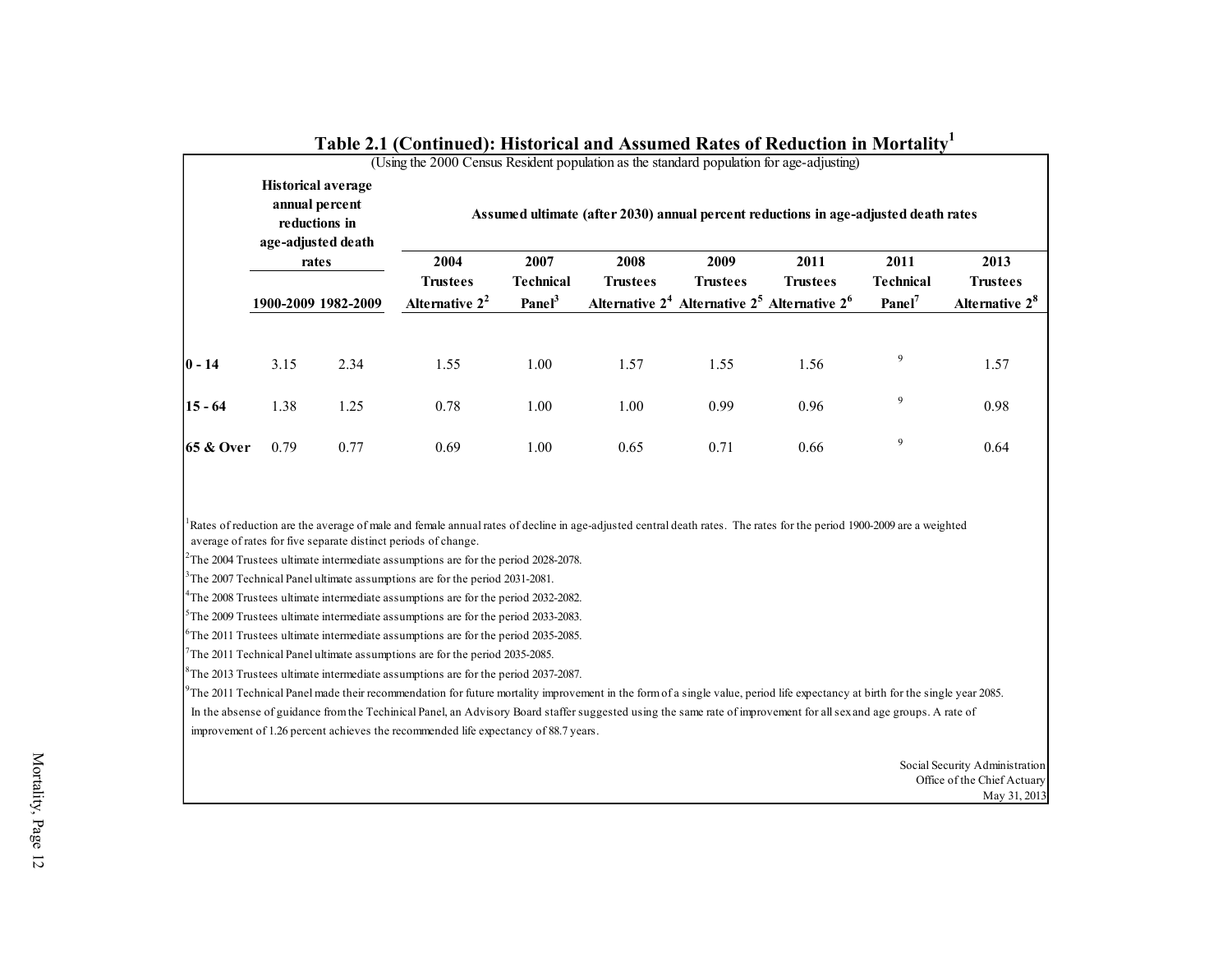|        |          |           |           |           | 2013 Trustees Report <sup>1</sup>                   |           | Table 2.2: Average Annual Percent Reductions in Age-Adjusted Central Death Rates for the |           |                          |           |
|--------|----------|-----------|-----------|-----------|-----------------------------------------------------|-----------|------------------------------------------------------------------------------------------|-----------|--------------------------|-----------|
|        |          |           |           |           | Historical Period (last final year of data is 2009) |           |                                                                                          |           | Intermediate Alternative |           |
| Sex    | Age      | 1900-1936 | 1936-1954 | 1954-1968 | 1968-1982                                           | 1982-2009 | 1900-2009                                                                                | 2009-2037 | 2009-2087                | 2037-2087 |
| Male   | $0 - 14$ | 2.90      | 4.78      | 1.65      | 4.33                                                | 2.44      | 3.13                                                                                     | 1.48      | 1.53                     | 1.56      |
|        | 15-49    | 1.47      | 3.05      | $-0.26$   | 2.23                                                | 1.07      | 1.51                                                                                     | 0.83      | 0.86                     | 0.87      |
|        | 50-64    | 0.42      | 0.98      | $-0.11$   | 2.28                                                | 1.73      | 1.01                                                                                     | 1.12      | 1.08                     | 1.05      |
|        | 65-84    | 0.19      | 1.17      | $-0.12$   | 1.46                                                | 1.59      | 0.83                                                                                     | 1.21      | 0.93                     | 0.78      |
|        | $85+$    | 0.22      | 1.21      | $-0.89$   | 1.56                                                | 0.18      | 0.41                                                                                     | 0.73      | 0.59                     | 0.51      |
|        | $65+$    | 0.20      | 1.18      | $-0.35$   | 1.49                                                | 1.12      | 0.69                                                                                     | 1.02      | 0.79                     | 0.66      |
|        | Total    | 0.72      | 1.57      | $-0.23$   | 1.77                                                | 1.22      | 1.00                                                                                     | 1.02      | 0.85                     | 0.75      |
| Female | $0 - 14$ | 3.13      | 5.06      | 1.72      | 4.15                                                | 2.21      | 3.18                                                                                     | 1.47      | 1.54                     | 1.58      |
|        | 15-49    | 1.54      | 4.68      | $0.28\,$  | 2.96                                                | 0.40      | 1.81                                                                                     | 0.80      | 0.89                     | 0.94      |
|        | 50-64    | 0.71      | 2.58      | 0.76      | 1.74                                                | 1.21      | 1.28                                                                                     | 1.17      | 1.10                     | 1.06      |
|        | 65-84    | 0.35      | 2.05      | 1.06      | 2.05                                                | 0.67      | 1.02                                                                                     | 1.01      | 0.83                     | 0.73      |
|        | $85+$    | 0.23      | 1.21      | 0.13      | 2.06                                                | $-0.04$   | 0.55                                                                                     | 0.60      | 0.53                     | 0.49      |
|        | $65+$    | 0.31      | 1.77      | 0.72      | 2.05                                                | 0.40      | 0.85                                                                                     | 0.84      | 0.70                     | 0.62      |
|        | Total    | 0.84      | 2.37      | 0.73      | 2.16                                                | 0.54      | 1.18                                                                                     | 0.89      | 0.77                     | 0.70      |
| Total  | $0-14$   | 3.00      | 4.90      | 1.68      | 4.25                                                | 2.34      | 3.15                                                                                     | 1.47      | 1.54                     | 1.57      |
|        | 15-49    | 1.50      | 3.72      | $-0.07$   | 2.47                                                | 0.85      | 1.64                                                                                     | 0.82      | 0.87                     | 0.90      |
|        | 50-64    | 0.55      | 1.64      | 0.20      | 2.09                                                | 1.53      | 1.13                                                                                     | 1.14      | 1.08                     | 1.05      |
|        | 65-84    | 0.28      | 1.62      | 0.44      | 1.74                                                | 1.17      | 0.93                                                                                     | 1.11      | 0.88                     | 0.75      |
|        | $85+$    | 0.23      | 1.21      | $-0.18$   | 1.88                                                | 0.05      | 0.51                                                                                     | 0.64      | 0.55                     | 0.50      |
|        | $65+$    | 0.26      | 1.49      | 0.24      | 1.78                                                | 0.77      | 0.79                                                                                     | 0.92      | 0.74                     | 0.64      |
|        | Total    | 0.78      | 1.96      | 0.25      | 1.97                                                | 0.92      | 1.10                                                                                     | 0.95      | 0.81                     | 0.73      |

#### **Table 2.2: Average Annual Percent Reductions in Age-Adjusted Central Death Rates for the 2013 Trustees Report <sup>1</sup>**

<span id="page-24-0"></span><sup>1</sup>Using the 2000 Census Resident population as the standard population for age-adjusting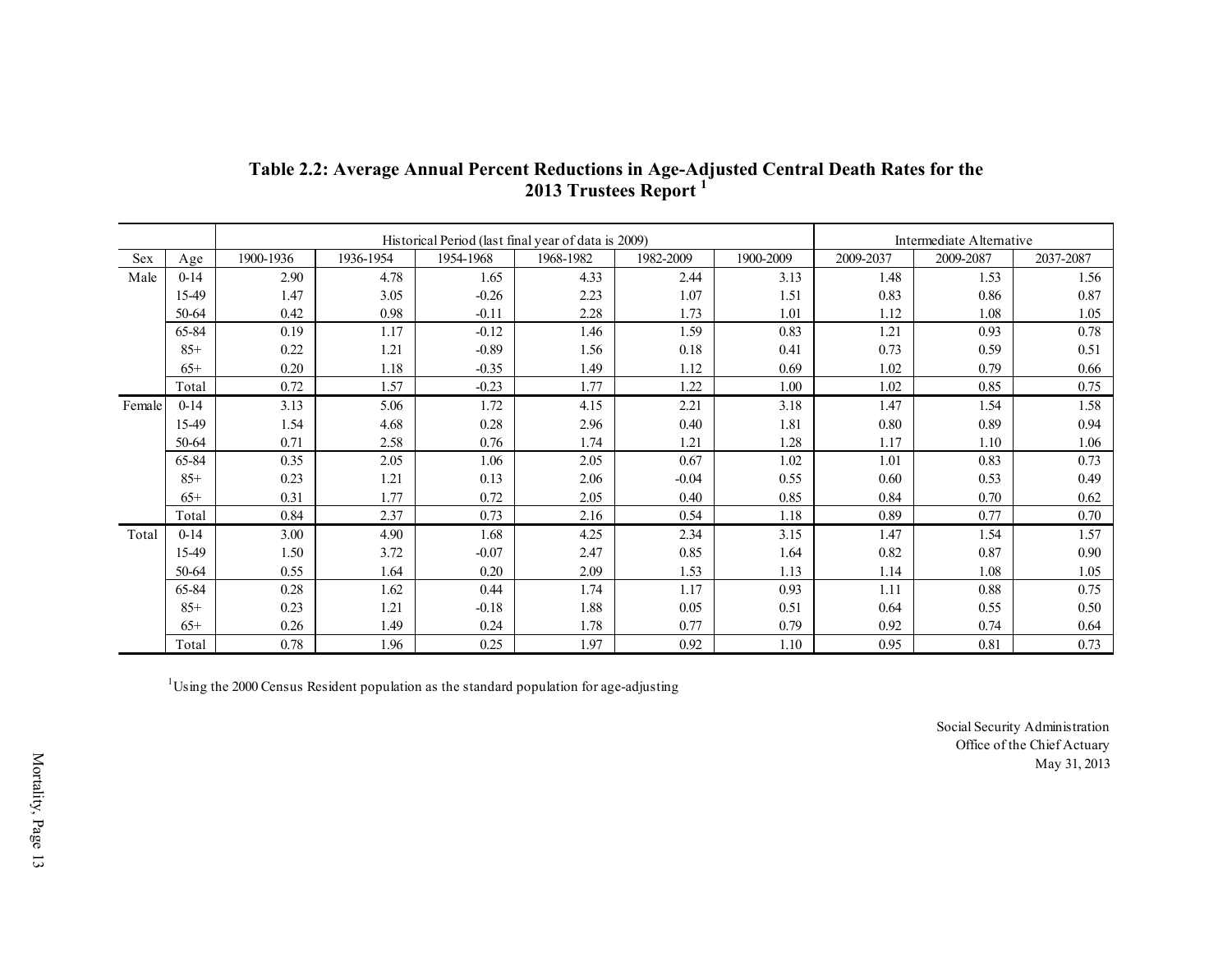|            |          |           |                      | for the 2013 Trustees Report <sup>1</sup> |           |                       |           |
|------------|----------|-----------|----------------------|-------------------------------------------|-----------|-----------------------|-----------|
|            |          |           | Low Cost Alternative |                                           |           | High Cost Alternative |           |
| <b>Sex</b> | Age      | 2009-2037 | 2009-2087            | 2037-2087                                 | 2009-2037 | 2009-2087             | 2037-2087 |
| Male       | $0 - 14$ | 0.74      | 0.77                 | 0.79                                      | 2.43      | 2.51                  | 2.56      |
|            | 15-49    | 0.37      | 0.42                 | 0.45                                      | 1.41      | 1.41                  | 1.41      |
|            | 50-64    | 0.51      | 0.55                 | 0.58                                      | 1.84      | 1.66                  | 1.56      |
|            | 65-84    | 0.66      | 0.53                 | 0.45                                      | 1.82      | 1.35                  | 1.08      |
|            | $85+$    | 0.32      | 0.30                 | 0.28                                      | 1.18      | 0.91                  | 0.76      |
|            | $65+$    | 0.53      | 0.43                 | 0.38                                      | 1.57      | 1.17                  | 0.94      |
|            | Total    | 0.51      | 0.45                 | 0.42                                      | 1.60      | 1.27                  | 1.08      |
| Female     | $0 - 14$ | 0.73      | 0.77                 | 0.80                                      | 2.41      | 2.53                  | 2.59      |
|            | 15-49    | 0.31      | 0.42                 | 0.49                                      | 1.40      | 1.47                  | 1.50      |
|            | 50-64    | 0.56      | 0.57                 | 0.57                                      | 1.90      | 1.70                  | 1.59      |
|            | 65-84    | 0.53      | 0.46                 | 0.42                                      | 1.55      | 1.21                  | 1.02      |
|            | $85+$    | 0.20      | 0.25                 | 0.27                                      | 1.04      | 0.83                  | 0.72      |
|            | $65+$    | 0.39      | 0.37                 | 0.36                                      | 1.34      | 1.04                  | 0.88      |
|            | Total    | 0.41      | 0.40                 | 0.40                                      | 1.43      | 1.16                  | 1.01      |
| Total      | $0 - 14$ | 0.74      | 0.77                 | 0.79                                      | 2.42      | 2.52                  | 2.57      |
|            | 15-49    | 0.35      | 0.42                 | 0.46                                      | 1.40      | 1.43                  | 1.44      |
|            | 50-64    | 0.53      | 0.56                 | 0.58                                      | 1.86      | 1.68                  | 1.57      |
|            | 65-84    | 0.60      | 0.49                 | 0.44                                      | 1.68      | 1.28                  | 1.05      |
|            | $85+$    | 0.24      | 0.26                 | 0.28                                      | 1.09      | 0.86                  | 0.73      |
|            | $65+$    | 0.45      | 0.40                 | 0.37                                      | 1.44      | 1.10                  | 0.91      |
|            | Total    | 0.46      | 0.43                 | 0.41                                      | 1.51      | 1.22                  | 1.05      |

**Table 2.2 (Continued): Average Annual Percent Reductions in Age-Adjusted Central Death Rates** 

 $1$ Using the 2000 Census Resident population as the standard population for age-adjusting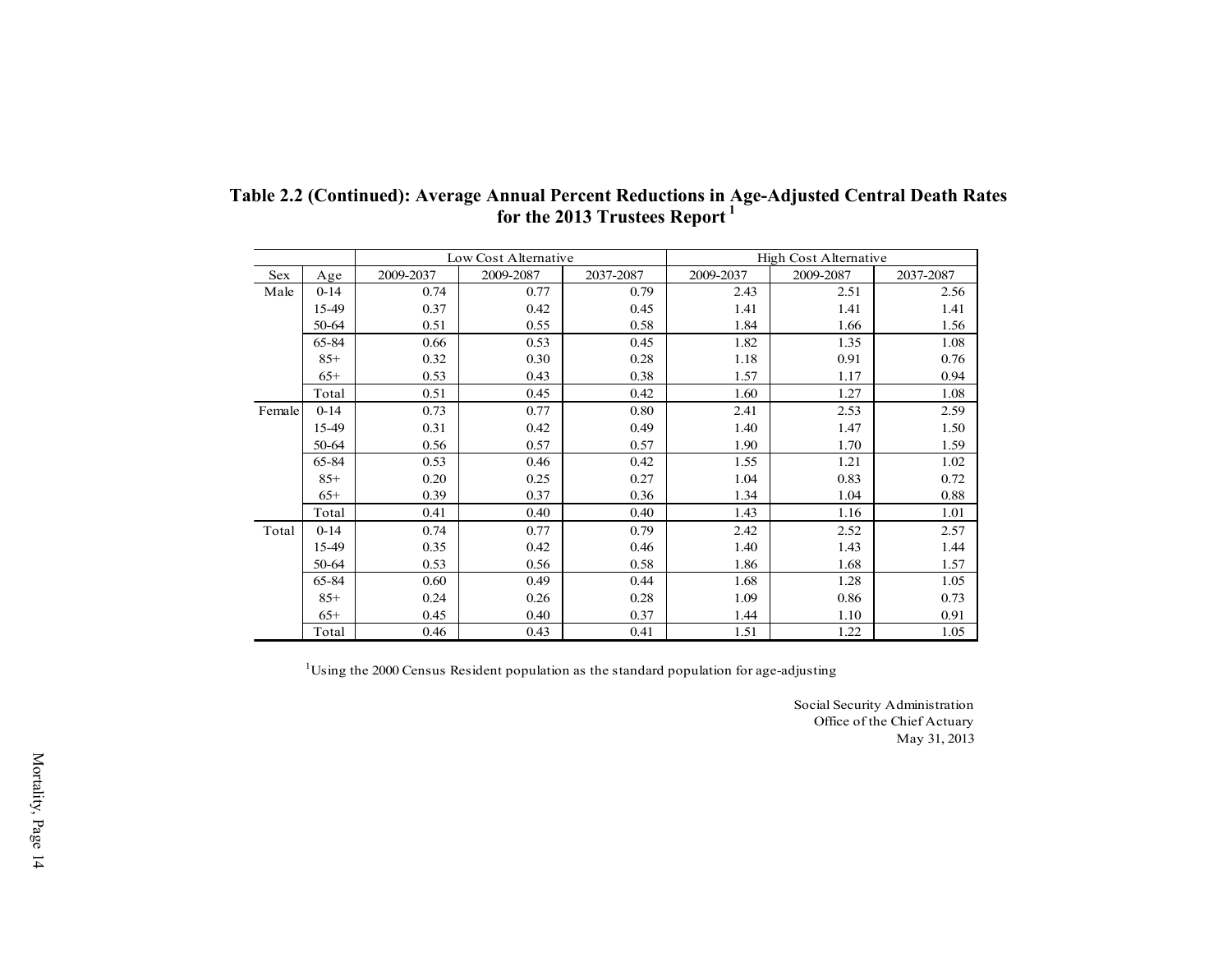<span id="page-26-0"></span>

|                        |              | Historical   | Alternative II* |           |              | Historical   | Alternative II* |           |
|------------------------|--------------|--------------|-----------------|-----------|--------------|--------------|-----------------|-----------|
|                        |              |              | 2012 TR         | 2013 TR   |              |              | 2012 TR         | 2013 TR   |
|                        | 1979 to 2009 | 1999 to 2009 | 2036-2086       | 2037-2087 | 1979 to 2009 | 1999 to 2009 | 2036-2086       | 2037-2087 |
| <b>Under Age 15</b>    |              | Male         |                 |           |              | Female       |                 |           |
| Cardiovascular Disease | 2.66         | 1.68         | 2.3             | 2.3       | 2.51         | 1.80         | 2.3             | 2.3       |
| Cancer                 | 2.55         | 1.84         | 1.5             | 1.5       | 2.05         | 1.31         | 1.5             | 1.5       |
| Violence               | 2.91         | 2.44         | 1.0             | 1.0       | 2.34         | 2.09         | 1.0             | 1.0       |
| Respiratory Disease    | 2.78         | 0.40         | 2.0             | 2.0       | 2.81         | 0.89         | 2.0             | 2.0       |
| Other                  | 2.39         | 1.00         | 1.7             | 1.7       | 2.28         | 0.90         | 1.7             | 1.7       |
| Resulting Total**      | 2.52         | 1.30         | 1.55            | 1.56      | 2.31         | 1.13         | 1.57            | 1.58      |
| Ages 15 - 49           |              |              | Male            |           |              | Female       |                 |           |
| Cardiovascular Disease | 2.06         | 1.12         | 1.5             | 1.5       | 1.20         | 0.92         | 1.5             | 1.5       |
| Cancer                 | 1.80         | 2.24         | 1.5             | 1.5       | 1.62         | 1.66         | 1.5             | 1.5       |
| Violence               | 0.86         | $-0.60$      | 0.7             | 0.7       | 0.14         | $-1.51$      | 0.7             | 0.7       |
| Respiratory Disease    | 0.80         | 0.17         | 0.5             | 0.5       | $-0.28$      | $-0.82$      | 0.5             | 0.5       |
| Other                  | $-0.01$      | 2.65         | 0.8             | 0.8       | $-0.62$      | 0.69         | 0.8             | 0.8       |
| Resulting Total**      | 1.06         | 0.83         | 0.87            | 0.87      | 0.54         | 0.31         | 0.94            | 0.94      |
| Ages 50 - 64           |              |              | Male            |           |              | Female       |                 |           |
| Cardiovascular Disease | 3.17         | 2.78         | 2.2             | 2.2       | 2.62         | 3.16         | 2.2             | 2.2       |
| Cancer                 | 1.60         | 1.95         | 1.5             | 1.5       | 1.31         | 2.10         | 1.5             | 1.5       |
| Violence               | 0.49         | $-2.93$      | 0.5             | 0.5       | $-0.12$      | $-3.75$      | 0.5             | 0.5       |
| Respiratory Disease    | 1.18         | 0.56         | 0.7             | 0.7       | $-0.62$      | 0.65         | 0.7             | 0.7       |
| Other                  | $-0.39$      | $-1.03$      | 0.6             | 0.6       | $-0.44$      | $-0.34$      | 0.6             | 0.6       |
| Resulting Total**      | 1.73         | 1.08         | 1.05            | 1.05      | 1.15         | 1.39         | 1.06            | 1.06      |
| Ages 65 - 84           |              |              | Male            |           |              | Female       |                 |           |
| Cardiovascular Disease | 3.14         | 4.70         | 2.2             | 2.2       | 2.74         | 4.40         | 2.2             | 2.2       |
| Cancer                 | 0.67         | 1.86         | 0.9             | 0.9       | $-0.27$      | 1.00         | 0.9             | 0.9       |
| Violence               | 0.71         | 0.21         | 0.5             | 0.5       | 0.02         | $-0.15$      | 0.5             | 0.5       |
| Respiratory Disease    | 0.44         | 2.08         | 0.3             | 0.3       | $-2.44$      | 0.63         | 0.3             | 0.3       |
| Other                  | $-0.81$      | $-0.44$      | 0.3             | 0.3       | $-1.61$      | $-0.90$      | 0.3             | 0.3       |
| Resulting Total**      | 1.51         | 2.45         | 0.78            | 0.78      | 0.64         | 1.70         | 0.73            | 0.73      |
| Ages 85 and older      |              |              | Male            |           |              | Female       |                 |           |
| Cardiovascular Disease | 1.50         | 3.32         | 1.2             | 1.2       | 1.66         | 3.61         | 1.2             | 1.2       |
| Cancer                 | $-0.50$      | 1.31         | 0.5             | 0.5       | $-0.66$      | 0.48         | 0.5             | 0.5       |
| Violence               | $-0.66$      | 0.02         | 0.3             | 0.3       | $-1.04$      | $-1.44$      | 0.3             | 0.3       |
| Respiratory Disease    | $-1.02$      | 2.66         | 0.2             | 0.2       | $-2.26$      | 1.59         | 0.2             | 0.2       |
| Other                  | $-2.36$      | $-2.26$      | 0.2             | 0.2       | $-3.31$      | $-2.86$      | 0.2             | 0.2       |
| Resulting Total**      | 0.15         | 1.53         | 0.53            | 0.51      | $-0.01$      | 1.13         | 0.50            | 0.49      |
| <b>Total</b>           |              |              | Male            |           |              | Female       |                 |           |
| Cardiovascular Disease | 2.58         | 3.81         |                 |           | 2.25         | 3.84         |                 |           |
| Cancer                 | 0.75         | 1.80         |                 |           | 0.27         | 1.23         |                 |           |
| Violence               | 0.75         | $-0.64$      |                 |           | 0.10         | $-1.33$      |                 |           |
| Respiratory Disease    | 0.09         | 2.10         |                 |           | $-2.04$      | 0.88         |                 |           |
| Other                  | $-0.82$      | $-0.63$      |                 |           | $-1.56$      | $-1.29$      |                 |           |
| Resulting Total **     | 1.18         | 1.83         | 0.75            | 0.75      | 0.55         | 1.36         | 0.71            | 0.70      |

# **Table 2.3: Average Annual Rates of Reduction in Central**

\* Alternative 1 is 1/2 times Alternative 2; Alternative 3 is 5/3 times Alternative 2.

\*\*Resulting total represents average annual percent reduction in age-adjusted death rates for the last 50 years of the 75 year projection period.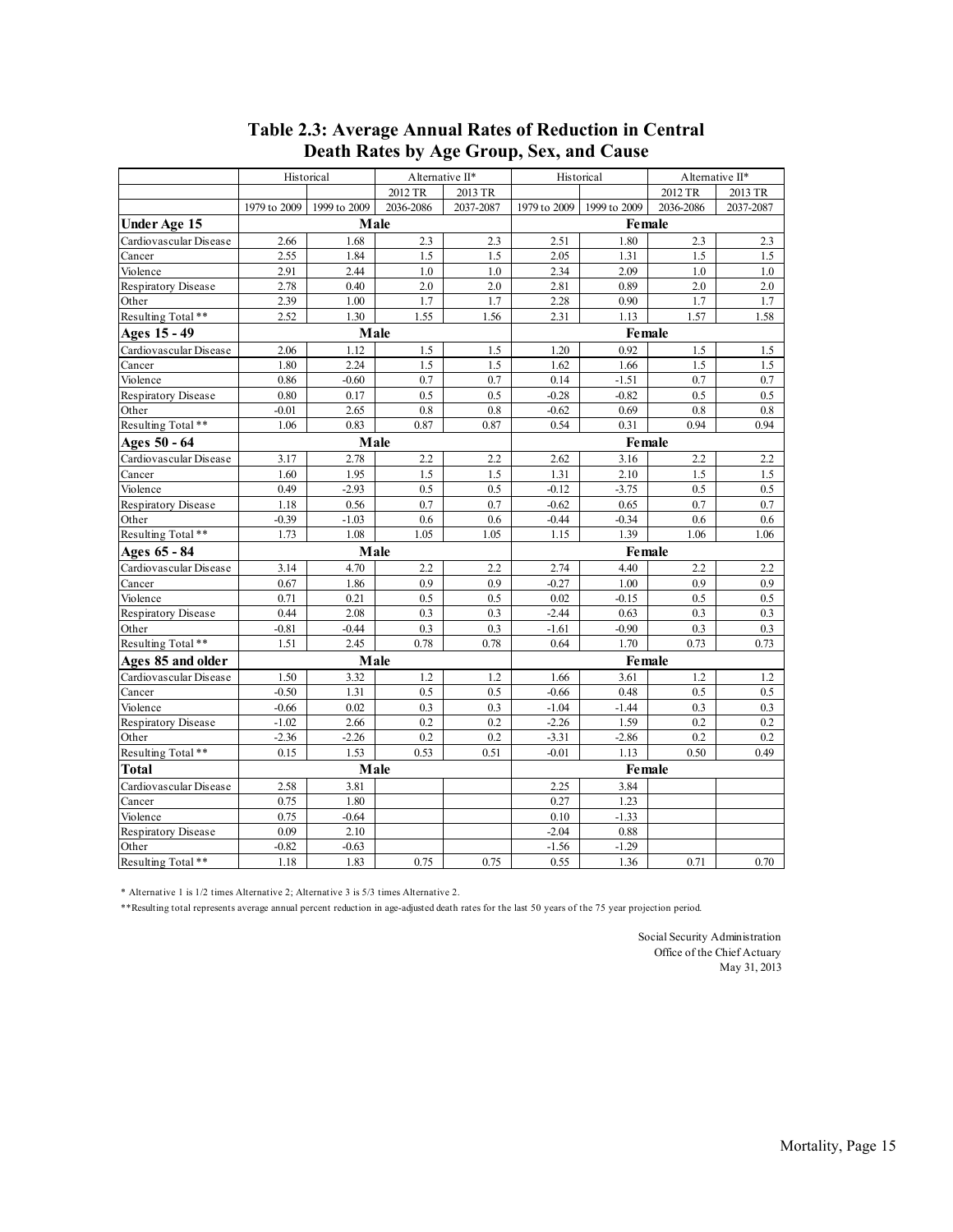<span id="page-27-0"></span>

|      |               |         | Table 2.4: Age-Sex Adjusted Central Death Rates<br>(per $100,000$ population) |                      |                 |         |
|------|---------------|---------|-------------------------------------------------------------------------------|----------------------|-----------------|---------|
| Year |               |         | 2012 TR                                                                       | 2013 TR              |                 |         |
| 1900 |               |         | 2,544.1                                                                       | 2,544.1              |                 |         |
| 1910 |               |         | 2,354.9                                                                       | 2,354.9              |                 |         |
| 1920 |               |         | 2,171.0                                                                       | 2,171.0              |                 |         |
| 1930 |               |         | 1,954.8                                                                       | 1,954.8              |                 |         |
| 1940 |               |         | 1,779.1                                                                       | 1,779.1              |                 |         |
| 1945 |               |         | 1,586.6                                                                       | 1,586.6              |                 |         |
| 1950 |               |         | 1,435.6                                                                       | 1,435.6              |                 |         |
| 1955 |               |         | 1,334.2                                                                       | 1,334.2              |                 |         |
| 1960 |               |         | 1,330.9                                                                       | 1,330.9              |                 |         |
| 1965 |               |         | 1,304.6                                                                       | 1,304.6              |                 |         |
| 1970 |               |         | 1,224.3                                                                       | 1,224.3              |                 |         |
| 1975 |               |         | 1,099.0                                                                       | 1,099.0              |                 |         |
| 1980 |               |         | 1,035.9                                                                       | 1,035.9              |                 |         |
| 1985 |               |         | 984.2                                                                         | 984.2                |                 |         |
| 1990 |               |         | 931.2                                                                         | 930.9                |                 |         |
| 1991 |               |         | 918.8                                                                         | 918.8                |                 |         |
| 1992 |               |         | 905.4                                                                         | 905.4                |                 |         |
| 1993 |               |         | 927.2                                                                         | 927.2                |                 |         |
| 1994 |               |         | 916.2                                                                         | 916.2                |                 |         |
| 1995 |               |         | 913.9                                                                         | 913.9                |                 |         |
| 1996 |               |         | 900.4                                                                         | 900.4                |                 |         |
| 1997 |               |         | 885.1                                                                         | 885.1                |                 |         |
| 1998 |               |         | 878.3                                                                         | 878.3                |                 |         |
| 1999 |               |         | 884.4                                                                         | 884.4                |                 |         |
| 2000 |               |         | 875.7                                                                         | 875.6                |                 |         |
| 2001 |               |         | 867.5                                                                         | 867.3                |                 |         |
| 2002 |               |         | 863.9                                                                         | 863.5                |                 |         |
| 2003 |               |         | 851.8                                                                         | 851.4                |                 |         |
| 2004 |               |         | 820.4                                                                         | 819.9                |                 |         |
|      |               |         |                                                                               |                      |                 |         |
| 2005 |               |         | 822.6                                                                         | 822.0                |                 |         |
| 2006 |               |         | 799.8                                                                         | 799.2                |                 |         |
| 2007 |               |         | 782.1                                                                         | 781.5                |                 |         |
| 2008 |               |         | $789.5-1$                                                                     | 781.2                |                 |         |
| 2009 |               |         | $781.3-1$                                                                     | 753.9                |                 |         |
| 2010 |               |         | $773.5-1$                                                                     | 754.1 <sup>1</sup>   |                 |         |
| 2011 |               |         | 766.2 <sup>1</sup>                                                            | $742.4$ <sup>1</sup> |                 |         |
| 2012 |               |         | 759.3 $^2$                                                                    | $732.1-1$            |                 |         |
|      | Alternative I |         | Alternative II                                                                |                      | Alternative III |         |
|      | 2012 TR       | 2013 TR | 2012 TR                                                                       | 2013 TR              | 2012 TR         | 2013 TR |
| 2015 | 762.6         | 723.6   | 739.8                                                                         | 705.1                | 716.5           | 686.5   |
| 2020 | 750.8         | 708.9   | 708.6                                                                         | 670.2                | 664.9           | 630.7   |
| 2025 | 735.9         | 693.6   | 678.7                                                                         | 640.3                | 619.4           | 585.6   |
| 2030 | 720.2         | 678.5   | 650.4                                                                         | 613.0                | 578.7           | 546.5   |
| 2040 | 689.4         | 649.2   | 598.8                                                                         | 564.1                | 509.1           | 480.4   |
| 2050 | 660.4         | 621.8   | 553.3                                                                         | 521.1                | 452.2           | 426.6   |
| 2060 | 633.3         | 596.2   | 513.2                                                                         | 483.3                | 405.0           | 382.0   |
| 2070 | 607.9         | 572.2   | 477.7                                                                         | 449.7                | 365.5           | 344.8   |
| 2080 | 584.1         | 549.8   | 446.0                                                                         | 419.8                | 332.1           | 313.2   |
| 2090 | 561.8         | 528.7   | 417.7                                                                         | 393.1                | 303.4           | 286.1   |
| 2100 | 540.9         | 508.9   | 392.2                                                                         | 369.1                | 278.5           | 262.7   |
|      |               |         |                                                                               |                      |                 |         |

| Table 2.4: Age-Sex Adjusted Central Death Rates |                            |  |  |
|-------------------------------------------------|----------------------------|--|--|
|                                                 | $(ner 100.000$ nomitation) |  |  |

Estimate, Intermediate Alternative Office of the Chief Actuary

<sup>1</sup> Estimated Social Security Administration May 31, 2013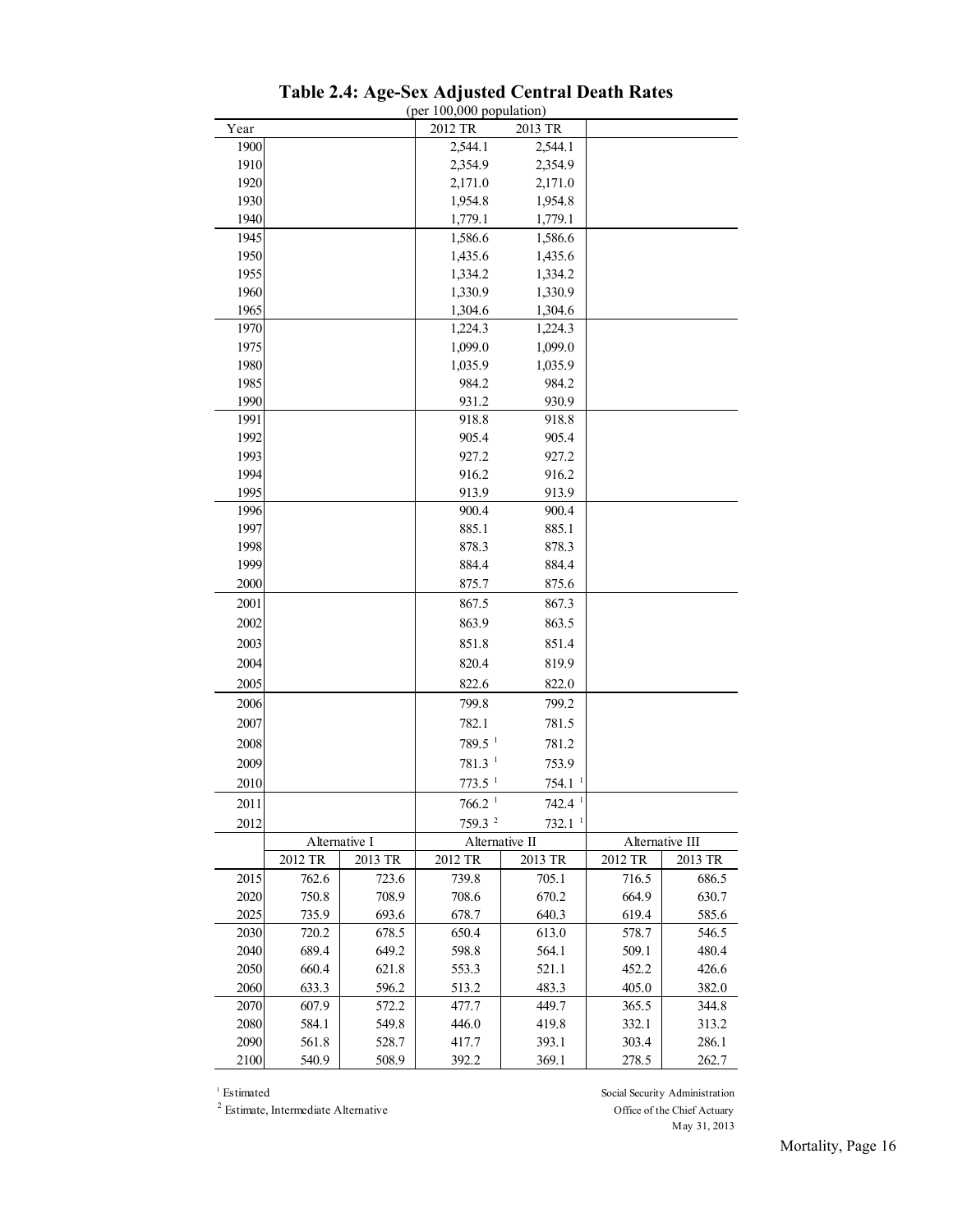

<span id="page-28-0"></span>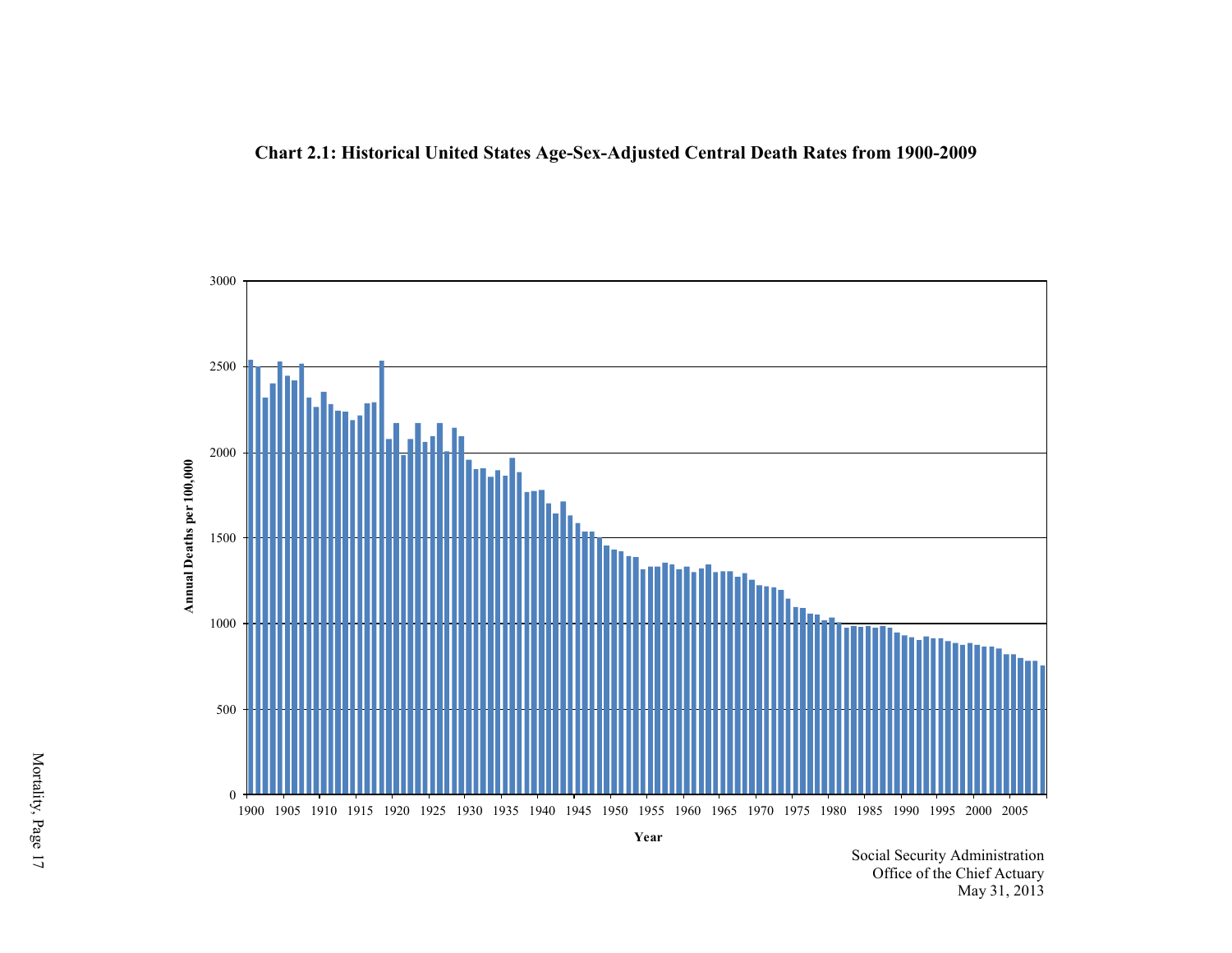**Chart 2.2: Difference between Male and Female Annual Percent Reduction in Age-Adjusted Death Rates for Population 65+** 



<span id="page-29-0"></span>

**Year**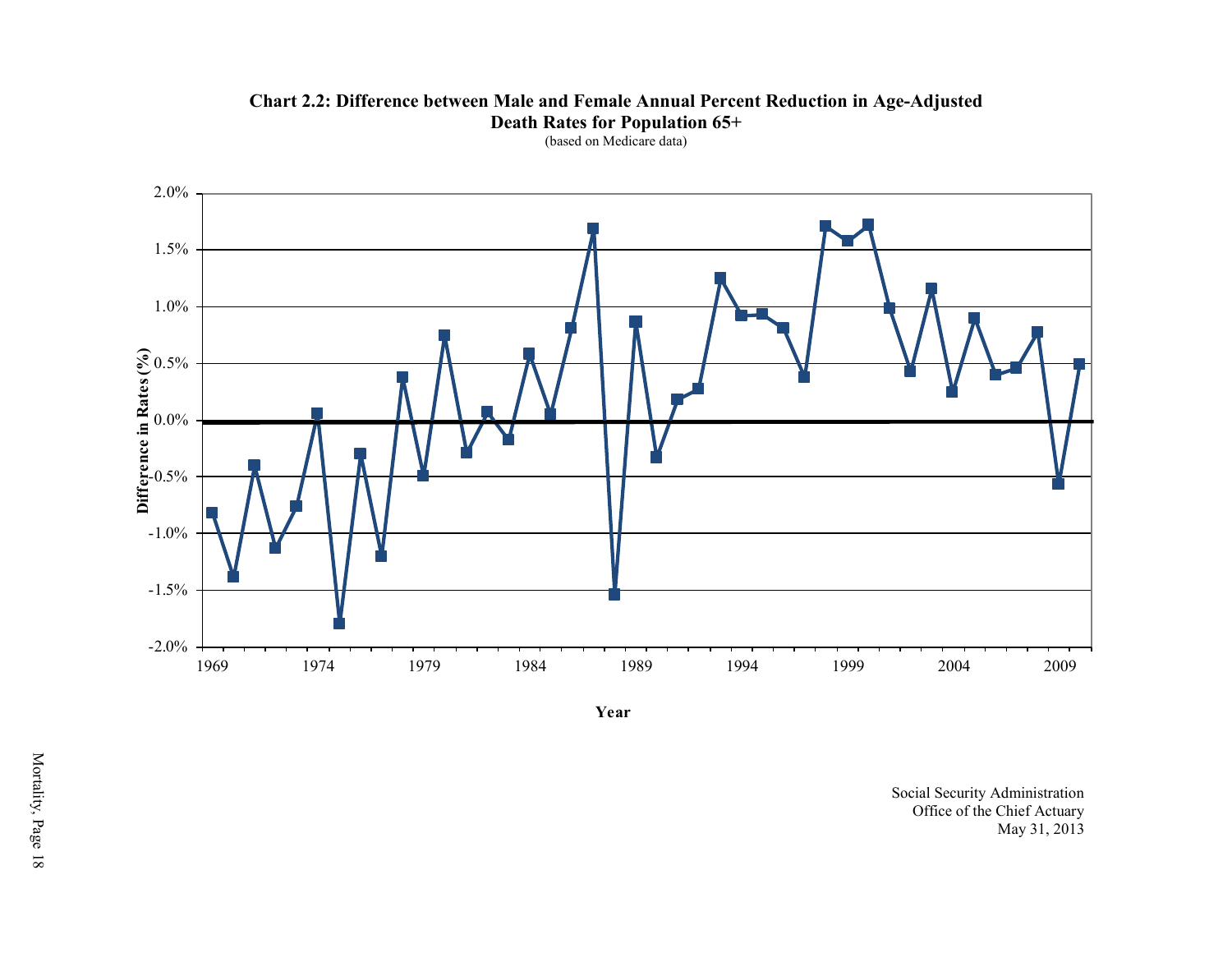# **3. IMMIGRATION**

ASSUMPTIONS FOR THE 2013 TRUSTEES REPORT OFFICE OF THE CHIEF ACTUARY, SSA

## **TABLE OF CONTENTS PAGE**

| TABLE 3.1: ANNUAL IMMIGRATION ASSUMPTIONS FOR THE SOCIAL SECURITY AREA POPULATION9        |  |
|-------------------------------------------------------------------------------------------|--|
| TABLE 3.2: LEGAL IMMIGRANTS ADMITTED TO THE UNITED STATES: FISCAL YEARS 1966-1991 10      |  |
|                                                                                           |  |
| TABLE 3.4: LEGAL IMMIGRANTS ADMITTED TO THE UNITED STATES: FISCAL YEARS BEGINNING 1985 12 |  |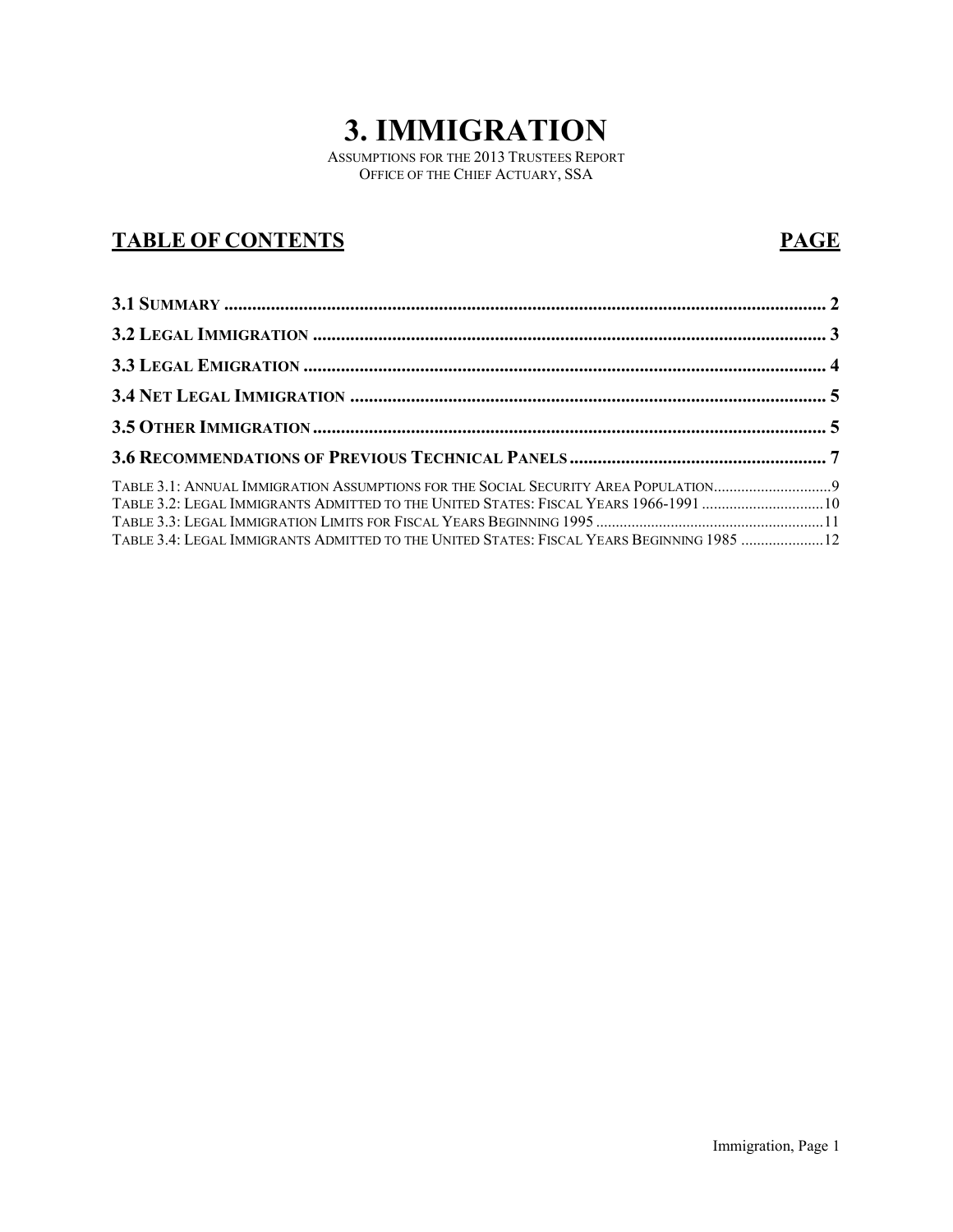#### <span id="page-31-0"></span>3.1 Summary

For the intermediate scenario of the 2013 Trustees Report, the number of legal immigrants increased to 1.05 million and the number of other immigrants decreased to 1.4 million. The comparable levels from the 2012 Trustees Report are 1.0 million and 1.5 million, respectively. There are also small changes to the estimated levels of immigration during the beginning of the projection period, reflecting recent experience and the projected economic recovery. Table 3.1 displays the annual immigration levels assumed for the 2013 Trustees Report as well as those assumed in the 2012 Trustees Report. These changes resulted in an improvement (increase) in the long-range OASDI actuarial balance, under the intermediate alternative, of about 0.01 percent of taxable payroll.

Since 2005, the annual number of legal immigrants (persons becoming legal permanent residents) has risen substantially, averaging slightly over 1.1 million persons per year. Based on this experience and the belief that the number of future legal immigrants in the category of *immediate relatives of U.S. citizens* will be close to current levels, the Trustees' intermediate ultimate assumption is 1.05 million new legal permanent residents per year for the 2013 Trustees Report. There was no change to the assumption that legal emigration out of the Social Security area is approximately 25 percent of the number of the legal immigrants, or 262,500 per year, ultimately.

For other-than-legal ("other") immigration, the OCACT maintained the model used in the 2012 Trustees Report, $<sup>1</sup>$  which comprises of three main components. The first component is other</sup> immigrants entering the Social Security area each year, either on a temporary legal or undocumented basis. The Trustees assume the ultimate level of these other immigrants for the intermediate assumption is 1.4 million persons. This assumption is due to recent national efforts, such as  $E$ -Verify<sup>2</sup> and border control enhancements, to discourage undocumented immigrants from entering and residing in the U.S. A second component of this model accounts for the significant number of other immigrants that adjust status to become legal permanent residents (legal immigrants), thereby leaving other immigrant status. The third component reflects those who leave the stock of other immigrants and move outside the Social Security area. Therefore, the Trustees' current methodology projects net other immigration as being equal to the gross level of other immigration, less other emigration out of the Social Security area, and less those who adjust status to become legal permanent residents.

Using this model of other immigration, the level of net other immigration, under the intermediate alternative, is estimated to be about 365,000 persons for 2013, 465,000 persons for 2020, 290,000 persons for 2040, and 265,000 persons by 2080. Due to the inherent uncertainty of the other immigration, numbers are rounded to the nearest 5,000. The average level of net other immigration during the 75-year projection period is approximately 310,000 persons per year. The following table presents the projected levels of the number of immigrants for the intermediate alternative.

 $\overline{a}$ <sup>1</sup> This model was first introduced in the 2008 Trustees Report.

 $2^{2}$  E-Verify is an Internet-based system that allows businesses to determine the eligibility of their employees to work in the United States.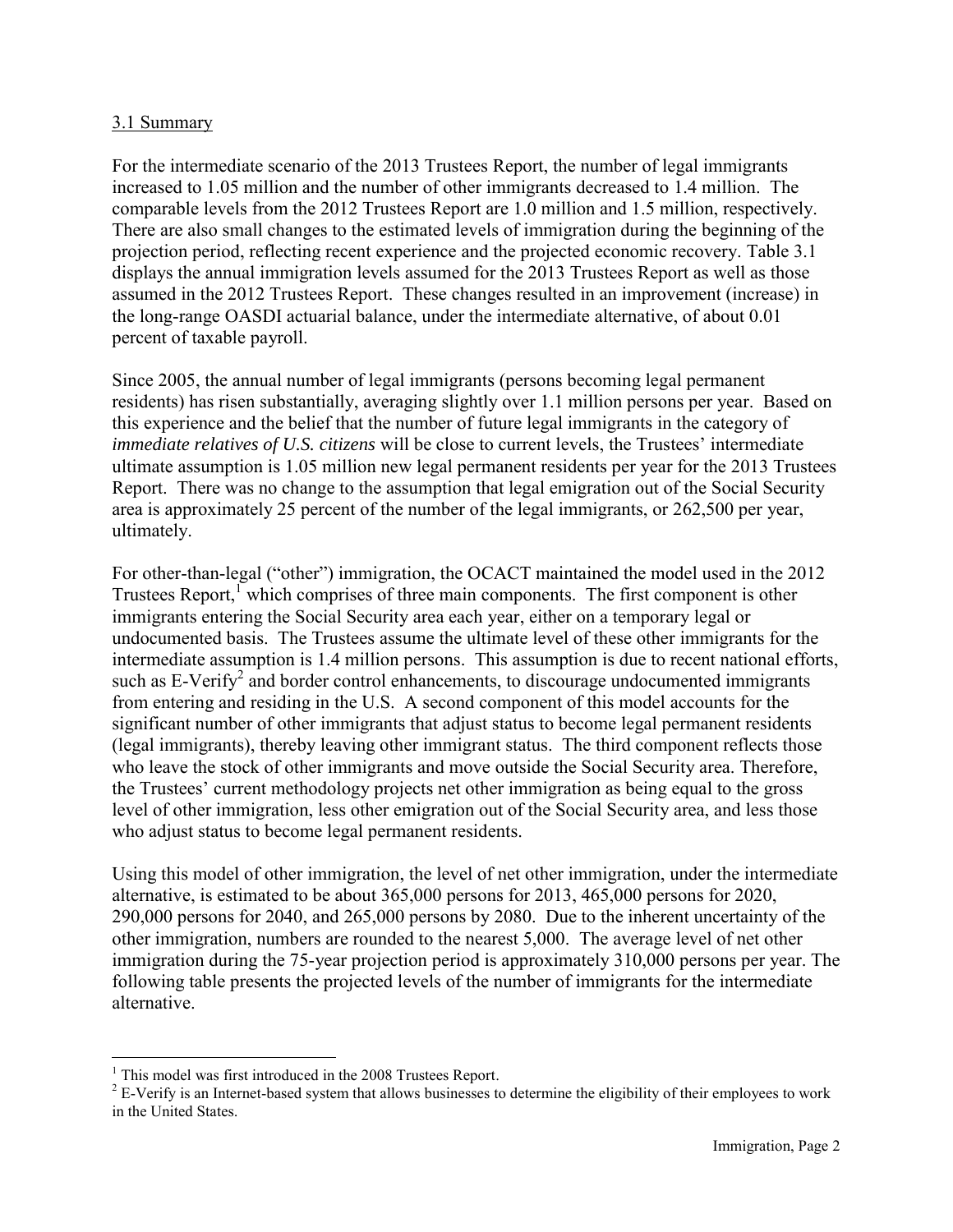|      | <b>Annual Net Immigration: Alternative II Levels for the</b> |              |              |
|------|--------------------------------------------------------------|--------------|--------------|
|      | <b>2013 Trustees Report</b>                                  |              |              |
| Year | Legal                                                        | <b>Other</b> | <b>Total</b> |
| 2013 | 787,500                                                      | 365,000      | 1,152,500    |
| 2020 | 787,500                                                      | 465,000      | 1,252,500    |
| 2030 | 787,500                                                      | 325,000      | 1,112,500    |
| 2040 | 787,500                                                      | 290,000      | 1,077,500    |
| 2050 | 787,500                                                      | 275,000      | 1,062,500    |
| 2060 | 787,500                                                      | 270,000      | 1,057,500    |
| 2070 | 787,500                                                      | 265,000      | 1,052,500    |
| 2080 | 787,500                                                      | 265,000      | 1,052,500    |

#### <span id="page-32-0"></span>3.2 Legal Immigration

The term legal immigration refers to persons lawfully admitted for permanent residence in the United States. These individuals are referred to as legal permanent residents (LPRs). Many individuals are admitted to the country legally but on a temporary basis. These individuals are included as other immigrants and are discussed in the following sections of this paper.

Legal immigration has been a very important element in the growth of the United States population. For the period 1870 through 1930, the population averaged about 13 percent foreign born. The Census Bureau estimates that the percentage of the civilian non-institutionalized population that is foreign born declined to a low of about 5 percent in the 1970 Census, rose to about 8 percent in the 1990 Census, and was estimated to be approximately 13.0 percent in the 2011 American Community Survey.

Data on the number of legal immigrants admitted to the U.S., which includes U.S. possessions and territories and Armed Service posts abroad, are obtained from the Office of Immigration Statistics (OIS), a component of the Department of Homeland Security (DHS). Legal immigration averaged nearly one million per year for the period 1904 through 1914. Legal immigration decreased greatly during World War I and following the adoption of quotas based on national origin in 1921. The economic depression in the 1930's caused an additional but temporary decrease that resulted in more emigration than immigration. Annual legal immigration increased after World War II to around 200,000-300,000 persons and stayed at that level through the 1950's and into the 1960's. With the Immigration Act of 1965 and other related changes, annual legal immigration increased to about 400,000 and remained fairly stable until 1977. Between 1977 and 1990, legal immigration (excluding aliens admitted under the Immigration Reform and Control Act of 1986 [IRCA]) averaged approximately 580,000 per year. This increase was due to the increase in the numbers of relatives admitted and to the large numbers of refugees and political asylees admitted during this period. Table 3.2 lists legal U.S. immigration for fiscal years 1966 through 1991, reflecting the immigration categories established in the 1965 Act.

The Immigration Act of 1990, which took effect in fiscal year 1992, restructured the immigration categories and substantially increased the number of immigrants that may legally enter the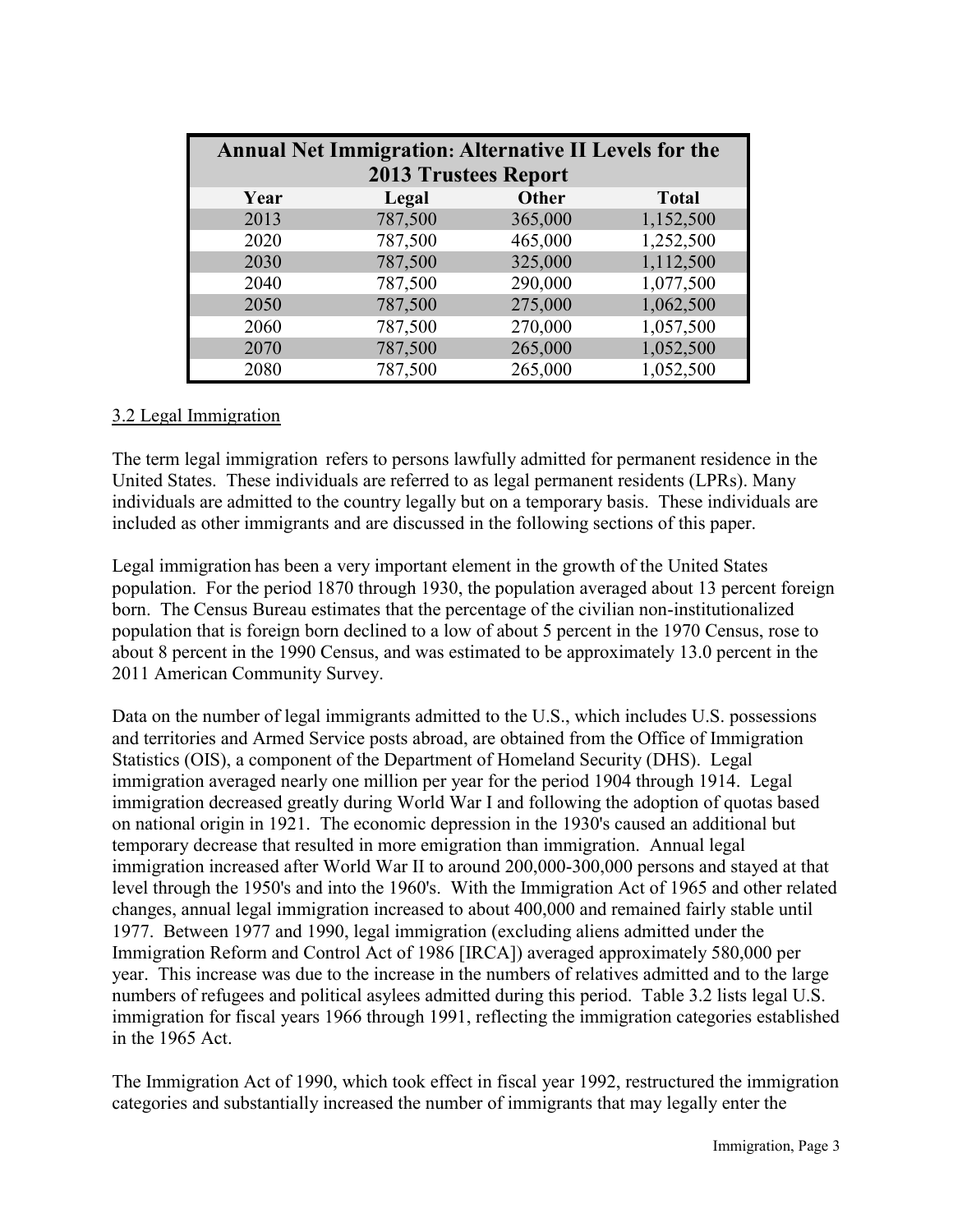United States each year. For fiscal years 1995 and later, the 1990 law specified an annual limit that could range between 421,000 and 675,000 for certain categories of immigrants. These categories and their limits include those admitted based on: family-sponsored preference (226,000 to 480,000), employment-based preference (140,000) and diversity (55,000). Other categories of immigrants, such as refugees, are subject to separate limits. The Real ID Act of 2005 eliminated the numerical limit on asylees and no numerical limitation exists for immediate relatives of U.S. citizens. For each of the numerically limited categories, the limits may be adjusted annually based on unused amounts from prior years or other categories. Table 3.3 displays these unadjusted limits and the adjusted limits for each fiscal year 1995-2011.

The annual level of total legal immigration and the levels by category can vary considerably from year to year as shown in table 3.4. For fiscal years 1998 and 1999, annual immigration was about 650,000, the lowest level since the 1990 Act went into effect. This drop is attributed to a backlog in the process caused mainly by the longer time required to process the affidavit of support and the shifting of responsibilities from the Department of State to the Department of Homeland Security. Legal immigration was 841,000 in 2000, over 1,000,000 in 2001, and 2002 was also significantly above the low levels in 1998 and 1999, mainly due to the efforts to reduce the backlog of pending immigration applications. In 2003, legal immigration declined to a level of 704,000 due to a slowdown in processing because of increased security checks. Since then, the level increased dramatically and peaked at a level of 1,266,000 persons in 2006 before declining 16.9 percent to 1,052,000 in 2007. However, the decline in 2007 is attributed to an unanticipated spike in naturalization applications that temporarily shifted resources away from processing immigration applications. In 2008, the level increased slightly from the 2007 level, to 1,107,000. In 2009, there was another slight increase, to 1,131,000, followed by a decrease in 2010 and 2011 to 1,043,000 and 1,062,000, respectively. For the intermediate assumptions, the Trustees assume that the future legal immigration levels will average approximately 1.05 million persons per year.

It is possible that future global economic conditions assumed under the high cost alternative and/or less favorable attitudes toward immigration could result in generally lower immigration. Therefore, the Trustees assume an ultimate assumption of 850,000 legal immigrants per year for the high cost (low immigration) alternative. On the other hand, the significant increase in the number of immediate relatives admitted in recent years and the uncertainty of the number of refugees and asylees permits the possibility of annual immigration substantially higher than 1,050,000 persons per year. Therefore, the Trustees assume an ultimate level for the low cost (high immigration) alternative of 1,250,000 persons per year.

#### <span id="page-33-0"></span>3.3 Legal Emigration

Statistics on emigration are sparse and most analysis is based largely on estimates. Research done by the Census Bureau, the OIS, and other experts suggests that annual emigration may generally be in the range of 20-40 percent of annual legal immigration. Expected emigration from the Social Security area should be less than emigration from the United States, especially at the older ages. This is primarily because most individuals who leave the United States having achieved fully insured status are still eligible to receive OASDI benefits and thus are still considered to be in the Social Security area population. For the 2012 Trustees Report, the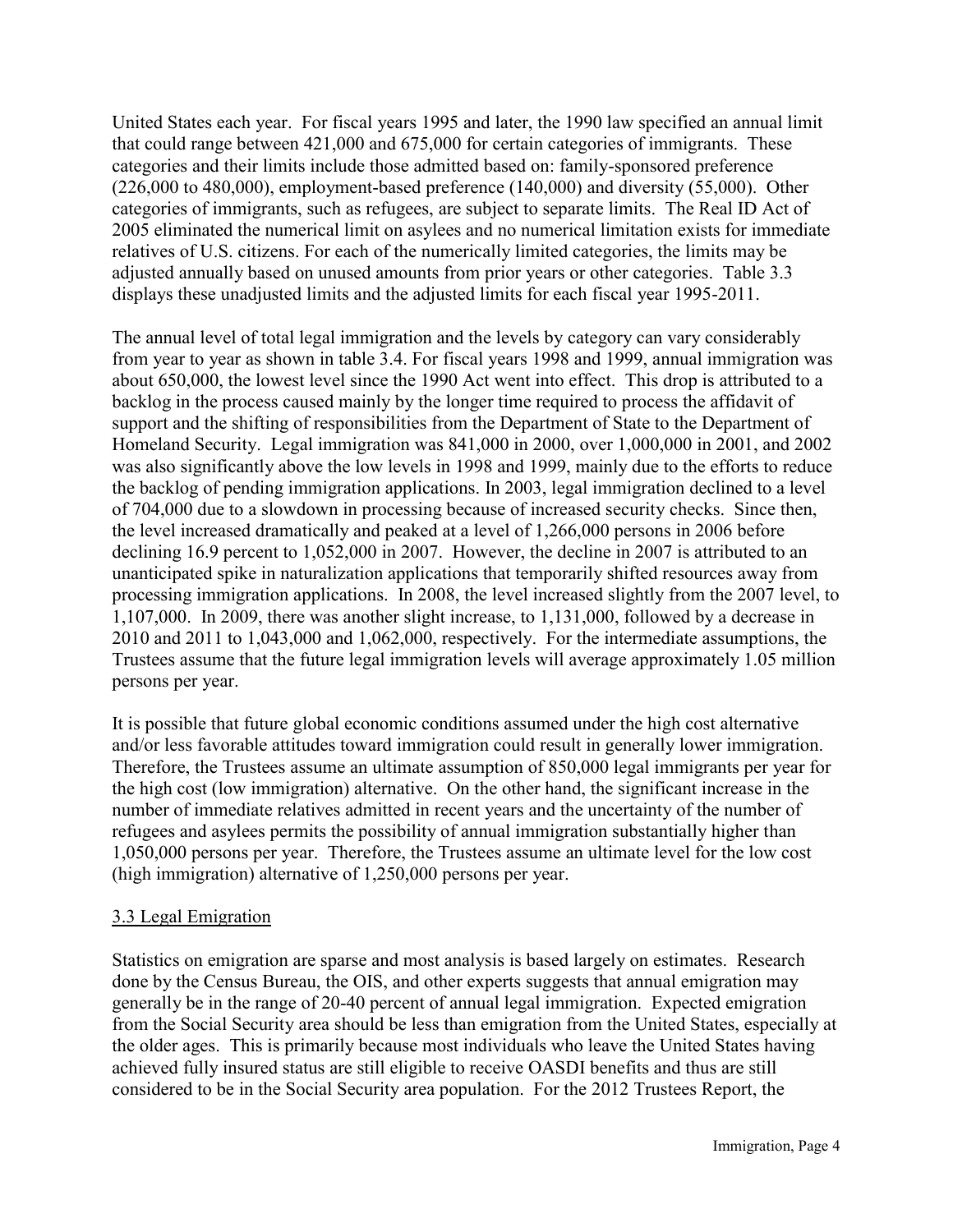assumed ratio of emigration to immigration was 20, 25, and 30 percent for the low cost, intermediate, and high cost alternatives, respectively. The same relative rates of emigration are assumed for the 2013 Trustees Report.

#### <span id="page-34-0"></span>3.4 Net Legal Immigration

Combining the levels of legal immigration with the rates of legal emigration yields ultimate levels of net legal immigration of 1,000,000, 787,500, and 595,000 per year for the low cost, intermediate, and high cost alternatives, respectively.

#### <span id="page-34-1"></span>3.5 Other Immigration

The term "other immigration" refers to persons entering the United States in a manner other than lawfully admitted for permanent residence. This population consists of two components:

- 1) Unauthorized immigrants who are persons who do not currently have legal authorization to be residing in the United States.
- 2) Nonimmigrants who, according to the OIS, are foreign nationals that enter the U.S. with authorization to stay for a temporary period of time and for a specific purpose such as students and exchange visitors, temporary workers, and diplomats and other representatives.

The stock of the other immigrant population is included in the starting year population level for our projections, in accordance with the official policy of the Census Bureau to enumerate all persons residing in the U.S., as well as to provide a basis for estimating the total labor force in the United States and total births in the Social Security area.

During the 1990s there was rapid growth in the size of the other immigrant population. In a joint project, the OIS and the Census Bureau examined the size of the unauthorized immigrant population between October 1988 and October 1992. In 1988 there were over 4 million unauthorized immigrants residing in the United States. Not counting those who would be subsequently legalized under the Immigration Reform and Control Act (IRCA) program, it is estimated that there were still 2.2 million unauthorized immigrants in the population as of October 1988. At the time of the 1990 Census, 2.6 million persons were estimated to be unauthorized, again excluding those who would subsequently be legalized under the IRCA. (The total unauthorized population in 1990 was, roughly, 5.3 million.) Subsequent estimates suggest an increase to 3.4 million for October 1992 and approximately 5.0 million for October 1996. The rapid rise in the other immigrant population between 1990 and 1996 reflected the continued inflow of other immigrants combined with a decreased number leaving this status, due to the reduced stock of other immigrants that resulted from the IRCA.

The 2000 Census gave evidence that other immigration since 1990 had been consistently underestimated. In producing intercensal estimates of the U.S. population between the 1990 and 2000 Census, the Census Bureau estimated the average level of annual net other immigration to be approximately 550,000. For 2000, DHS estimated a total other stock of 9.9 million. Based on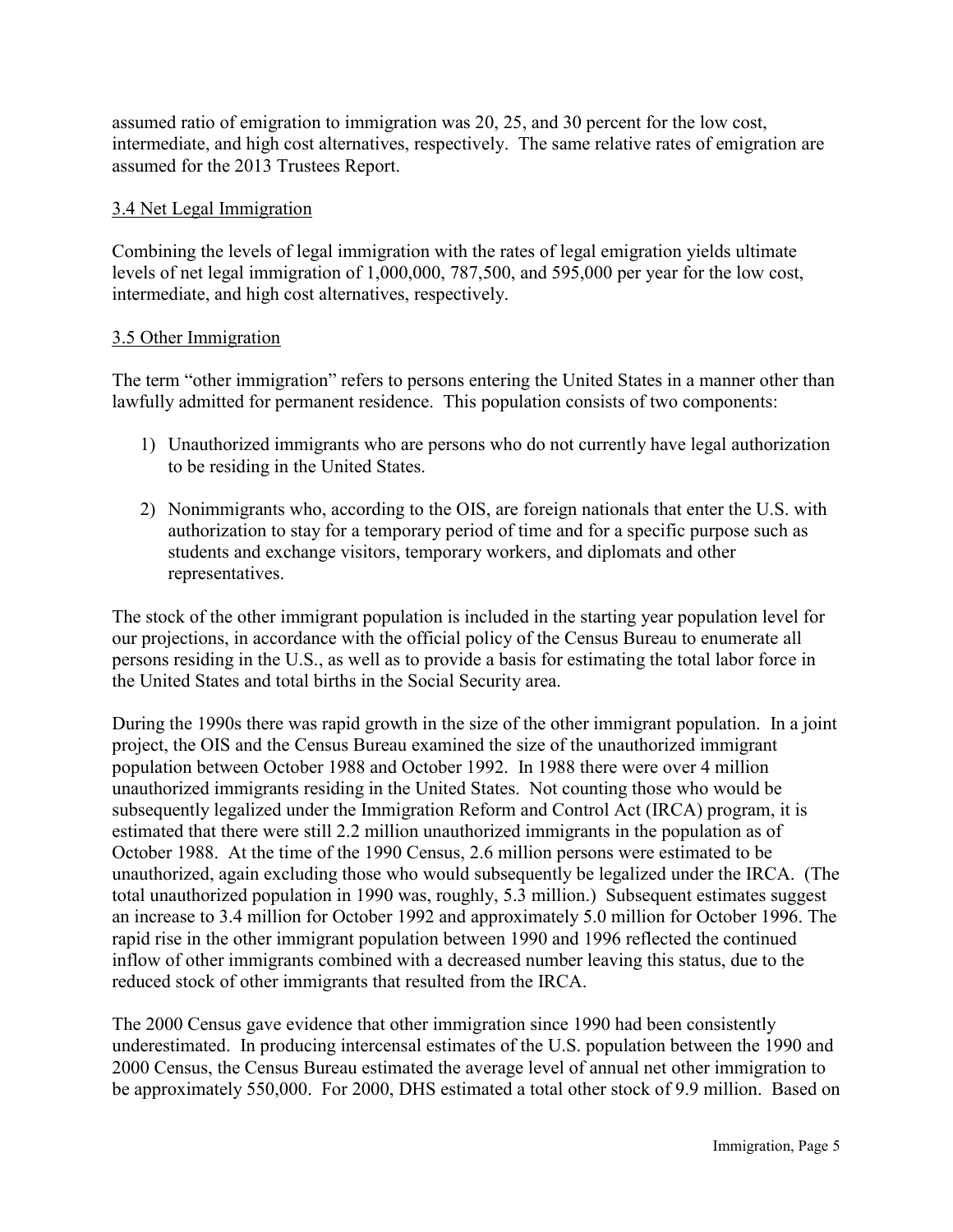DHS estimates, the total stock was 12.2 million in 2005, then increased to a peak of 14.1 million in 2008, and then decreased to the most recent estimate of 13.4 million in 2011.

The current OCACT other immigration model makes explicit estimates of the following categories: (1) the annual number of new-arrival other immigrants, (2) the annual number of other emigrants (those leaving the Social Security area), and (3) the other immigrants who adjust status to LPR status (adjustments of status). Analysis was done to estimate the average annual number in each of these categories over the period 2000-05. This analysis begins with a Census estimate of the 2000 population of unauthorized immigrants, adjusted to take into account nonimmigrants (those currently admitted with only temporary authorization). The three components of other immigration flow are modeled based on the period 2000-05. The table below shows the average estimated flow for each component during the period 2000-05:

|              | <b>Estimated Average Annual Levels of Immigration During</b> |                      |                  |  |  |  |  |  |  |  |  |
|--------------|--------------------------------------------------------------|----------------------|------------------|--|--|--|--|--|--|--|--|
|              | the Period 2000-2005                                         |                      |                  |  |  |  |  |  |  |  |  |
| <b>Other</b> | <b>Other</b>                                                 | <b>Adjustment to</b> | <b>Net Other</b> |  |  |  |  |  |  |  |  |
| Immigration  | Emigration                                                   | <b>LPR Status</b>    | Immigration      |  |  |  |  |  |  |  |  |
| (1)          | (2)                                                          | (3)                  | $(1-2-3)$        |  |  |  |  |  |  |  |  |
| 1,500,000    | 460,000                                                      | 490,000              | 550,000          |  |  |  |  |  |  |  |  |

There is very little data on the number of other immigrants that enter the country each year. As more focus is on immigration initiatives, the Trustees assume slightly decreased ultimate numbers of new other immigrants, for the intermediate alternative of the 2013 Trustees Report, to a level of 1,400,000 for each year after 2022. Due to the projected economic recovery, during the first few years of the projection period, the Trustees slowly increased the assumed number of new other immigrants to 1,600,000 in 2018 and 2019 before gradually decreasing to the 1,400,000 level in 2022. It is possible that this level will be higher in the future as the other immigrants already present may help family members or other immigrants enter the country and the demand for other immigrant labor in the economy may increase. Thus, the Trustees assume an ultimate level of 1,700,000 per year under the low cost (high immigration) scenario. Due to the possibility of an increased willingness of governments to pursue deportation of unauthorized immigrants or withhold services from them and to crack down on those who employ them, the Trustees assume an ultimate level of 1,100,000 under the high cost (low immigration) scenario.

While our analysis estimated the average annual other emigration level (departures from the Social Security coverage area) during 2000 through 2005 to be around 460,000, we believe this number will rise throughout the projection period. As the stock of the other population rises, more emigration is likely to occur. Thus, we are estimating the other emigration largely as a function of the population at risk. We developed rates of emigration by age and sex based on the number of exits estimated to have occurred during the period 2000 through 2005. Ideally, these rates would be developed by age, sex, and duration of stay in the country. Unfortunately, at this time, data is too sparse to develop accurate estimates of the current stock by duration of stay. However, to take into account that the rates of emigration are likely to decrease as the duration of the stock increases, we disaggregated the total emigration for years 2000 through 2005 into two pieces: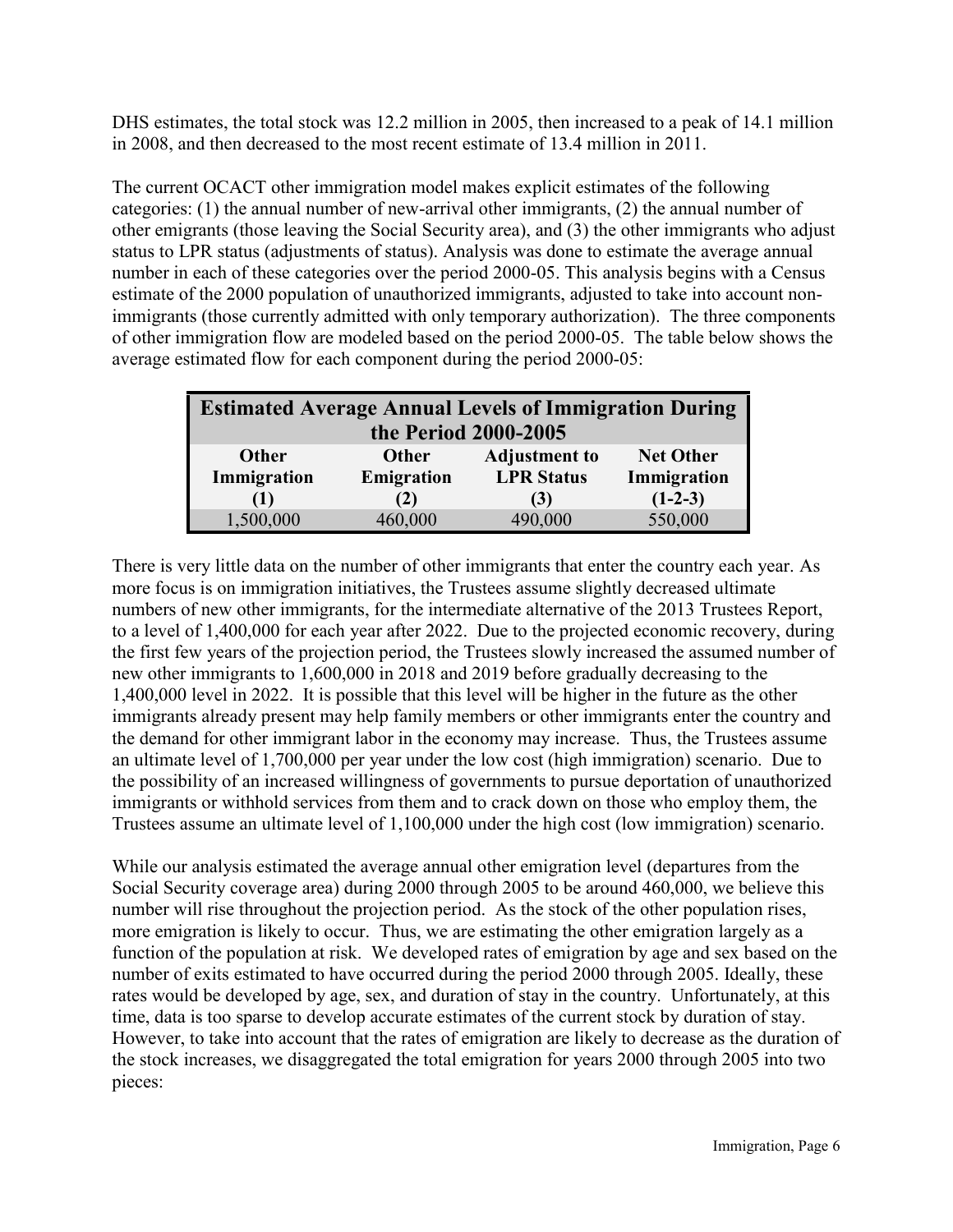- 1) A fixed annual level of emigrants equal to ten percent of recent new arrivals; and
- 2) A set of annual rates of emigration by age and sex, determined from the emigrants remaining.

Applying the method described above results in increasing levels of emigration<sup>3</sup> throughout the projection period. However, the overall gross rate of emigration (number of other emigrants divided by the stock of other) decreases, consistent with a population that is increasing in average age and duration of stay in the country. Under the intermediate alternative, the gross emigration rate is about 3.8 percent at the start of the projection period, but declines to about 2.7 percent at the end of the 75-year projection period.

Another component of the immigration model takes into account the following two ways immigrants attain legal permanent resident status:

- 1) New-arrival LPRs are persons who file an application to become an LPR with the Department of State while living outside of the United States and become an LPR upon entry.
- 2) Adjustments of Status<sup>4</sup> are persons who are already living in the United States as temporary workers, students, or unauthorized immigrants and apply and receive an adjustment of status to an LPR.

Historically, the adjustment of status category has been a substantial portion of all new LPRs. In the past, approximately 50 percent of all new LPRs were people that had already been in the country as a temporary worker, foreign student, or unauthorized immigrant and who filed an application for adjustment to LPR status. However, the recent trend shows this percentage decreasing to under 50 percent. Thus, the Trustees assume that a little over 40 percent of all future LPRs will be adjustments of status from the other immigrant population.

#### <span id="page-36-0"></span>3.6 Recommendations of Previous Technical Panels

The levels of immigration recommended by recent Technical Panels (2003, 2007, and 2011) appointed by the Social Security Advisory Board are substantially higher than the levels assumed in the 2013 Trustees Report. For the intermediate assumptions, the 2003 Technical Panel recommended a continuing annual growth rate in net total immigration equal to approximately 1/2 the annual growth rate in the total population through the next 75 years. Under this

 $\overline{a}$  $3$  As the stock begins to mature, we expect to see higher numbers of other immigrants in the population and thus higher levels of emigration, particularly at the ages 35 and over. The current stock of other immigrants is centered very heavily at the younger ages. We believe this concentration at the younger ages is due to (1) the relatively high levels of other immigration that began in the late 1990's (entering at relatively young ages) and (2) the effects of the IRCA legislation in the late 1980's (which removed largely older individuals with required substantial durations of residence in the country). These reasons result in a current stock of other population that is relatively young of age and low in duration of stay in the country.

<sup>&</sup>lt;sup>4</sup> The Department of Homeland Security also considers refugees and asylees to be adjustments of status, but for the purposes of our model, we treat these categories as new arrivals.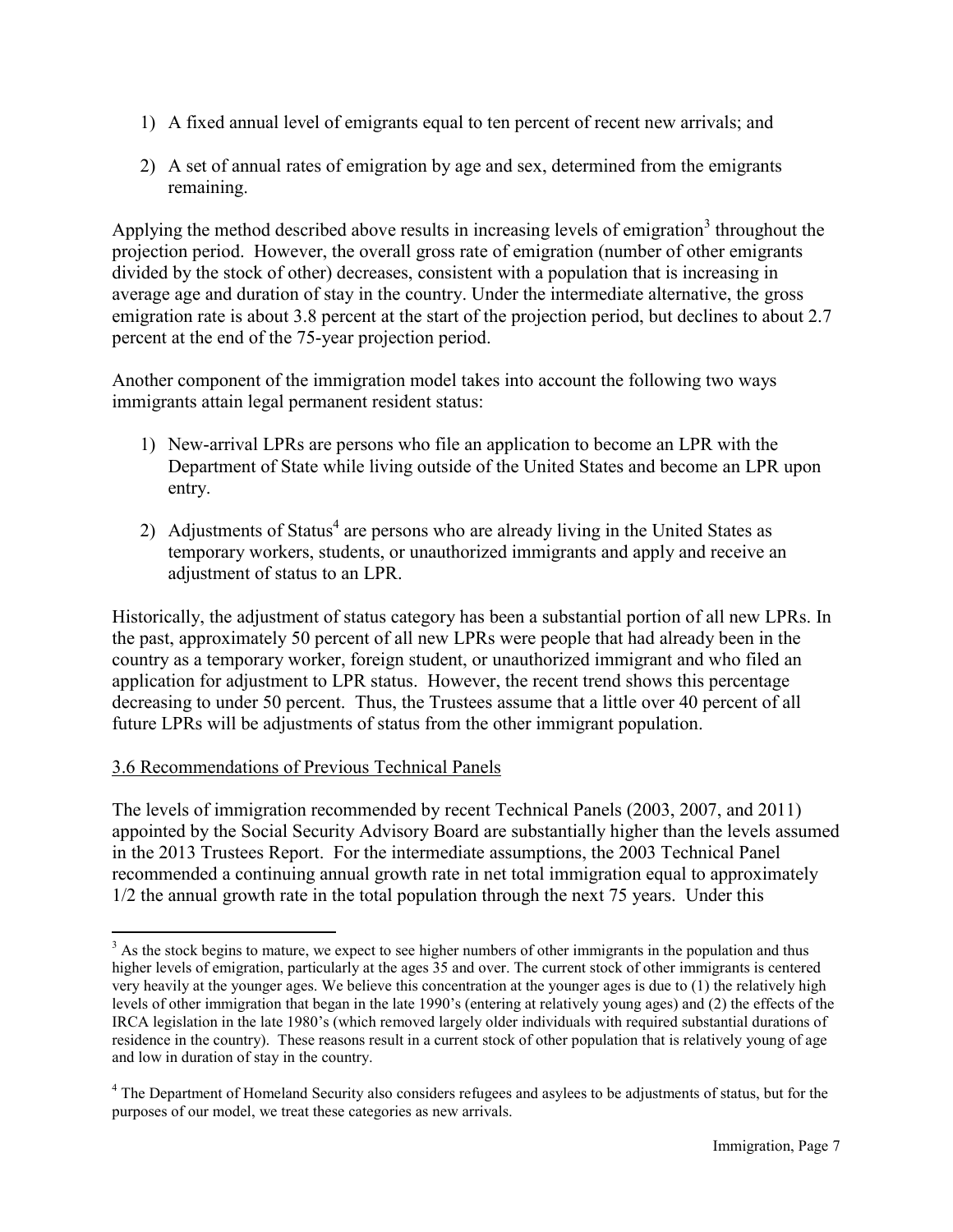specification, total net immigration would have been projected to reach 1.5 million by 2065, with continuing increases thereafter.<sup>5</sup>

The 2007 Technical Panel recommended setting net total immigration equal to 1.35 million in 2007 with increases of 1.0 percent per year for the first 25 years of the projection period and 0.5 percent increases thereafter. This would have resulted in a net immigration flow of nearly 2.2 million by the end of the projection period.

The 2011 Technical Panel recommended setting net immigration equal to 0.32 percent of the total population for all years after 2025. This would have resulted in a net immigration flow of nearly 1.63 million by the end of the projection period.

This increase in the level of total net immigration recommended by all panels reflects a number of factors, including each panel's assumption of continuing changes in immigration law to allow more immigrants as the population increases. Historically, the Trustees, as well as other Federal Government entities, have assumed that future immigration will be consistent with current law and that changes based on potential future legislation should not be reflected until enactment. Reflecting the possibility of future changes in immigration law is not unreasonable if there is a conviction that such changes are truly expected to occur and this change in the basis for projecting is fully disclosed. On the other hand, presuming such changes could result in the peculiar situation where the Trustees would need to change assumptions in the future because immigration law had *not* been modified. On balance, the Trustees retained the practice of reflecting changes in the immigration law only upon enactment.

<sup>&</sup>lt;sup>5</sup> All results displayed in this section are based on that current year's Trustees Report model. For example, the result using the 2003 Technical Panel recommendation is based on the 2003 Trustees Report model.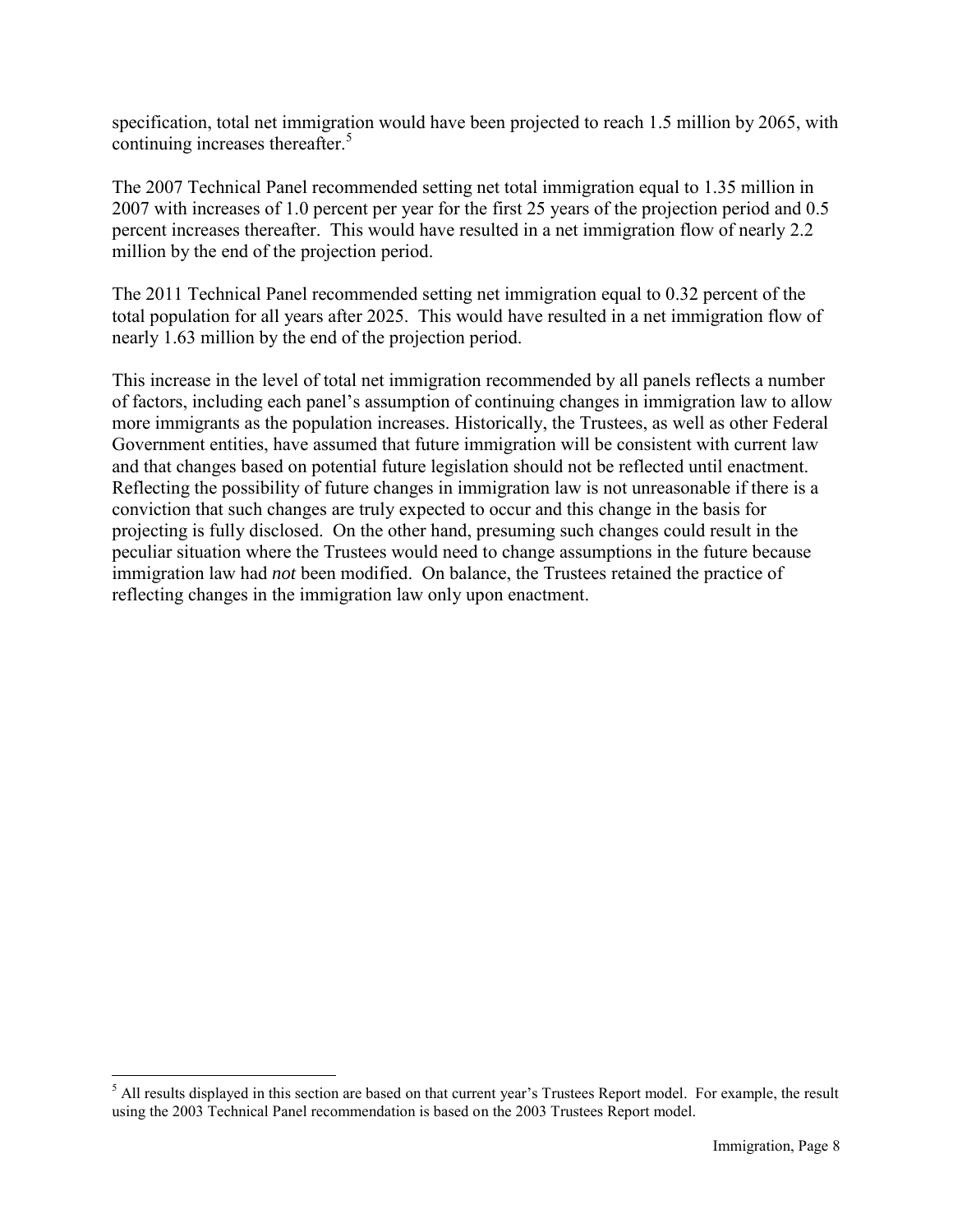#### **Table 3.1: Annual Immigration Assumptions for the Social Security Area Population**

|                    |      | <b>Values Used for 2012 Trustees Report</b> |         |                    |                  | Table 3.1: Annual Immigration Assumptions for the Social Security Area Population<br>(All values rounded to the nearest 5,000 immigrants)<br><b>Values Used for 2013 Trustees Report</b> |      |           |           |                                   |                  |  |  |  |
|--------------------|------|---------------------------------------------|---------|--------------------|------------------|------------------------------------------------------------------------------------------------------------------------------------------------------------------------------------------|------|-----------|-----------|-----------------------------------|------------------|--|--|--|
| <b>Alternative</b> | Year | <b>Gross Legal Net Legal</b>                |         | <b>Gross Other</b> | <b>Net Other</b> | <b>Alternative</b>                                                                                                                                                                       | Year |           |           | Gross Legal Net Legal Gross Other | <b>Net Other</b> |  |  |  |
| Low Cost:          | 2013 | 1.150.000                                   | 920,000 | 1,300,000          | 260,000          | Low Cost:                                                                                                                                                                                | 2013 | 1,150,000 | 920,000   | 1,400,000                         | 420,000          |  |  |  |
|                    | 2020 | 1.200.000                                   | 960,000 | 1,800,000          | 635,000          |                                                                                                                                                                                          | 2020 | 1,250,000 | 1,000,000 | 1,800,000                         | 630,000          |  |  |  |
|                    | 2030 | 1,200,000                                   | 960,000 | 1,800,000          | 505,000          |                                                                                                                                                                                          | 2030 | 1,250,000 | 1,000,000 | 1,700,000                         | 445,000          |  |  |  |
|                    | 2040 | 1,200,000                                   | 960,000 | 1.800,000          | 430,000          |                                                                                                                                                                                          | 2040 | 1.250,000 | 1.000.000 | 1.700,000                         | 395,000          |  |  |  |
|                    | 2050 | 1.200.000                                   | 960,000 | 1,800,000          | 390,000          |                                                                                                                                                                                          | 2050 | 1,250,000 | 1,000,000 | 1,700,000                         | 360,000          |  |  |  |
|                    | 2060 | 1.200.000                                   | 960,000 | 1,800,000          | 365,00           |                                                                                                                                                                                          | 2060 | 1,250,000 | 1,000,000 | 1,700,000                         | 345,000          |  |  |  |
|                    | 2070 | 1.200.000                                   | 960,000 | 1,800,000          | 355,000          |                                                                                                                                                                                          | 2070 | 1,250,000 | 1,000,000 | 1,700,000                         | 335,000          |  |  |  |
|                    | 2080 | 1.200.000                                   | 960,000 | 1.800,000          | 350,000          |                                                                                                                                                                                          | 2080 | 1,250,000 | 1.000.000 | 1.700.000                         | 335,000          |  |  |  |
| Intermediate:      | 2013 | 1.000.000                                   | 750,000 | 1,300,000          | 310,000          | Intermediate:                                                                                                                                                                            | 2013 | 1.050.000 | 790,000   | 1,300,000                         | 365,000          |  |  |  |
|                    | 2020 | 1.000.000                                   | 750,000 | 1,500,000          | 455,000          |                                                                                                                                                                                          | 2020 | 1,050,000 | 790,000   | 1,500,000                         | 465,000          |  |  |  |
|                    | 2030 | 1.000.000                                   | 750,000 | 1,500,000          | 375,000          |                                                                                                                                                                                          | 2030 | 1,050,000 | 790,000   | 1,400,000                         | 325,000          |  |  |  |
|                    | 2040 | 1.000.000                                   | 750,000 | 1,500,000          | 325,00           |                                                                                                                                                                                          | 2040 | 1,050,000 | 790,000   | 1,400,000                         | 290,000          |  |  |  |
|                    | 2050 | 1.000.000                                   | 750,000 | 1,500,000          | 300,000          |                                                                                                                                                                                          | 2050 | 1.050.000 | 790,000   | 1,400,000                         | 275,000          |  |  |  |
|                    | 2060 | 1.000.000                                   | 750,000 | 1,500,000          | 290,000          |                                                                                                                                                                                          | 2060 | 1.050.000 | 790,000   | 1,400,000                         | 270,000          |  |  |  |
|                    | 2070 | 1.000.000                                   | 750,000 | 1,500,000          | 285,000          |                                                                                                                                                                                          | 2070 | 1,050,000 | 790,000   | 1,400,000                         | 265,000          |  |  |  |
|                    | 2080 | 1,000,000                                   | 750,000 | 1,500,000          | 280,00           |                                                                                                                                                                                          | 2080 | 1,050,000 | 790,000   | 1,400,000                         | 265,000          |  |  |  |
| High Cost:         | 2013 | 850,000                                     | 595,000 | 900,000            | 15,000           | High Cost:                                                                                                                                                                               | 2013 | 950,000   | 665,000   | 1,100,000                         | 215,000          |  |  |  |
|                    | 2020 | 800,000                                     | 560,000 | 1,200,000          | 340,000          |                                                                                                                                                                                          | 2020 | 850,000   | 595,000   | 900,000                           | 80,000           |  |  |  |
|                    | 2030 | 800,000                                     | 560,000 | 1,200,000          | 275,000          |                                                                                                                                                                                          | 2030 | 850,000   | 595,000   | 1,100,000                         | 245,000          |  |  |  |
|                    | 2040 | 800,000                                     | 560,000 | 1,200,000          | 235,000          |                                                                                                                                                                                          | 2040 | 850,000   | 595,000   | 1,100,000                         | 215,000          |  |  |  |
|                    | 2050 | 800,000                                     | 560,000 | 1,200,000          | 225,000          |                                                                                                                                                                                          | 2050 | 850,000   | 595,000   | 1,100,000                         | 205,000          |  |  |  |
|                    | 2060 | 800,000                                     | 560,000 | 1,200,000          | 220,000          |                                                                                                                                                                                          | 2060 | 850,000   | 595,000   | 1,100,000                         | 205,000          |  |  |  |
|                    | 2070 | 800,000                                     | 560,000 | 1,200,000          | 215,000          |                                                                                                                                                                                          | 2070 | 850,000   | 595,000   | 1,100,000                         | 205,000          |  |  |  |
|                    | 2080 | 800,000                                     | 560,000 | 1.200.000          | 215,000          |                                                                                                                                                                                          | 2080 | 850,000   | 595,000   | 1.100.000                         | 200,000          |  |  |  |

<span id="page-38-0"></span>

|                  |                    |           | <b>Values Used for 2013 Trustees Report</b> |      |                    | <b>Values Used for 2012 Trustees Report</b> |                    |         |                              |      |                    |  |
|------------------|--------------------|-----------|---------------------------------------------|------|--------------------|---------------------------------------------|--------------------|---------|------------------------------|------|--------------------|--|
| <b>Net Other</b> | <b>Gross Other</b> |           | Gross Legal Net Legal                       | Year | <b>Alternative</b> | Net Other                                   | <b>Gross Other</b> |         | <b>Gross Legal</b> Net Legal | Year | <b>Alternative</b> |  |
| 420,000          | 1.400.000          | 920,000   | 1,150,000                                   | 2013 | Low Cost:          | 260,000                                     | 1,300,000          | 920,000 | .150,000                     | 2013 | Low Cost:          |  |
| 630,000          | 1,800,000          | 1,000,000 | ,250,000                                    | 2020 |                    | 635,000                                     | 1,800,000          | 960,000 | 1,200,000                    | 2020 |                    |  |
| 445,000          | 1,700,000          | 1,000,000 | ,250,000                                    | 2030 |                    | 505,000                                     | 1,800,000          | 960,000 | 1,200,000                    | 2030 |                    |  |
| 395,000          | 1,700,000          | 1,000,000 | .250,000                                    | 2040 |                    | 430,000                                     | 1,800,000          | 960,000 | 1,200,000                    | 2040 |                    |  |
| 360,000          | 1,700,000          | 1,000,000 | ,250,000                                    | 2050 |                    | 390,000                                     | 1,800,000          | 960,000 | 1,200,000                    | 2050 |                    |  |
| 345,000          | 1,700,000          | 1,000,000 | ,250,000                                    | 2060 |                    | 365,000                                     | 1,800,000          | 960,000 | 1,200,000                    | 2060 |                    |  |
| 335,000          | 1,700,000          | 1,000,000 | .250.000                                    | 2070 |                    | 355,000                                     | 1,800,000          | 960,000 | .200.000                     | 2070 |                    |  |
| 335,000          | 1,700,000          | 1,000,000 | ,250,000                                    | 2080 |                    | 350,000                                     | 1,800,000          | 960,000 | 1,200,000                    | 2080 |                    |  |
| 365,000          | 1,300,000          | 790,000   | 1.050.000                                   | 2013 | Intermediate:      | 310,000                                     | 1,300,000          | 750,000 | 1.000.000                    | 2013 | Intermediate:      |  |
| 465,000          | 1,500,000          | 790,000   | 1,050,000                                   | 2020 |                    | 455,000                                     | 1,500,000          | 750,000 | 1,000,000                    | 2020 |                    |  |
| 325,000          | 1,400,000          | 790,000   | 1,050,000                                   | 2030 |                    | 375,000                                     | 1,500,000          | 750,000 | 1,000,000                    | 2030 |                    |  |
| 290,000          | 1,400,000          | 790,000   | 1,050,000                                   | 2040 |                    | 325,000                                     | 1,500,000          | 750,000 | 1,000,000                    | 2040 |                    |  |
| 275,000          | 1,400,000          | 790,000   | 1,050,000                                   | 2050 |                    | 300,000                                     | 1,500,000          | 750,000 | 1,000,000                    | 2050 |                    |  |
| 270,000          | 1,400,000          | 790,000   | 1,050,000                                   | 2060 |                    | 290,000                                     | 1,500,000          | 750,000 | 1,000,000                    | 2060 |                    |  |
| 265,000          | 1,400,000          | 790,000   | 1,050,000                                   | 2070 |                    | 285,000                                     | 1,500,000          | 750,000 | 000,000                      | 2070 |                    |  |
| 265,000          | 1,400,000          | 790,000   | 1,050,000                                   | 2080 |                    | 280,000                                     | 1,500,000          | 750,000 | 1,000,000                    | 2080 |                    |  |
| 215,000          | 1.100.000          | 665,000   | 950,000                                     | 2013 | High Cost:         | 15,000                                      | 900,000            | 595,000 | 850,000                      | 2013 | High Cost:         |  |
| 80,000           | 900,000            | 595,000   | 850,000                                     | 2020 |                    | 340,000                                     | 1,200,000          | 560,000 | 800,000                      | 2020 |                    |  |
| 245,000          | 1,100,000          | 595,000   | 850,000                                     | 2030 |                    | 275,000                                     | 1,200,000          | 560,000 | 800,000                      | 2030 |                    |  |
| 215,000          | 1,100,000          | 595,000   | 850,000                                     | 2040 |                    | 235,000                                     | 1,200,000          | 560,000 | 800,000                      | 2040 |                    |  |
| 205,000          | 1,100,000          | 595,000   | 850,000                                     | 2050 |                    | 225,000                                     | 1,200,000          | 560,000 | 800,000                      | 2050 |                    |  |
| 205,000          | 1,100,000          | 595,000   | 850,000                                     | 2060 |                    | 220,000                                     | 1,200,000          | 560,000 | 800,000                      | 2060 |                    |  |
| 205,000          | 1,100,000          | 595,000   | 850,000                                     | 2070 |                    | 215,000                                     | 1,200,000          | 560,000 | 800,000                      | 2070 |                    |  |
| 200,000          | 1,100,000          | 595,000   | 850,000                                     | 2080 |                    | 215,000                                     | 1,200,000          | 560,000 | 800,000                      | 2080 |                    |  |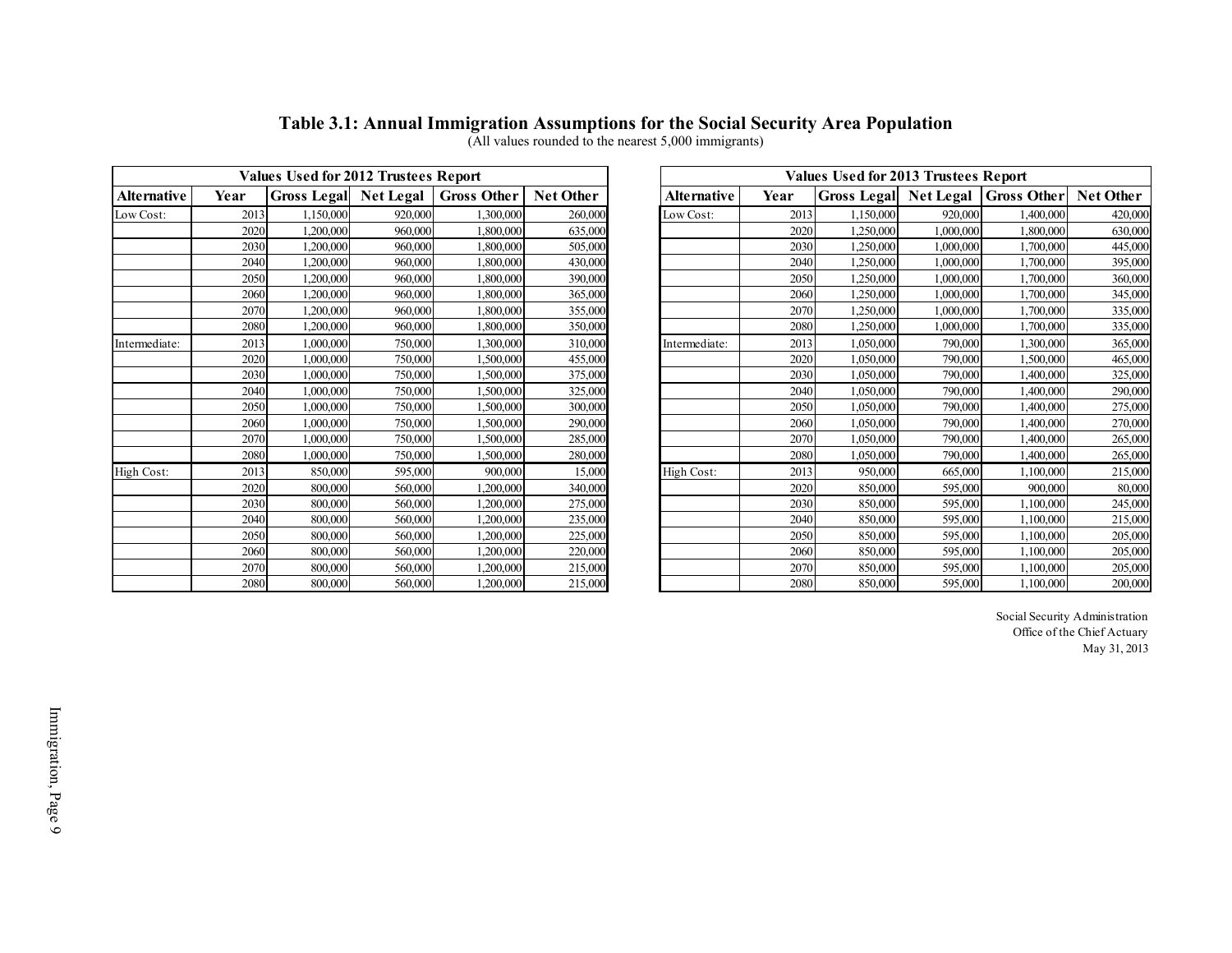#### <span id="page-39-0"></span>**Table 3.2: Legal Immigrants Admitted to the United States: Fiscal Years 1966-1991**  (in thousands)

| Fiscal<br>Year | IRCA <sup>1</sup>        | Total non<br><b>IRCA</b> | Numerically<br>Limited <sup>2</sup> | Western<br>Hemisphere <sup>3</sup> | <b>Immediate Relatives</b><br>of Citizens | Refugees &<br>Asylees    | Other Specially<br>Legislated Immigrants <sup>4</sup> |
|----------------|--------------------------|--------------------------|-------------------------------------|------------------------------------|-------------------------------------------|--------------------------|-------------------------------------------------------|
| 1966           |                          | 323                      | 126                                 | 148                                | 39                                        | $\overline{4}$           | 6                                                     |
| 1967           |                          | 362                      | 153                                 | 125                                | 47                                        | 30                       | $\sqrt{ }$                                            |
| 1968           |                          | 454                      | 156                                 | 154                                | 44                                        | 95                       | 6                                                     |
| 1969           |                          | 359                      | 291                                 | $\overline{\phantom{0}}$           | 60                                        | 1                        | $\boldsymbol{7}$                                      |
| 1970           |                          | 373                      | 287                                 |                                    | 79                                        |                          | $\overline{7}$                                        |
| 1971           |                          | 370                      | 281                                 |                                    | 81                                        |                          | 8                                                     |
| 1972           |                          | 385                      | 284                                 |                                    | 86                                        |                          | $\overline{15}$                                       |
| 1973           |                          | 400                      | 283                                 |                                    | 101                                       |                          | 16                                                    |
| 1974           |                          | 395                      | 274                                 |                                    | 105                                       |                          | 16                                                    |
| 1975           |                          | 386                      | 282                                 |                                    | 92                                        |                          | 13                                                    |
| 1976           |                          | 399                      | 285                                 |                                    | 102                                       |                          | $12\,$                                                |
| 1976           |                          | 104                      | 73                                  |                                    | 28                                        | $\overline{\phantom{0}}$ | $\overline{\mathbf{3}}$                               |
| 1977           |                          | 462                      | 277                                 |                                    | 106                                       | 68                       | 12                                                    |
| 1978           |                          | 601                      | 341                                 |                                    | 126                                       | 122                      | $\overline{12}$                                       |
| 1979           |                          | 460                      | 279                                 |                                    | 138                                       | 32                       | 11                                                    |
| 1980           |                          | 531                      | 289                                 |                                    | 158                                       | 76                       | $\,$ $\,$                                             |
| 1981           |                          | 597                      | 330                                 |                                    | 152                                       | 107                      | $\overline{7}$                                        |
| 1982           |                          | 594                      | 260                                 |                                    | 168                                       | 157                      | 9                                                     |
| 1983           |                          | 560                      | 269                                 | $\qquad \qquad \longleftarrow$     | 178                                       | 103                      | $\overline{10}$                                       |
| 1984           |                          | 544                      | 262                                 |                                    | 183                                       | 92                       | $\overline{7}$                                        |
| 1985           |                          | 570                      | 264                                 |                                    | 204                                       | 95                       | 6                                                     |
| 1986           |                          | 602                      | 267                                 |                                    | 223                                       | 104                      | $\overline{7}$                                        |
| 1987           |                          | 602                      | 271                                 |                                    | 219                                       | 92                       | $20\,$                                                |
| 1988           | $\overline{\phantom{0}}$ | 643                      | 264                                 |                                    | 219                                       | 82                       | 78                                                    |
| 1989           | 479                      | 612                      | 280                                 |                                    | 218                                       | 84                       | 30                                                    |
| 1990           | 880                      | 656                      | 298                                 |                                    | 232                                       | 97                       | 29                                                    |
| 1991           | 1.123                    | 704                      | 294                                 |                                    | 237                                       | 139                      | 34                                                    |
|                |                          |                          |                                     |                                    |                                           |                          |                                                       |

Reflecting Categories Established in the 1965 Immigration Act

<sup>1</sup> This category includes those aliens admitted under the Immigration Reform and Control Act of 1986.

 $2$  Legal limits on immigration visas were 170,000 per fiscal year before 1969, 290,000 per fiscal year for 1969 through 1979, 280,000 for fiscal year 1980, and 270,000 for fiscal years 1981 and later. Includes additional visas starting 1989.

<sup>3</sup> Natives of Western Hemisphere countries, their children and spouses, Act of October 3, 1965. This category became numerically limited to 120,000 starting fiscal year 1969.

4 This category consists mainly of children born abroad to alien residents, ministers and their families, beginning 1971, spouses of U.S. citizens who entered as fiances and their children, and beginning 1988 Amerasians, special Cuban / Haitian entrants, and aliens in the U.S. since 1972.

Source: Annual Reports of the Immigration and Naturalization Service, Department of Justice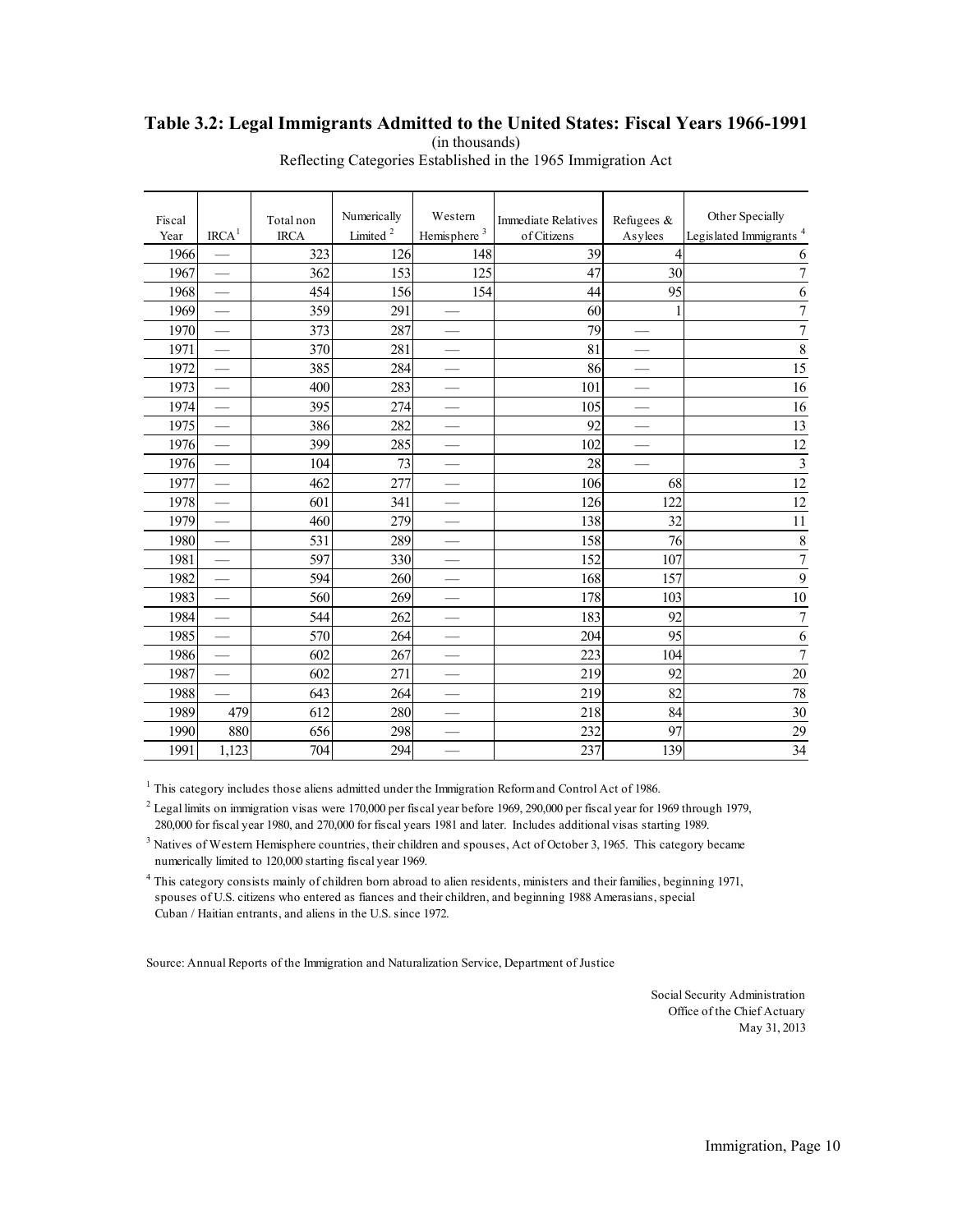|                       |                       |         |         |         |         |         |         |         |         |                       | Table 3.3: Legal Immigration Limits for Fiscal Years Beginning 1995 |                |         |         |         |         |         |         |
|-----------------------|-----------------------|---------|---------|---------|---------|---------|---------|---------|---------|-----------------------|---------------------------------------------------------------------|----------------|---------|---------|---------|---------|---------|---------|
|                       |                       |         |         |         |         |         |         |         |         |                       |                                                                     |                |         |         |         |         |         |         |
|                       | Unadjusted            |         |         |         |         |         |         |         |         |                       |                                                                     |                |         |         |         |         |         |         |
|                       | Limit                 |         |         |         |         |         |         |         |         | Limit for Fiscal Year |                                                                     |                |         |         |         |         |         |         |
|                       |                       | 1995    | 1996    | 1997    | 1998    | 1999    | 2000    | 2001    | 2002    | 2003                  | 2004                                                                | 2005           | 2006    | 2007    | 2008    | 2009    | 2010    | 2011    |
| Family<br>Sponsored   | 226,000 to            |         |         |         |         |         |         |         |         |                       |                                                                     |                |         |         |         |         |         |         |
| Preference            | $480,000^{\text{-}1}$ | 253,721 | 311,819 | 226,000 | 226,000 | 226,000 | 294,601 | 226,000 | 226,000 | 226,000               | 226,000                                                             | 226,000        | 226,000 | 226,000 | 226,000 | 226,000 | 226,000 | 226,000 |
| Immediate             |                       |         |         |         |         |         |         |         |         |                       |                                                                     |                |         |         |         |         |         |         |
| Relatives of          |                       | Not     | Not     | Not     | Not     | Not     | Not     | Not     | Not     | Not                   | Not                                                                 | Not            | Not     | Not     | Not     | Not     | Not     | Not     |
| U.S. Citizens         | Not Limited           | Limited | Limited | Limited | Limited | Limited | Limited | Limited | Limited | Limited               | Limited                                                             | Limited        | Limited | Limited | Limited | Limited | Limited | Limited |
| Employment<br>Based   | $140,000^2$           | 146,503 | 140,000 | 140,000 | 140,000 | 160,906 | 142,299 | 192,074 | 142,632 | 171,532               | 204,422                                                             | 148,449        | 143,949 | 147,148 | 162,704 | 140,000 | 150,657 | 140,000 |
| Diversity             | 55,000                | 55,000  | 55,000  | 55,000  | 55,000  | 55,000  | 50,000  | 50,000  | 50,000  | 50,000                | 50,000                                                              | 50,000         | 50,000  | 50,000  | 50,000  | 50,000  | 50,000  | 50,000  |
| Refugees              | Set Annually          | 111,000 | 90,000  | 78,000  | 83,000  | 91,000  | 90,000  | 80,000  | 70,000  | 70,000                | 70,000                                                              | 70,000         | 70,000  | 70,000  | 80,000  | 80,000  | 80,000  | 80,000  |
|                       |                       |         |         |         |         |         |         |         |         |                       |                                                                     | Not            | Not     | Not     | Not     | Not     | Not     | Not     |
| Asylees $\frac{3}{2}$ | 10,000                | 10,000  | 10,000  | 10,000  | 10,000  | 10,000  | 10,000  | 10,000  | 10,000  | 10.000                |                                                                     | 10,000 Limited | Limited | Limited | Limited | Limited | Limited | Limited |

#### **Table 3.3: Legal Immigration Limits for Fiscal Years Beginning 1995**

<span id="page-40-0"></span> year's immediate relatives of U.S. citizens minus certain other small categories of children minus certain categories of aliens paroled into the U.S. in the second preceding fiscal year plus unused employment preferences from the previous year. <sup>1</sup> The family preference limit is given as a range because it is equal to the larger of: 226,000 or 480,000 minus the previous year's immediate relatives of U.S. citizens minus certain other small categories of children

<sup>3</sup> The REAL ID Act of 2005 eliminated the numerical limit for Asylees.

Sources: Family sponsored, Employment based, and Diversity: Table A1 of http://www.dhs.gov/xlibrary/assets/statistics/publications/lpr\_fr\_2011.pdf

Immediate Relatives: all "not limited" unless legislation changes

Refugees: Table 1 of http://www.dhs.gov/xlibrary/assets/statistics/publications/ois\_rfa\_fr\_2011.pdf

Asylees: Historical years: text on page 6 of http://www.dhs.gov/xlibrary/assets/statistics/yearbook/2003/2003Yearbook.pdf